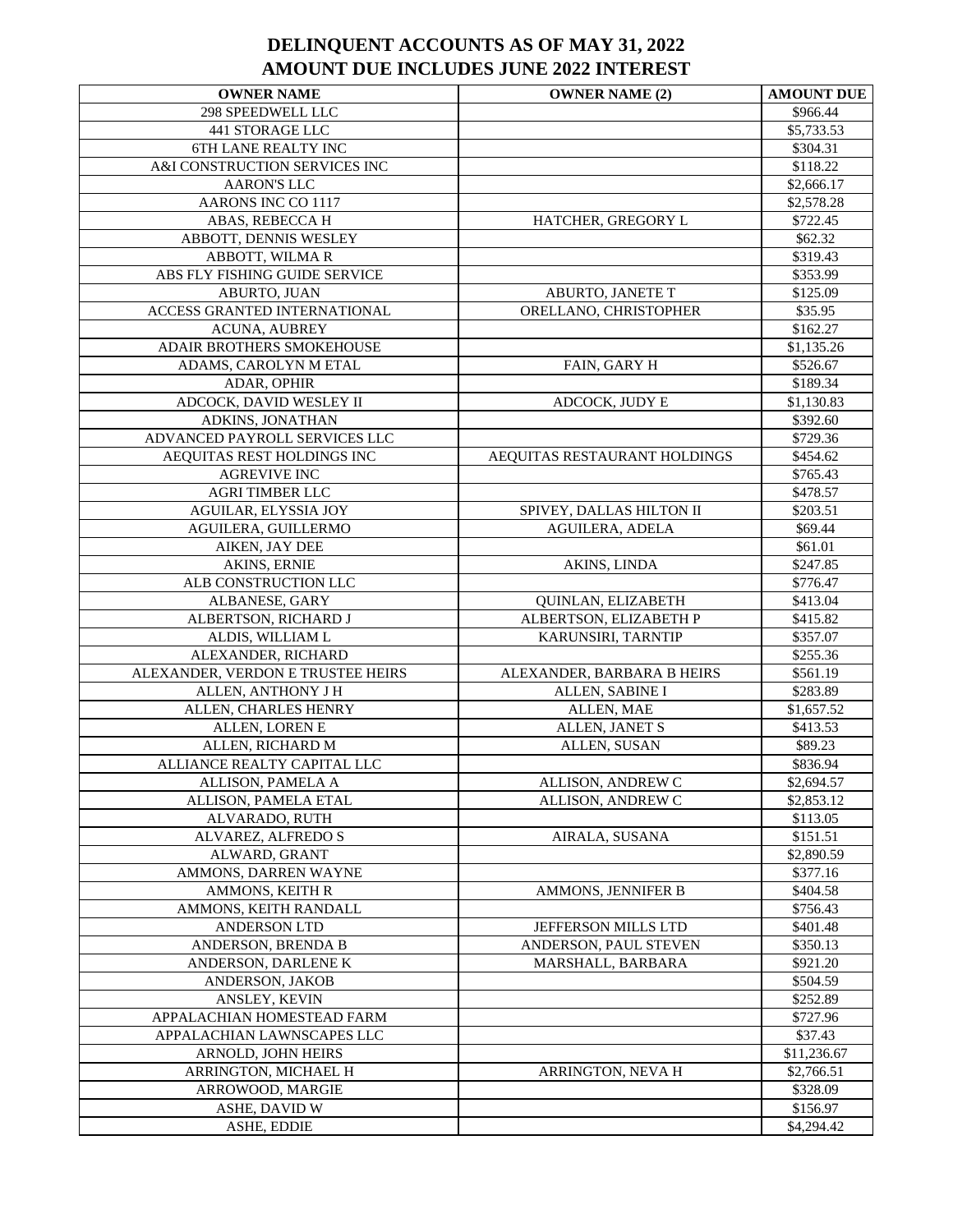| ASHE, KENNETH E                          | CARTER, WANDA J            | \$1,493.52 |
|------------------------------------------|----------------------------|------------|
| <b>ASHE, MICHAEL</b>                     |                            | \$913.79   |
| ASHE, WILLIAM M                          |                            | \$753.97   |
| ASHER, TAWNY                             |                            | \$1,245.29 |
| ASHWORTH, ROBERT                         | JAMES, CHUCK               | \$2,015.96 |
| ASKEW, CHRISTOPHER                       |                            | \$13.32    |
| ATWELL, G FRED                           |                            | \$37.95    |
| AUSTIN, IVA LEIGH                        |                            | \$128.13   |
| AUSTIN, JOHN HEIRS                       | <b>COURTHOUSE</b>          | \$151.12   |
| <b>AUSTIN, KAY F</b>                     |                            | \$66.80    |
| <b>B &amp; B HAULING AND</b>             | <b>EXCAVATING LLC</b>      | \$5.66     |
| <b>BABBITT, ELTON ETAL</b>               | <b>BABBITT, GORDON D</b>   | \$332.18   |
| <b>BAER TILE AND STONE INC</b>           | <b>BAER, KYLE</b>          | \$20.67    |
| <b>BAGGETT, JIMMIE E JR</b>              |                            | \$585.40   |
| BAGLEY, NINA THOMPSON                    |                            | \$2,916.74 |
| <b>BAHRI, FADI A</b>                     |                            | \$5,493.07 |
| <b>BAIRD, CHARLES LEE JR</b>             |                            | \$1,436.59 |
| <b>BAKARE, BUKOLA</b>                    |                            | \$247.73   |
| <b>BAKER, FREDDY</b>                     | <b>BAKER, JOYCE A</b>      | \$66.10    |
| <b>BAKER, MICHAEL W TRUSTEE</b>          |                            | \$867.53   |
| <b>BAKER, WILLIAM L</b>                  | <b>BAKER, MARGARET</b>     | \$350.16   |
| <b>BALDWIN, STEVE</b>                    | <b>BALDWIN, RHONDA</b>     | \$219.00   |
| <b>BALDWIN, STEVE</b>                    |                            | \$170.41   |
| <b>BALL, MARY L HEIRS</b>                |                            | \$1,703.35 |
| <b>BALSAM, DEBORAH</b>                   | D/B/A LYRA AMBIENT         | \$108.92   |
| <b>BANDANAS INC</b>                      | <b>D/B/A ROSIES CAFE</b>   | \$93.02    |
| <b>BANDY, KEVIN F</b>                    |                            | \$408.03   |
| <b>BANKS, JACKIE</b>                     | D/B/A BANKS WELDING SHOP   | \$21.42    |
| <b>BANKS, JACKIE N</b>                   |                            | \$270.52   |
| <b>BANKS, JACKIE NATHANIEL</b>           |                            | \$1,203.45 |
| <b>BANKSTON, JASON W</b>                 | <b>BANKSTON, THERESA D</b> | \$342.28   |
| <b>BARBER, RALPH</b>                     | <b>BARBER, HOLLY M</b>     | \$437.70   |
| <b>BARDELL, EUGENE C</b>                 | <b>BARDELL, GLORIA</b>     | \$335.79   |
| <b>BAREFOOT, MARK J</b>                  | <b>BAREFOOT, CHRISTY</b>   | \$530.54   |
| <b>BARKER, DOYLE ETAL</b>                |                            | \$301.22   |
| <b>BARKERS CK LAND &amp; DEVELOPMENT</b> |                            | \$463.49   |
| <b>BARNES, ANTHONY TODD</b>              |                            | \$2,576.08 |
| <b>BARR, ERIC W</b>                      | <b>BARR, BARBARA</b>       | \$77.53    |
| <b>BARRON, JAMES</b>                     | NORRIS, JANET              | \$587.31   |
| <b>BARTLETT, STEPHEN S</b>               | BARTLETT, ELIZABETH        | \$71.63    |
| <b>BATEMAN, SAMUEL P</b>                 |                            | \$1,508.16 |
| <b>BAUMGARNER BUILDERS INC</b>           |                            | \$100.15   |
| <b>BAUMGARNER, ROY B</b>                 | BAUMGARNER, WANDA          | \$497.41   |
| <b>BAYLOUS, POLLY STEPHENS</b>           |                            | \$519.88   |
| <b>BEAVER, GARY A</b>                    |                            | \$1,511.89 |
| <b>BECK, BILLIE W</b>                    | <b>BECK, BARBARA</b>       | \$831.55   |
| BECK, MARGARET B HEIRS                   |                            | \$3,155.31 |
| BECK, THOMAS KIRK                        |                            | \$841.92   |
| BECK, VIRGINIA HEIRS                     | <b>BECK, LINDA G</b>       | \$2,913.45 |
| BEDDARD, ROBIN G                         |                            | \$823.43   |
| <b>BEDFORD, ERIK P</b>                   |                            | \$2,357.62 |
| BEDROCK RENTALS LLC                      |                            | \$7,277.23 |
| <b>BEDROCK RENTALS LLC</b>               | SMITH, WAYNE               | \$13.62    |
| BEGGS, JAMES C                           |                            | \$25.14    |
| <b>BEIRD, LEANN</b>                      |                            | \$195.47   |
| BELL, DAVID TRUMBULL                     |                            | \$14.55    |
| BELLEW, DOROTHY J                        |                            | \$90.90    |
| BELLEW, NAOMI KAY                        |                            | \$122.69   |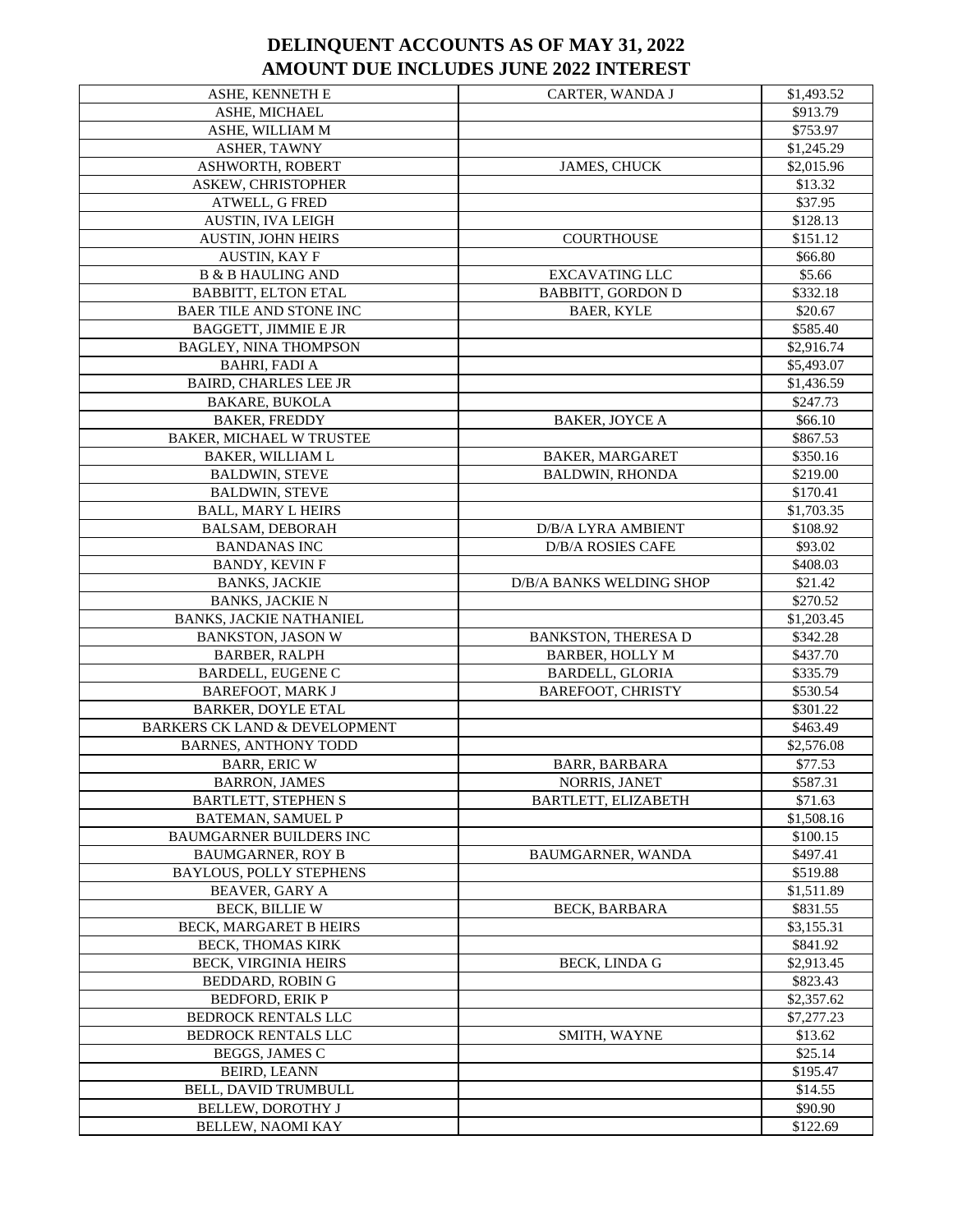| BELLEW, WILLIAM A                            | <b>BELLEW, DOROTHY</b>       | \$99.70     |
|----------------------------------------------|------------------------------|-------------|
| <b>BENHAM, MARK</b>                          | <b>BENHAM, PATRICIA</b>      | \$135.06    |
| BENIS CONSTRUCTION LLC                       | MORALES, EFRAIN              | \$26.24     |
| BENNETT, DAVID L                             |                              | \$2,065.52  |
| BENNETT, JANET MATHIS                        |                              | \$1,539.14  |
| BENOIT, PHILIP J                             | <b>BENOIT, JANIS M</b>       | \$1,534.81  |
| BENTON, NETTA                                |                              | \$57.29     |
| <b>BERNHARD, ANN F</b>                       |                              | \$53.44     |
| <b>BIDDIX, JAMES T</b>                       |                              | \$963.59    |
| <b>BIG SHEEPCLIFF POA INC</b>                |                              | \$2,606.69  |
| <b>BIGGS, BEN</b>                            |                              | \$1,029.88  |
| BINKOWSKI, TODD A                            | <b>BINKOWSKI, CAROLE</b>     | \$61.74     |
| <b>BISHOP, DIANE D</b>                       |                              | \$6.23      |
| <b>BISHOP, JEWEL R</b>                       |                              | \$575.47    |
| <b>BISHOP, SARA LEA</b>                      |                              | \$307.36    |
| <b>BLACK FOREST INDUSTRIES</b>               |                              | \$1,225.48  |
| BLACK ROCK OUTDOOR COMPANY LLC               | <b>CUSTER, KELLY</b>         | \$429.39    |
| <b>BLAESER, JOHN</b>                         | <b>BLAESER, GAIL</b>         | \$5.37      |
|                                              | <b>BLAKE, WANDA</b>          | \$19.99     |
| <b>BLAKE, ROCKY L</b><br>BLAKLEY, BENJAMIN C |                              | \$175.62    |
|                                              |                              |             |
| <b>BLAKLEY, CLIFFORD</b>                     | DBA STYLE STREET PHOTO & TUX | \$390.07    |
| BLANCHARD, NAOMI SPIRES                      |                              | \$109.75    |
| BLANCO, MARGERITO                            | <b>BLANCO, GEORGINA</b>      | \$478.68    |
| BLANKENSHIP, BRITTANY RENEE                  |                              | \$642.44    |
| <b>BLANKENSHIP, ROBERT</b>                   |                              | \$10.47     |
| BLANTON, CHARLES ALLEN ETAL                  | <b>BLANTON, ROBERT</b>       | \$788.53    |
| <b>BLANTON, ROBERT C</b>                     | <b>BLANTON, EDITH</b>        | \$665.66    |
| BLANTON, SUZANNE LEIGH                       |                              | \$2,618.92  |
| BLOODWORTH, CLAY                             | <b>BLOODWORTH, STARR</b>     | \$553.07    |
| BLUE RIDGE COMM REAL ESTATE INC              |                              | \$3,306.12  |
| <b>BODFORD, TRAVIS</b>                       |                              | \$108.80    |
| <b>BOHANNON, JUSTIN</b>                      | <b>BOHANNON, LINDSEY</b>     | \$118.24    |
| <b>BONE SHACK INC</b>                        | PICON, WILLIAM D             | \$83.24     |
| <b>BONMAR FARMS LLC</b>                      |                              | \$28.70     |
| BOONE, JASON                                 | <b>BOONE, AMANDA</b>         | \$440.18    |
| <b>BOOTH, SCOTT V</b>                        |                              | \$6.80      |
| <b>BORRONI, ALESSANDRO F</b>                 |                              | \$122.28    |
| <b>BOUSQUET, VICKIE ROLLINS HEIRS</b>        |                              | \$57.94     |
| <b>BOUTROS, EDDY</b>                         | <b>BOUTROS, LINDA</b>        | \$41,878.72 |
| <b>BOUTROS, MARK</b>                         |                              | \$14,283.34 |
| <b>BOWLIN, EDGAR C ETAL</b>                  | <b>BOWLIN. PEGGY O</b>       | \$312.83    |
| BOYAS, NORMA LOUISE HEIRS                    |                              | \$296.88    |
| <b>BRADBURN, JAMES HENRY</b>                 |                              | \$12,764.12 |
| <b>BRADLEY, CALVIN E</b>                     |                              | \$2,059.34  |
| <b>BRADLEY, MARK</b>                         |                              | \$1,807.21  |
| BRADSHAW, CHARLES A                          |                              | \$2,727.28  |
| <b>BRADSHAW, RANDY</b>                       |                              | \$2,137.85  |
| <b>BRAMLETT, ROBERT</b>                      |                              | \$1,450.67  |
| <b>BRANNICK, GREGORY C</b>                   |                              | \$94.95     |
| <b>BRETT, ROBERT E JR</b>                    | BRETT, CYNTHIA               | \$268.25    |
| BRIAN GILDER TRUCKING LLC                    | GILDER, BRIAN                | \$349.60    |
| <b>BRIDGES, GRETTA E</b>                     | <b>BRIDGES, PEGGY P</b>      | \$233.06    |
| BRIGGS, RUSSELL A                            |                              | \$225.37    |
| <b>BRIGHT, JENNIFER A</b>                    | <b>BRIGHT, BOBBY S</b>       | \$455.67    |
| <b>BROCK, RUSSELL</b>                        |                              | \$723.72    |
| <b>BROOKS, DELILAH</b>                       |                              | \$1,008.79  |
| BROOKS, KENNETH LEONARD                      |                              | \$995.51    |
| <b>BROOKS, LUCAS T</b>                       | <b>BROOKS, BRIDGETT M</b>    | \$116.38    |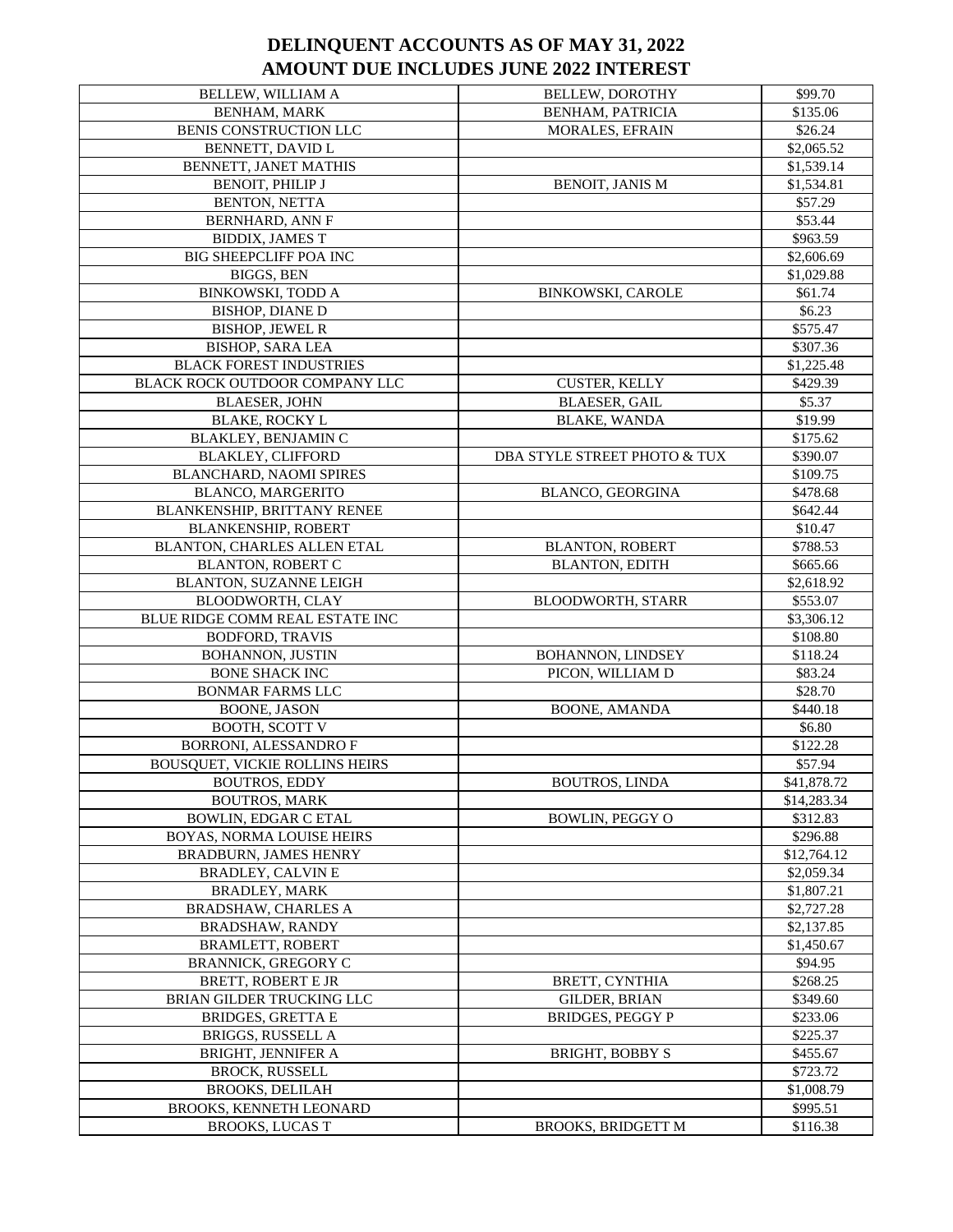| <b>BROOKS, MATHEW</b>                 |                             | \$2.05     |
|---------------------------------------|-----------------------------|------------|
| <b>BROOKS, ROBERT S JR</b>            | <b>BROOKS, LILA R</b>       | \$541.01   |
| BROOKS, ROBERT S JR HEIRS             |                             | \$2,226.92 |
| <b>BROOKS, TERRY</b>                  |                             | \$4,811.16 |
| BROOM, CHRISTOPHER TED                | <b>BROOM, DENISE MOSS</b>   | \$500.61   |
| <b>BROOM, DENISE</b>                  | FRANKS, DAWN                | \$15.72    |
| <b>BROOM, DENISE M</b>                |                             | \$446.37   |
| <b>BROOM, ELIZABETH B</b>             |                             | \$1,318.91 |
| <b>BROOM, IMOGENE B</b>               |                             | \$749.62   |
| <b>BROOM, STEVEN LOUIS</b>            |                             | \$262.76   |
| BROOM, WAYNE ETAL                     | HUGGINS, BETTY SUE          | \$723.21   |
| BROOMSTICK TRUCKING LLC               | BROOM, CHRISTOPHER          | \$417.47   |
| <b>BROWN, BENJAMIN G</b>              | MCMILLAN, DORIS COOK ESTATE | \$2,442.49 |
| BROWN, BENJAMIN G                     | MCMILLAN, DORIS ANN ESTATE  | \$6,519.55 |
| <b>BROWN, CHLOE L HEIRS</b>           |                             | \$711.87   |
| <b>BROWN, CLAUDE MRS</b>              |                             | \$2,586.33 |
| <b>BROWN, JACKIE</b>                  |                             | \$5,679.96 |
| <b>BROWN, JACKIE WOOD</b>             |                             | \$136.15   |
| <b>BROWN, PATSY HOOD</b>              | <b>BROWN, JAMES WROE</b>    | \$517.03   |
| <b>BROWN, SHANNON</b>                 | <b>BROWN, VIRGIL D</b>      | \$6.72     |
| <b>BROWN, TYRUS</b>                   |                             | \$10.47    |
| <b>BROWN, WALTER M</b>                |                             | \$6.12     |
| BRYANT, SUZANNE W                     |                             | \$236.48   |
| BRYSON, CORSEY D                      | <b>BRYSON, CARMEL</b>       | \$1,883.87 |
| BRYSON, JAMES CANDLER                 |                             | \$319.22   |
| BRYSON, KIMBERLY E                    |                             | \$861.74   |
| BRYSON, LEONARD C                     |                             | \$606.33   |
| BRYSON, LINDA                         |                             | \$319.45   |
| BRYSON, MARY A                        |                             | \$192.10   |
| BRYSON, MARY ELIZABETH                |                             | \$3,784.38 |
| BRYSON, RUSSELL A                     |                             | \$115.79   |
| BRYSON, SANDRA BEATRICE               |                             | \$109.58   |
| BRYSON, WAYNE                         |                             | \$399.92   |
| BRYSON, WILLIAM COLE                  |                             | \$8.78     |
| BRYSON, WILLIAM M                     | BRYSON, UNIVEE              | \$1,325.25 |
| <b>BUCHANAN, ALICE</b>                | D/B/A LACE & THINGS         | \$6.53     |
| BUCHANAN, ALVA LOU                    |                             | \$2,081.44 |
| <b>BUCHANAN, CARL ERVIN</b>           |                             | \$646.59   |
| <b>BUCHANAN, CHARLES</b>              |                             | \$497.23   |
| <b>BUCHANAN, CURTIS C</b>             | <b>BUCHANAN, BRAXTON</b>    | \$280.46   |
| <b>BUCHANAN, EARL</b>                 |                             | \$10.85    |
| <b>BUCHANAN, JAMES W</b>              | <b>BUCHANAN, PAMELA</b>     | \$46.80    |
| BUCHANAN, JAMES WILLIAM               |                             | \$69.01    |
| <b>BUCHANAN, JAMIE</b>                |                             | \$238.51   |
| <b>BUCHANAN, MICHAEL E</b>            |                             | \$323.87   |
| <b>BUCHANNAN, BELLE</b>               |                             | \$619.95   |
| <b>BULLARD, MILTON K</b>              | <b>BULLARD, LAWRENCE C</b>  | \$69.74    |
| <b>BULLARD, MILTON K</b>              |                             | \$182.71   |
| <b>BUMGARNER, JOYCE M HEIRS</b>       |                             | \$74.53    |
| <b>BURCH, DELOUS</b>                  |                             | \$2,632.11 |
| <b>BURCH, LYDA</b>                    | <b>BURCH, DELOUS</b>        | \$1,087.54 |
| <b>BURCH, SHANE</b>                   | <b>BURCH, APRIL</b>         | \$33.88    |
| BURDETTE, MICHAEL                     |                             | \$13.32    |
| <b>BURGESS, ANNIE HEIRS</b>           |                             | \$252.34   |
| <b>BURGESS, DEBRA ANN</b>             |                             | \$388.34   |
| BURNETT, LEONARD EUGENE HEIRS TRUSTEE |                             | \$710.03   |
| <b>BURNS, BOBBY H</b>                 | D/B/A BURNS LAND SURVEYING  | \$67.83    |
| <b>BURNS, STANLEY</b>                 |                             | \$30.89    |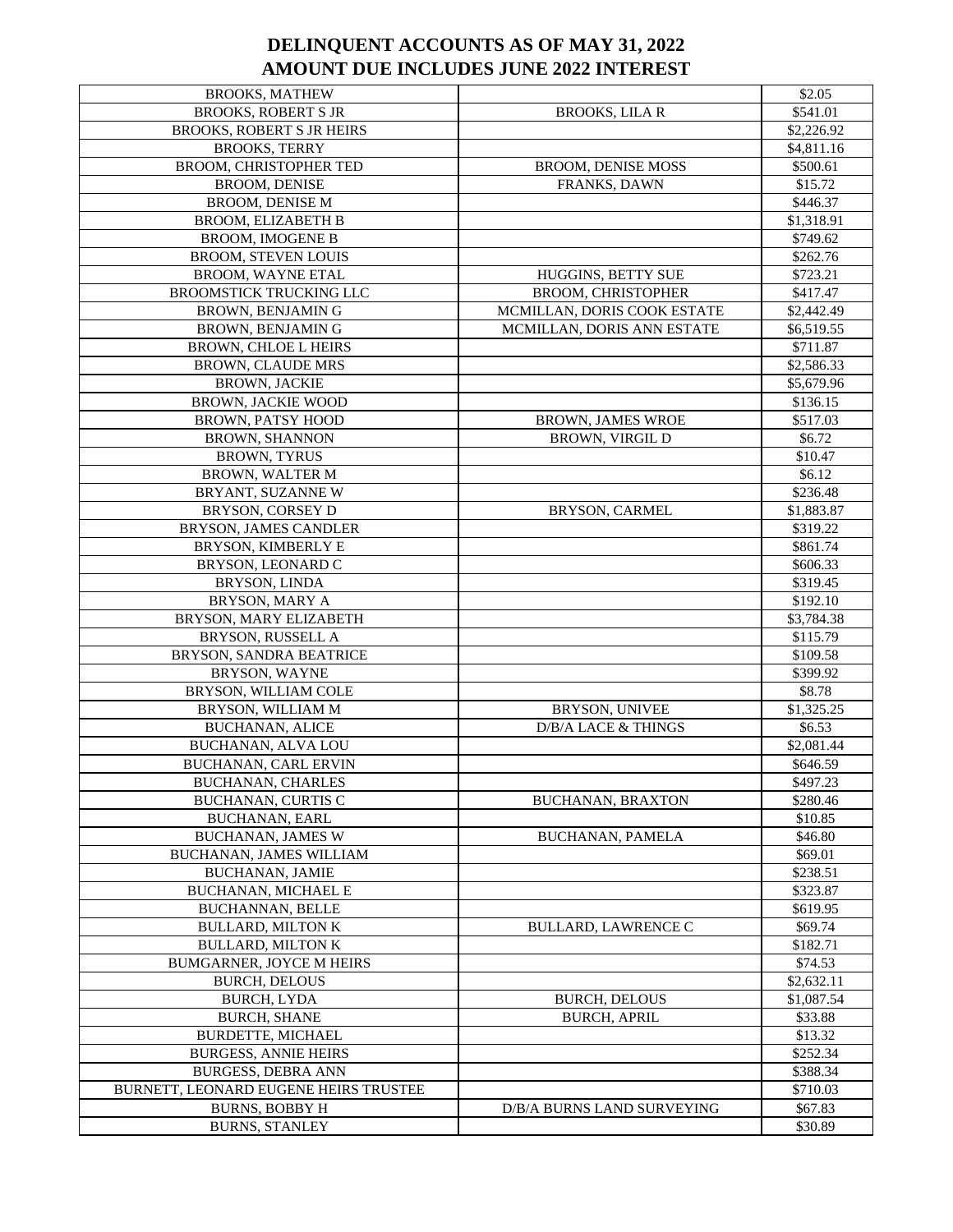| <b>BURRELL, ALVIN DREW</b>                           | <b>BURRELL, JEFFREY CLINTON</b> | \$343.53   |
|------------------------------------------------------|---------------------------------|------------|
| BURRELL, KRISTIE TRANTHAM                            |                                 | \$1,256.10 |
| <b>BURSLEM. CHRISTOPHER JOSEPH</b>                   |                                 | \$87.90    |
| <b>BURSTON, ODESSA ETAL</b>                          | CROMWELL, JAMENE                | \$369.21   |
| <b>BUSH, BONNIE</b>                                  | <b>BUSH, JEFFREY</b>            | \$1,468.22 |
| <b>BUSH, MELISSA R</b>                               | <b>BUSH, JOHN T</b>             | \$501.34   |
| <b>BUSSCHER FAMILY SNCV FLP</b>                      |                                 | \$2,861.96 |
| BUTTERY, MARGARET L                                  |                                 | \$109.92   |
| BYERLY, VICTORIA MORRIS                              | CHAPMAN, KENNETH E              | \$1,155.10 |
| C J BROWNHOUSE LLC                                   |                                 | \$27.44    |
| CABE, BEULAH HEIRS                                   |                                 | \$2,435.64 |
| CABE, JAMES F                                        |                                 | \$6,573.36 |
| CABE, JAMES LYNDON                                   |                                 | \$164.71   |
| CABE, JAMES RANDALL                                  | BECK, DIANE C                   | \$235.42   |
| CABE, JEFFERY GRIEG                                  |                                 | \$527.87   |
| CABE, LILLIE G ETAL                                  | <b>GREEN, ELLIS H</b>           | \$1,220.82 |
| CABE, LOUISE                                         |                                 | \$226.45   |
| CAGLE, ALLEN W                                       | CAGLE, MARTHA                   | \$1,081.74 |
| CAGLE, EDWARD                                        |                                 | \$749.22   |
| CAGLE, KENNETH                                       |                                 | \$21.10    |
| CAGLE, KENNETH R                                     |                                 | \$290.32   |
| CAGLE, MARY ASHE                                     |                                 | \$231.67   |
| CAGLE, MARY INEZ                                     |                                 | \$393.36   |
| CAGLE, TAMMY                                         |                                 | \$40.20    |
| CALDWELL, JOHN W                                     | CALDWELL, ADRIANA               | \$319.82   |
| CALVERT, ELIZABETH A                                 | PRICE, NANCY C                  | \$1,987.29 |
| CAMP CREEK ASSOCIATES LLC                            |                                 | \$152.49   |
| CAMP, IVAN C III                                     | CAMP, ROSALIE                   | \$14.33    |
|                                                      |                                 |            |
| CAMPBELL, JOSHUA LEE                                 |                                 | \$19.19    |
| CAMPER COUNTRY INC                                   |                                 | \$4,436.11 |
| CANE CREEK PROPERTIES INC                            |                                 | \$70.43    |
| CANNON, MICHAEL M                                    | CANNON, PATRICIA J              | \$6,032.69 |
| CARBONARA, FILOMENA M<br>CAREVIEW COMMUNICATIONS INC |                                 | \$2,132.85 |
|                                                      |                                 | \$10.77    |
| CARMICHAEL, MAXINE JOYCE                             |                                 | \$1,032.79 |
| CARO TEX INVESTMENTS LLC                             | D/B/A MICROTEL OF DILLSBORO     | \$3,270.94 |
| CAROLINA CUSTOM INK                                  | SMITH, CASEY                    | \$20.09    |
| CAROTHERS, ALLISON L                                 |                                 | \$335.12   |
| CARPENTER, JAMES C TRUSTEE                           |                                 | \$367.04   |
| CARPENTER, LINDA A S                                 |                                 | \$129.96   |
| CARRERO, MIKE                                        | CARRERO, SHARON                 | \$377.58   |
| CARROLL, RICKIE E                                    | CARROLL, KIMBERLY               | \$518.19   |
| CARROLL, SEAN M                                      | CARROLL, AMY                    | \$297.09   |
| <b>CARVER, STEVE REECE</b>                           | CARVER, PEGGY WESTBROOK         | \$547.39   |
| CASE, JAMIE L                                        | CASE, CHRISTY S                 | \$142.46   |
| <b>CASEY, ANNIE F HEIRS</b>                          | STANLEY, FRANCES TATE           | \$1,030.99 |
| CASEY, ESTUS                                         | <b>CASEY, DEROSETTE</b>         | \$102.86   |
| CASEY, LORINDA OPALEE                                |                                 | \$444.65   |
| <b>CASHIERS PAVING INC</b>                           | <b>BRANHAM, JAMES</b>           | \$2,854.53 |
| CASHIERS PRO CARPENTRY LLC                           |                                 | \$333.10   |
| CASOLI, ROBERT J                                     | CASOLI, JENNIE L                | \$55.51    |
| CASTILLO, LETICIA N                                  | CASTILLO, JULIO A               | \$496.02   |
| CATAMOUNT TIRE INC                                   | <b>GLASS, MARK</b>              | \$41.79    |
| CATANIA, JUSTIN                                      |                                 | \$155.31   |
| CAUSBY, DEBBIE                                       |                                 | \$35.39    |
| CAUSEY, CHAD                                         |                                 | \$10.47    |
| CAUSEY, JAMES                                        |                                 | \$25.53    |
| CAYO, ROSEMARIE                                      |                                 | \$689.29   |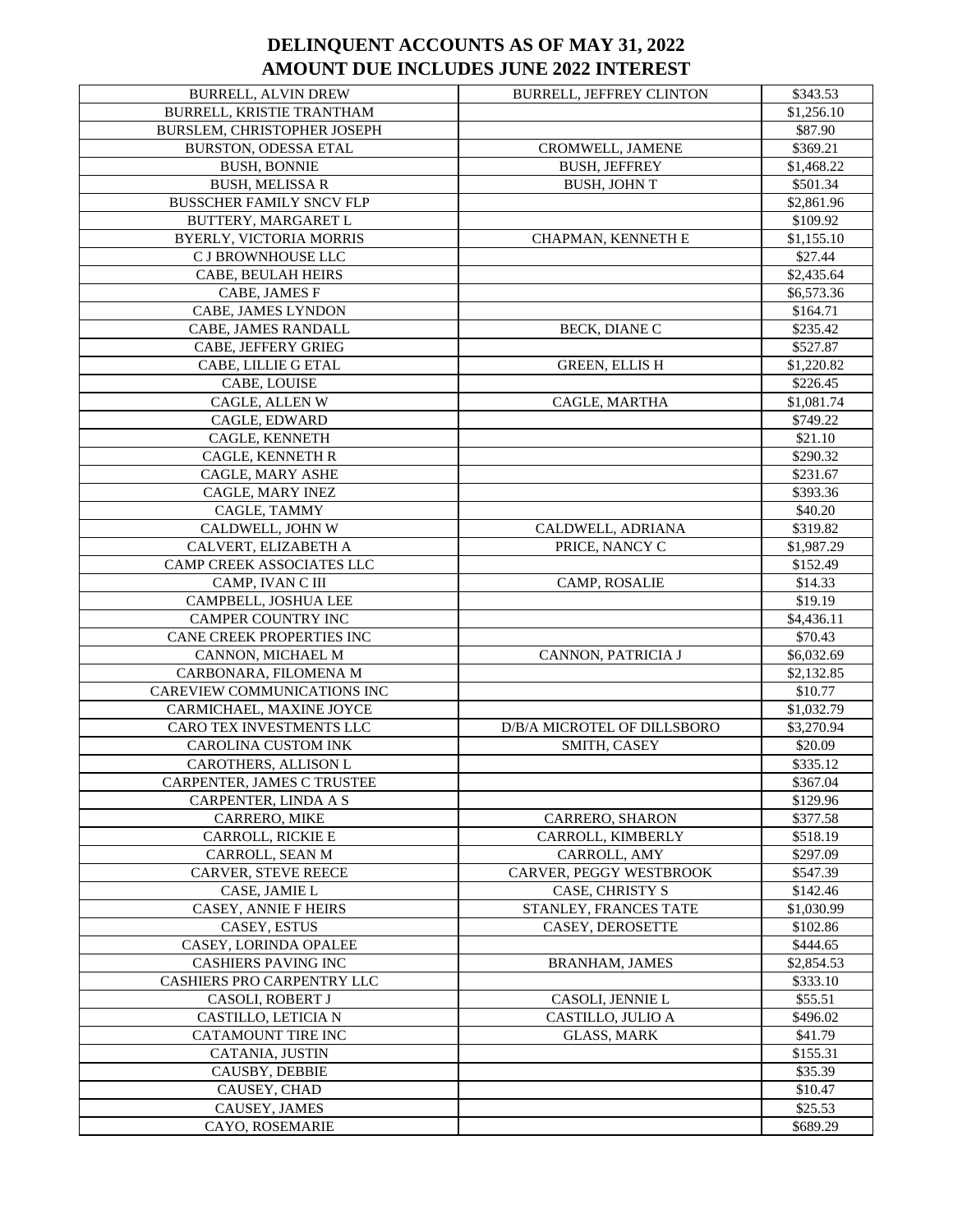| CAZARES, ERIKA R                    |                                | \$331.28   |
|-------------------------------------|--------------------------------|------------|
| CEDAR RIDGE ESTATES POA INC         |                                | \$792.72   |
| CEDILLEO, ANTONIO                   |                                | \$184.29   |
| CEDILLO, HERIBERTO MAYA             |                                | \$113.05   |
| CFGS INC                            | D/B/A CANEY FORK GENERAL STORE | \$1,125.59 |
| CFGS LLC                            | D/B/A CANEY FORK GENERAL STORE | \$1,038.58 |
| CHASTINE, J R MRS HEIRS             |                                | \$1,724.43 |
| CHESTER, ROBERT W                   |                                | \$10.14    |
| CHISHOLM, MICHAEL                   | CHISHOLM, LORIANN              | \$118.24   |
| CHRISTIAN, BEN                      |                                | \$75.30    |
| CHU, MICHAEL L                      | CHU, MARGARET J                | \$175.35   |
| CIESNERUS, GONZALO                  |                                | \$238.51   |
| CIRSP, JERALD D                     | CRISP, ELIZABETH W             | \$831.96   |
| CLARK, KEITH L                      |                                | \$2,735.54 |
| CLARK, MATTHEW BRYANT               |                                | \$1,923.16 |
| CLARK, RENNIE JR                    |                                | \$2,160.67 |
| <b>CLAY NATIONS PHOTOGRAPHY LLC</b> |                                | \$20.94    |
| CLAYBO, EDWARD R                    |                                | \$293.96   |
| CLAYBO, EDWARD R                    | CLAYBO, LAURA M                | \$266.95   |
| CLEMMONS, JAMES L                   |                                | \$69.82    |
| CLICK, TACIA                        |                                | \$267.93   |
| COBB, DONALD L                      | COBB, BARBARA                  | \$184.94   |
| COCHRAN, DARIAN S                   | COCHRAN, JESSICA S             | \$1,577.89 |
| COCHRAN, GOLDIE NATIONS             |                                | \$410.54   |
| CODY, JEANETTE C                    | MORRISON, JEANETTE             | \$255.48   |
| COGDILL, AMANDA N                   | COGDILL, DOYLE                 | \$805.12   |
| COGDILL, JO ANN P HEIRS             |                                | \$747.04   |
| COGDILL, LINDA DARLENE              |                                | \$152.55   |
| COGGINS, BRUCE EDWARD               |                                | \$413.40   |
| COGGINS, HAROLD DEAN                | COGGINS, MARY J                | \$344.22   |
| COGGINS, VICKY LEE                  |                                | \$15.32    |
| COLE, ANTHONY                       |                                | \$374.78   |
| COLE, HAROLD                        | COLE, ROSE M                   | \$1,654.36 |
| COLLETT, RENEE                      | <b>DBA LES GENS BEAUX</b>      | \$33.26    |
| COLSON, HOLI                        |                                | \$214.73   |
| COMBS, JAMES L                      |                                | \$406.27   |
| COMBS, VERNON                       |                                | \$69.65    |
| CONDROSKI, VIRGINIA ANN             |                                | \$1,080.19 |
| CONNELL, JULIE N                    |                                | \$495.64   |
| <b>CONNER, ROBERT WARREN</b>        |                                | \$431.06   |
| CONNOR, JENNA M                     |                                | \$1,323.08 |
| CONNOR, JERRY LEE HEIRS             | <b>CONNOR, JOSEPH SCOTT</b>    | \$452.33   |
| CONNOR, VICKI                       |                                | \$345.48   |
| CONTEXTMEDIA HEALTH LLC             | OUTCOME HEALTH LLC             | \$15.17    |
| COOK, HARRY                         |                                | \$21.69    |
| COOK. KIM A                         |                                | \$63.02    |
| COOK, LINDA WHEELER                 |                                | \$638.18   |
| COOK, REESE                         | COOK, FREDRICKA                | \$959.32   |
| COOK, REESE                         | COOK, ILLYENE                  | \$2,196.67 |
| COOK, RICKY R                       | COOK, JILL S                   | \$14.68    |
| COON, JERRYRAY HEIRS                |                                | \$114.01   |
| COOPER, HARRY NEIL                  | DEHART, LINDA                  | \$38.77    |
| COOPER, JERRY                       | COOPER, VERONICA               | \$19.34    |
| COOPER, MANUEL SCOTT JR             |                                | \$5,750.60 |
| COOPER, PHYLLIS W GUNTER ETAL       | <b>GUNTER, JEREMY</b>          | \$341.96   |
| COOPERS EXCAVATING INC              | COOPER, JERRY                  | \$424.63   |
| COPE CREEK TECHNOLOGIES LLC         | AKERS, CHRISTOPHER             | \$378.02   |
| CORNEY, CATHERINE JUANITA           |                                | \$638.85   |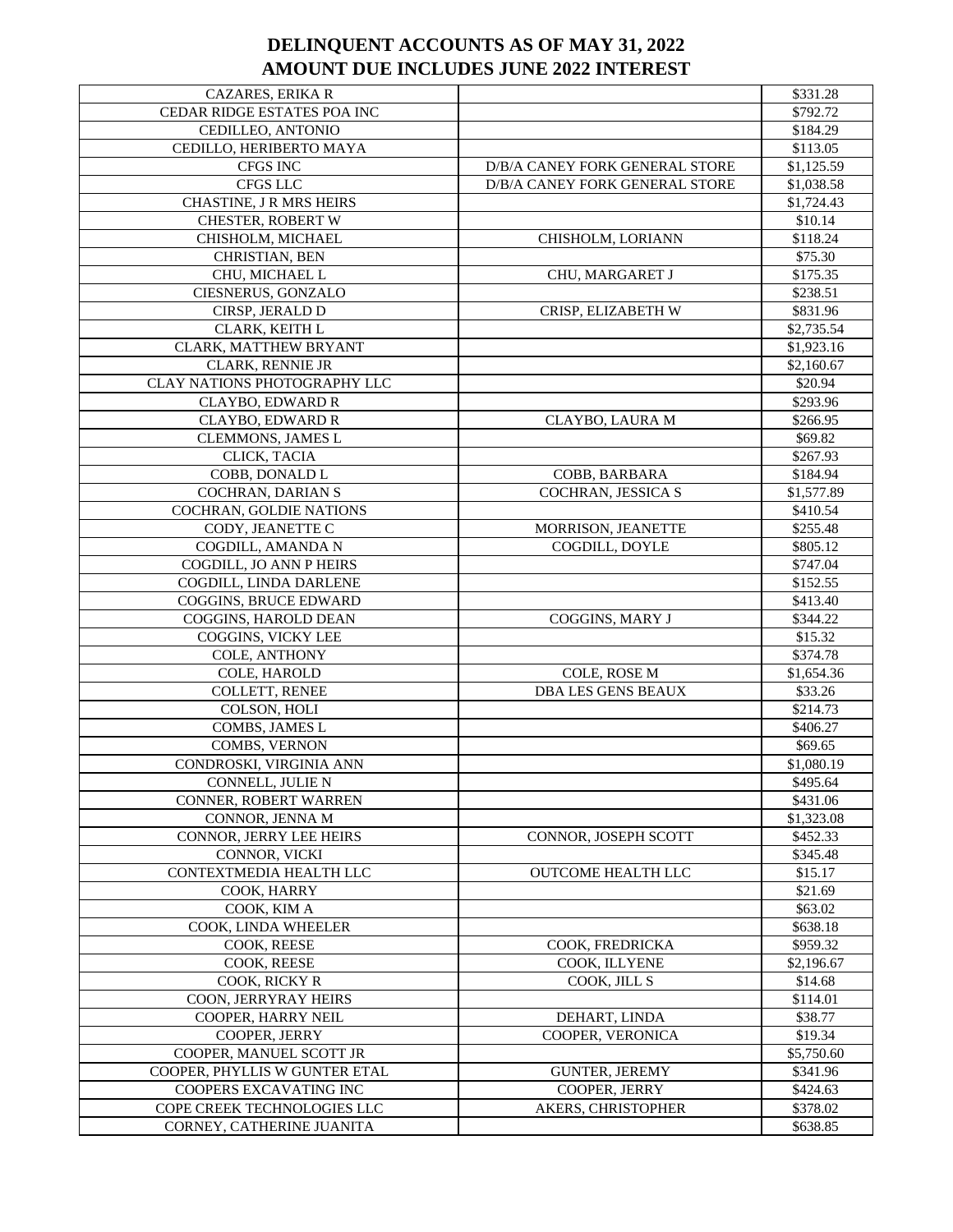| CORRELL, MIKE                        |                               | \$305.77             |
|--------------------------------------|-------------------------------|----------------------|
| CORUM, KIM                           |                               | \$11.73              |
| COTHRAN, CORY                        | COTHRAN, ASHLEY               | \$348.34             |
| COTTLE CARR YAW ARCHITECTS LTD       |                               | \$1,338.34           |
| COULTON, CAROLINE W TRUSTEE          |                               | \$2,178.53           |
| COWARD, MICHAEL D                    |                               | \$5,810.11           |
| COWARD, STEPHEN                      |                               | \$2,326.30           |
| COWARD, STEPHEN ETAL                 |                               | \$830.84             |
| COX, SID JR TRUSTEE                  |                               | \$3,064.15           |
| CPI IMAGES LLC                       | DBA PICTUREME PORTRAIT STUDIO | \$22.57              |
|                                      | CRABBE, JULIA O               |                      |
| <b>CRABBE, C ROBERT</b>              |                               | \$383.63             |
| CRAWFORD, EDWARD L                   |                               | \$207.60             |
| CRAWFORD, J E HEIRS                  |                               | \$565.31             |
| CRAWFORD, SHERRILL ANN               |                               | \$274.39             |
| CRAWFORD, TODD                       |                               | \$20.94              |
| CREED, SHEILA                        |                               | \$128.10             |
| CRISP, HO HEIRS                      |                               | \$316.83             |
| CRISWELL, JOANN                      |                               | \$11.99              |
| CROFTON, DALE ANTHONY                |                               | \$749.13             |
| CROSSROADS UPHOLSTERY                |                               | \$1,014.15           |
| CROUSE, ALVIN BENNY                  | CROUSE, SHARON                | \$143.49             |
| CROWE, BRANDY NATIONS                | <b>CROWE, CHADWICK LEE</b>    | \$1,320.53           |
| <b>CRUSOE, RONALD</b>                |                               | \$746.07             |
| CSZ4 LLC                             |                               | \$1.54               |
| CUEVAS, DAVID CUEVAS                 |                               | \$92.17              |
| CULLINS, RUBY D ETAL                 | DORSEY, ERNEST                | \$1,682.40           |
| CUNNINGHAM, CORINNE K TRUSTEE        |                               | \$2,326.45           |
| CUNNINGHAM, DIANE                    |                               | \$1,452.02           |
| CUNNINGHAM, JOHNNY MICHAEL           |                               | \$3,218.98           |
| CUPELLI, ROBERT J                    | CUPELLI, LEIGH K              | \$5,493.07           |
| CYPRESS HILLS PREMIER HOMES LLC      |                               | \$54.51              |
| D&P CONCEPTS INC                     | <b>GILMAN, DUSTIN</b>         | \$48.24              |
| DAHNKE, DAVID M                      |                               | \$1,369.61           |
| DAILEY, LARRY                        |                               | \$157.64             |
| DAIUTOLO, MICHAEL J                  |                               | \$9.50               |
| DAKE, JONI TRUSTEE                   |                               | \$312.10             |
| DANGRADY COMPANY LLC                 | SAUNIER, NOAH                 | \$61.06              |
| DAVIDSON, JACK G JR                  | DAVIDSON, ROBIN L             | \$12.57              |
| DAVIS, BRYANT                        |                               | \$1,804.67           |
| DAVIS, ELLIOT J                      |                               | \$1,197.17           |
| DAVIS, ELLIS DUANE                   |                               | \$47.46              |
| DAVIS, HAVEN HEIRS                   | DAVIS, CLARA HEIRS            | \$335.87             |
| DAVIS, JAMES PAUL                    |                               | \$13.47              |
| DAVIS, JOLENE                        |                               | \$1,355.68           |
| DAVIS, LAURA                         |                               | \$2,110.84           |
| DAVIS, LAWRENCE E                    |                               | \$761.11             |
| DAVIS, LOUISE H ETAL                 | MCCALL, JESSICA L             | \$401.44             |
|                                      |                               |                      |
| DAVIS, PATSY<br>DAVIS, RHONDA C ETAL | COWARD, WALLACE A             | \$314.59<br>\$599.73 |
|                                      |                               |                      |
| <b>DAVIS. RODERICK B</b>             | LYTLE, LISA D                 | \$354.39             |
| DAVIS, T WAYNE                       | DAVIS, MARY O                 | \$2,062.98           |
| DAVIS, WILLIAM DALE HEIRS            |                               | \$224.19             |
| DB ASSOCIATES OF CASHIERS INC        | BENNET, BETTY J               | \$248.86             |
| DB EROSION CONTROL LLC               | <b>BROOM, DEBBIE</b>          | \$32.74              |
| DEACON CONSTRUCTION LLC              |                               | \$47.19              |
| DEANS, DONALD M                      | FAIRLEY, MARY J               | \$133.65             |
| DEANS, KENNETH R JR                  | DEANS, MICHELE L              | \$86.39              |
| DEBNAM, CORI BETH                    | COLE, JASON LEE               | \$849.30             |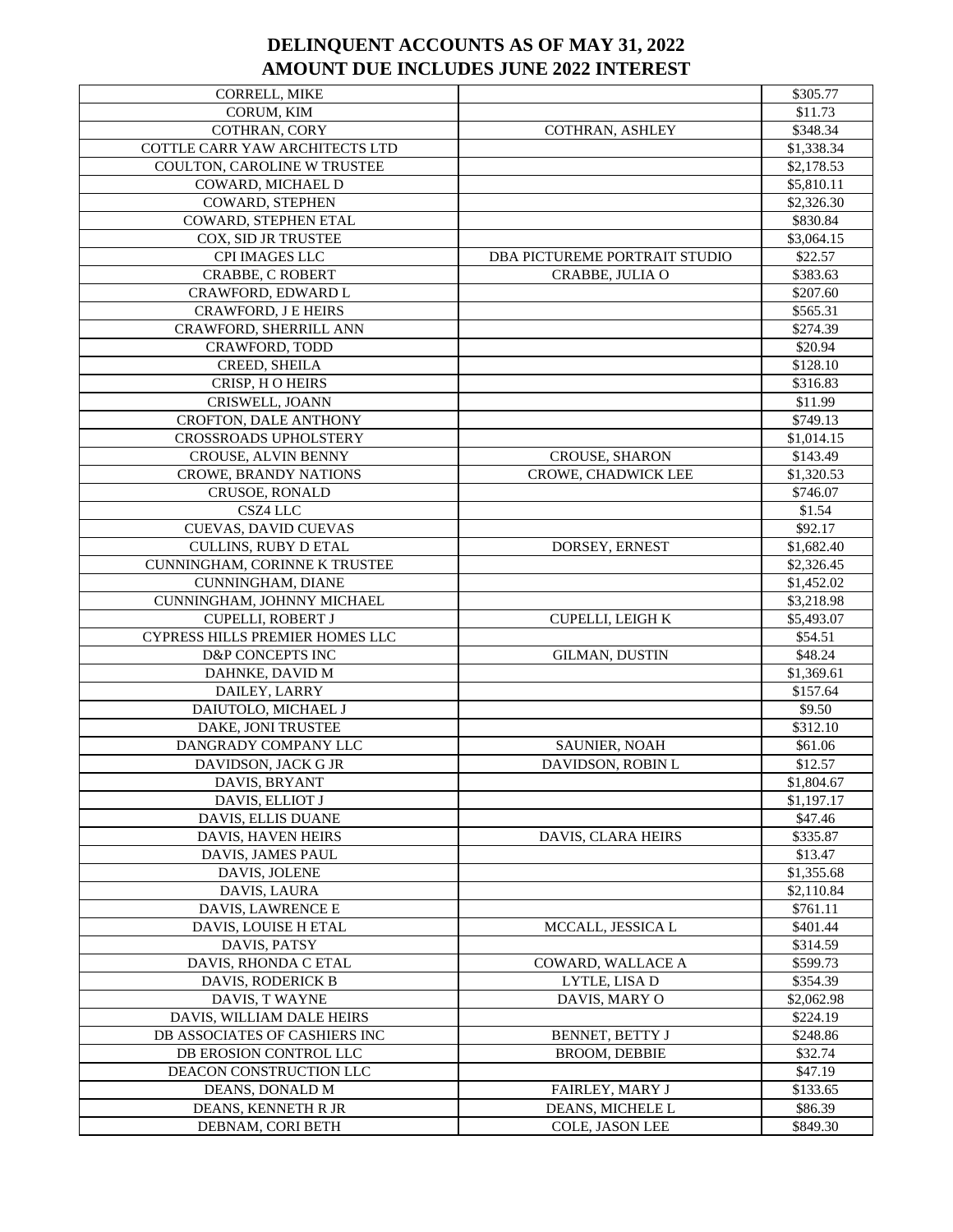| DECOTEAU, CODY J               | WARD, CHRISTY A               | \$244.38    |
|--------------------------------|-------------------------------|-------------|
| DEHART, DANA L                 | HERRON, MARILYN MARTIN        | \$961.15    |
| DEHART, MARTIN                 | DEHART, PEGGY                 | \$1,599.11  |
| DEITRICH, JOHN FREDERICK       |                               | \$735.01    |
| DEITZ, RICHMOND HEIRS          |                               | \$616.86    |
| DENNISON, SUSAN                |                               | \$1,226.95  |
| DEPALMO, BEVERLY D             |                               | \$1,680.14  |
| DERICO, KENNETH                | D/B/A COMPUTER NERDS          | \$504.80    |
| DESTINY MINISTRIES INC         | DBA SOUTH TAMPA CHRISTIAN CTR | \$1,029.88  |
| DEVEAUGH, PETER                |                               | \$332.19    |
| DEVERE CONSTRUCTION COMPANY    | CRITTENDEN, RICHARD           | \$4,336.53  |
| DEVONP INC                     | PICON, WILLIAM                | \$2,108.86  |
| DEWEES, JONATHAN S             |                               | \$46.74     |
| DIAZ, MARIO                    |                               | \$113.05    |
| DIEMAR, KEVIN                  | DIEMAR, JENNIFER              | \$10,986.14 |
| DILLARD REAL ESTATE CORP       | DILLARD, CATHERINE            | \$1,964.36  |
| DILLARD REAL ESTATE CORP       |                               | \$953.06    |
| DILLARD, JOSEPH A              | DILLARD, SHARON               | \$419.58    |
| DILLARD, KEVIN M               |                               | \$611.76    |
| <b>DILLARD, ROBERT E</b>       |                               | \$319.75    |
| DILLS, GARY G ETAL             |                               | \$844.44    |
| DILLS, JAMES R ETAL            | <b>DILLS, MIKE</b>            | \$6,097.99  |
| DILLS, THELMA                  |                               | \$875.11    |
| DINGLEBERRYS BREW SUPPLY INC   | DUNCAN, JOHN E                | \$1,057.22  |
| <b>DIWOOD PARTNERSHIP</b>      |                               | \$519.84    |
| DODD, ROBERTA                  |                               | \$24.68     |
| DODGEN RIDGE BAPTIST CHURCH    |                               | \$2,138.78  |
| DOHENY, ROBERTA                |                               | \$270.83    |
| DOLLAR, JAMES CURTIS           | DOLLAR, LINDA HAYES           | \$195.50    |
| DONOVAN, DOROTHEA              |                               | \$117.78    |
| DORSEY, CHARLES                | DORSEY, EDNA                  | \$1,164.68  |
| DORSEY, ROSE ANNE              |                               | \$1,542.61  |
| DOTSON, SHAYNE                 |                               | \$33.14     |
| DOTY, JAMES A ETAL             | <b>AYERS, ARTHUR</b>          | \$4,913.57  |
| DOUGLAS, PAUL EDWARD           |                               | \$20.45     |
| DREAMS MOUNTAIN LLC            |                               | \$1,056.73  |
| DUCKWORTH, KATHERINE D         |                               | \$280.26    |
| DUNCAN, JOHN                   |                               | \$49.25     |
| <b>DUNCAN, SUMMER B</b>        |                               | \$140.80    |
| <b>DUNN, LAUREN</b>            |                               | \$547.68    |
| DUXSTAD, LEE R                 | DUXSTAD, JOANNE G             | \$245.93    |
| DYER, GLORIA J                 |                               | \$970.82    |
| DYER, NICOLE C                 |                               | \$233.02    |
| DYER, PAMELA R                 |                               | \$430.40    |
| <b>EARTH CRAFTERS INC</b>      | MULKEY, GARRY A               | \$948.52    |
| EAST COAST PETROLEUM LLC       |                               | \$3,945.09  |
| EAST COAST PETROLEUM LLC       | D/B/A CATAMOUNT PUMP & GO     | \$90.63     |
| EASTERLIN LAND HOLDINGS NC LLC |                               | \$1,342.35  |
| EASTRIDGE, JUDY ANN            |                               | \$451.51    |
| <b>EAVES, HENRY E</b>          |                               | \$17.25     |
| <b>ECOLAB</b>                  |                               | \$35.27     |
| EDENFIELD, LOUELLA             |                               | \$1,062.97  |
| EDGE, CHARLES A                | EDGE, KRISTEN                 | \$87.06     |
| EDGEMON, BARBARA SUE           |                               | \$271.55    |
| EDSON, NEENIE HEIRS            |                               | \$865.74    |
| EDWARDS FAMILY PARTNERSHIP LP  |                               | \$155.53    |
| EDWARDS, CRYSTAL               |                               | \$112.10    |
| EDWARDS, KIMBERLY D            |                               | \$368.65    |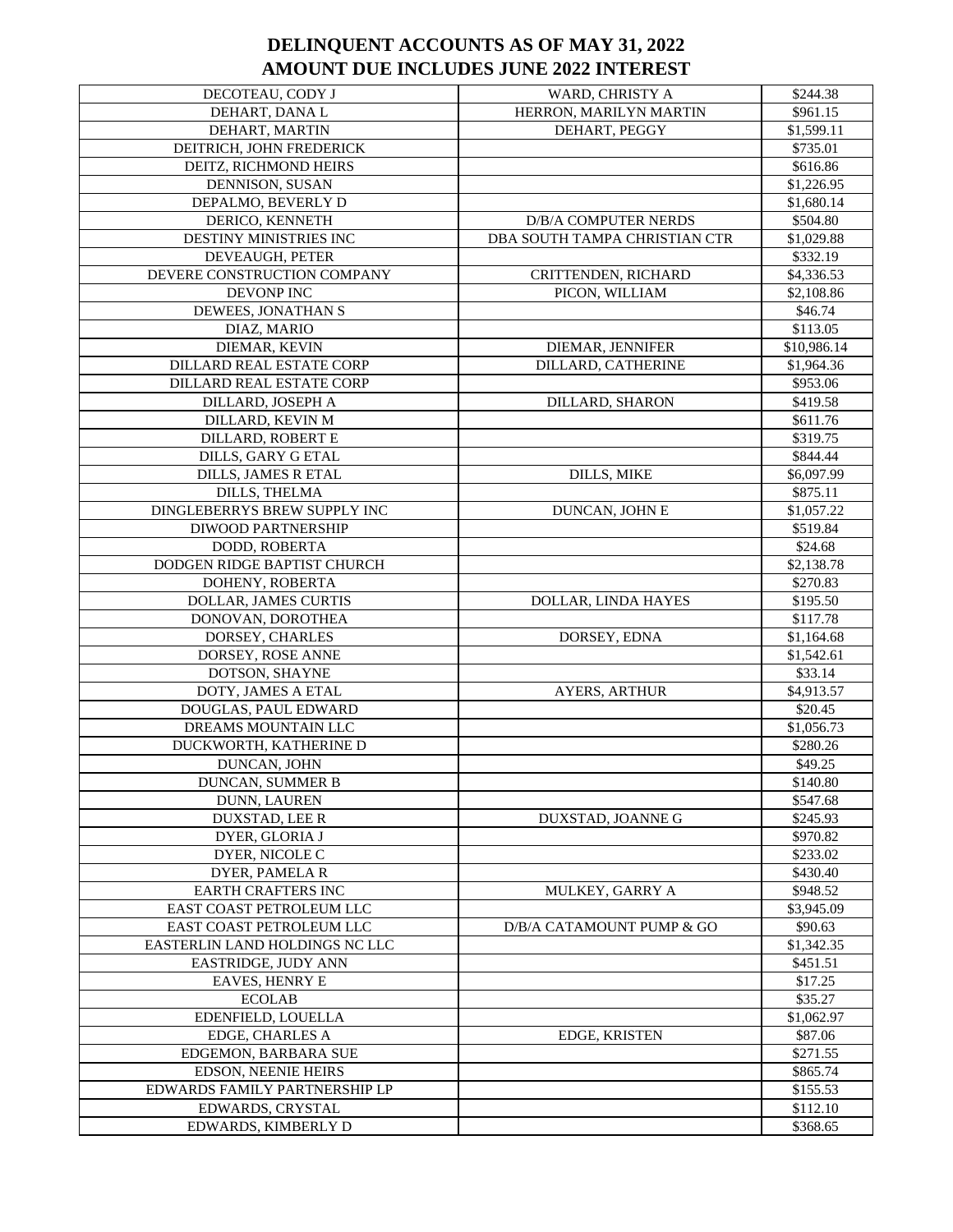| ELAM, ROBERT                              |                                | \$720.82            |
|-------------------------------------------|--------------------------------|---------------------|
| ELDERS, DANNY M                           | ELDERS, AMY S                  | \$7.28              |
| ELDERS, JOSEPH R                          | <b>ELDERS, LUCILLE</b>         | \$24.59             |
| ELK COVE EQUITIES LLC                     |                                | \$3,035.35          |
| ELKINS, BARBARA JEAN HEIRS                |                                | \$299.12            |
| ELLERBEE, ROBERT                          |                                | \$9.52              |
| ELLIOTT, BETTY JEAN HEIRS                 |                                | \$210.30            |
| ENGLISH, THRESA G                         |                                | \$575.41            |
| <b>ENSLEY CONSTRUCTION INC</b>            | ENSLEY, MARTY                  | \$747.30            |
| <b>ENSLEY PROPERTIES &amp; EXCAVATING</b> | ENSLEY, CHAD                   | \$27.79             |
| ENSLEY, KIRBY GRANT                       |                                | \$462.58            |
| <b>ENSLEY, MARTY WAYNE HEIRS</b>          |                                | \$1,493.38          |
| EPPS, ERNEST PATRICK JR                   |                                | \$368.49            |
| EQUITY TRUST CO FBO EHRLER                | FBO MICHAEL EHRLER IRA         | \$292.28            |
| <b>ESTES, EVON</b>                        |                                | \$110.17            |
|                                           |                                |                     |
| EUBANKS, HARRY R                          | EUBANKS, DEBORAH B             | \$189.53            |
| EVERSOLE, KATHY A                         |                                | \$304.31            |
| <b>FAITH HOPE CHARITY</b>                 |                                | \$3,754.39          |
| FARMER, DOUGLAS BRETT                     | FARMER, TINA DIANE             | \$6.30              |
| FARMER, MATTIE SUE                        |                                | \$104.88            |
| FARMER, RAYMOND LEE                       |                                | \$491.54            |
| FARNSWORTH, ROBERT H TRUSTEE              | FARNSWORTH, MARY B TRUSTEE     | \$695.48            |
| FASSANO, REGINA                           |                                | \$7.65              |
| FATIGATI FINE FOODS LLC                   | FATIGATI, THOMAS G             | \$73.09             |
| FEENEY, HAROLD II                         | FEENEY, JON                    | \$801.97            |
| FERGUSON, SAMANTHA                        |                                | \$64.00             |
| FERTIG, STEPHEN H TRUSTEE                 | FERTIG, JEANNE TRUSTEE         | \$1,250.95          |
| FEW, DONNA                                |                                | \$6,913.78          |
| FIELDS, STEVEN D                          | FIELDS, GLORIA                 | \$834.51            |
| FIRE MOUNTAIN RESTAURANTS INC             | D/B/A RYANS FAMILY STEAK HOUSE | \$1,052.71          |
| FIRZZELL, GREGORY L                       |                                | \$117.98            |
| FISH, RENE                                |                                | \$125.65            |
| FISHER, CAROL                             |                                | \$1,029.88          |
| FISHER, DAVID                             |                                | \$269.55            |
| FISHER, DWIGHT STANLEY                    |                                | \$721.32            |
| FISHER, MARY ALICE                        |                                | \$1,007.09          |
| FISHER, ROBERT STEVEN                     |                                | \$1,510.75          |
| FISHER, TAMARA DILLARD                    | FISHER, JASON STEWART          | \$90.08             |
| FITZMAURICE, KEVIN R                      |                                | \$1,029.88          |
| FLAHERTY, LINDA                           | <b>GAYLE, GEORGE HEIRS</b>     | \$1,035.48          |
| FLEMING, LAMAR H HEIRS                    | FLEMING, IRIS L HEIRS          | \$346.76            |
| FLY BY NIGHT INVESTMENTS                  |                                | \$1,707.17          |
| FLYNN, DORIS                              | D/B/A MAIN DESIGN              | \$5.83              |
| FORD, ANDREA                              |                                | \$41.54             |
| FORD, ANDREA                              | FORD, ANDREA ACUPUNCTURIST     | \$12.61             |
| FORD, DOROTHEA M TRUSTEE                  |                                | \$561.19            |
| FORD, THOMAS M III                        |                                | \$573.66            |
| FORTE, JEFFREY L                          |                                | \$6,928.51          |
| FORTNER, EDITH H                          |                                | \$258.31            |
| FORTNER, IRENE                            |                                | \$109.12            |
| FORTNER, WILLIE JOE                       | FORTNER, NIKOLE RICHESON       | \$859.80            |
| FORTNER, WILLIE JOE                       |                                | \$5.13              |
|                                           |                                | \$1,938.00          |
| FOSTER, JENNIFER LEE                      |                                |                     |
| FOSTER, LORI ANN                          |                                | \$237.04            |
| <b>FOSTER, STEPHEN S</b>                  |                                | \$925.65            |
| FOUTS, PEGGY CABE                         |                                |                     |
|                                           |                                | \$322.13            |
| FOWLER, GARRETT<br>FOX, DOYLE             | FOX, LYNN                      | \$57.45<br>\$186.32 |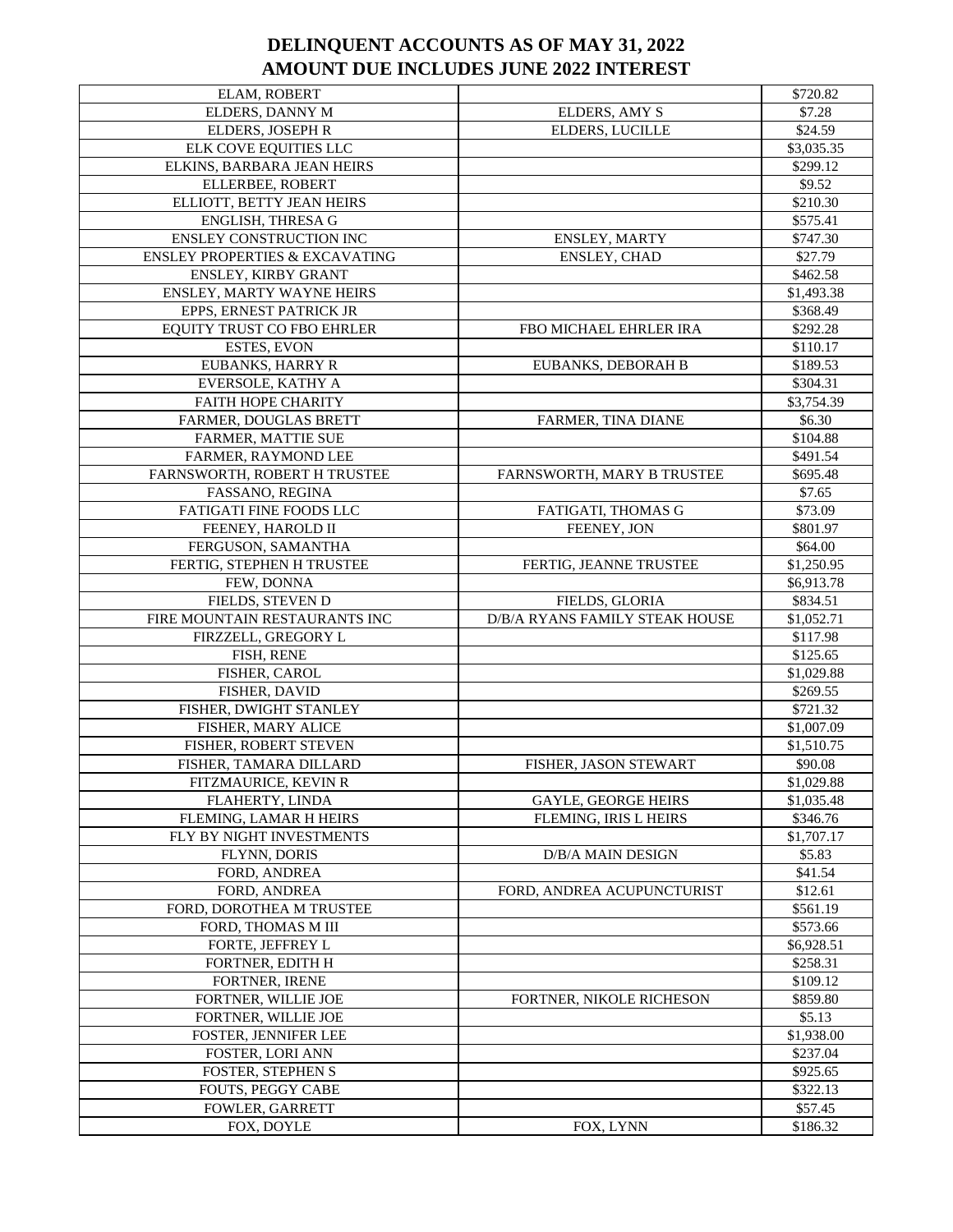| FOX, TONY                                     | FOX, DENISE                     | \$125.78            |
|-----------------------------------------------|---------------------------------|---------------------|
| FRADY, ALLEN GLENN                            |                                 | \$495.46            |
| FRADY, JOHNNY R                               | FRADY, BEVERLY                  | \$1,503.28          |
| FRADY, SALLIE P                               |                                 | \$997.46            |
| FRANKLIN, DEWEY N                             | FRANKLIN, VIRGINIA L            | \$292.08            |
| FRANKLIN, DOROTHY                             | PAINTER, DAVID E                | \$1,924.56          |
| FRANKLIN, DOROTHY HOOPER                      |                                 | \$2,071.78          |
| FRANKLIN, MICHELLE D                          |                                 | \$6,684.92          |
| FRANKLIN, TOM                                 |                                 | \$111.97            |
| FRANKS, CLINTON HEIRS                         | FRANKS, EVELYN                  | \$7.34              |
| FRANKS, DAWN MOSS                             |                                 | \$213.84            |
| FRANKS, GINA R                                |                                 | \$2,595.16          |
| FRANKS, LILLIE C                              |                                 | \$651.27            |
| FRANKS, RAYMOND ETAL                          | <b>FRANKS, ROBERT</b>           | \$1,305.09          |
| FRANKS, WOODROW                               | FRANKS, BARBARA                 | \$305.33            |
| FRENCH, BETTY P ETAL                          | <b>CRAWLEY, PATRICIA</b>        | \$79.95             |
| FRIZZELL, JEFFREY CARROLL                     |                                 | \$181.61            |
| FRIZZELL, MICHELLE                            |                                 | \$6.51              |
| FRIZZELL, RALPH WILLIE                        |                                 | \$1,500.74          |
| FRIZZELL, SANDRA B                            |                                 | \$1,220.87          |
| FUGATE, KELVEN                                | <b>FUGATE, TRACY</b>            | \$873.58            |
| FUGATE, WAYLON TRACY                          |                                 | \$5,790.16          |
| FUGATE, WAYLON TRACY                          | FUGATE, WILLIAM KELVIN          | \$884.95            |
| FUGATE, WILLIAM KELVIN                        |                                 | \$2,499.37          |
| FUQUA, BOBBY JR                               | MARLER, GREGORY A               | \$656.34            |
| <b>GABOUREL, LISA J</b>                       |                                 | \$872.35            |
| GADDY, MICHAEL K                              |                                 | \$45.19             |
| <b>GALIK, MARTIN</b>                          | D/B/A SMOKY MOUNTAIN PLUMBING   | \$165.76            |
| GALINDO, JOSE ROBERTO                         | FIALLOS, REINA MARIA            | \$99.78             |
| <b>GALLAGHER, GEORGE</b>                      |                                 | \$24.92             |
| <b>GALLOWAY, CONLEY B</b>                     | GALLOWAY, FAY A                 | \$3,801.80          |
| GALLOWAY, DEWEY                               | GALLOWAY, CUMILE                | \$1,069.38          |
| GALLOWAY, MARTY                               | GALLOWAY, KAREN G               | \$1,472.05          |
| <b>GALVEZ, ANGEL R</b>                        |                                 | \$113.05            |
| <b>GAMBLE, KAMES A TRUSTEE</b>                | <b>GAMBLE, JOANNA M TRUSTEE</b> | \$11.57             |
| <b>GAME, JACK DOUGLAS HEIRS</b>               |                                 | \$1,670.65          |
| <b>GAME, JACK HEIRS</b>                       |                                 | \$2,005.77          |
| GANDY, JUSTIN V                               |                                 | \$9.80              |
| <b>GARCIA, IRENE AMBROSIO</b>                 |                                 | \$313.37            |
| <b>GARNER, BENJAMIN R</b>                     | <b>GARNER, DEBRA Y</b>          | \$283.93            |
| <b>GARRETT, JACK D</b>                        |                                 | \$794.16            |
| <b>GARRETT, THOMAS</b>                        |                                 | \$256.71            |
| GARRISON, CAROL S TRUSTEE ETAL                | ENDZEL, EDWARD W JR             | \$2,106.75          |
| GARZA, MARTHA M                               |                                 | \$1,977.83          |
| <b>GASS, RICHARD HARVEY JR</b>                |                                 | \$303.74            |
| <b>GATES, ROBERT C</b>                        |                                 | \$1,872.34          |
| GENTRY, ELIZABETH DANIELLE                    | <b>GENTRY, JOHNNY KEITH</b>     | \$36.08             |
| GENTRY, JOHNNY                                | <b>GENTRY, ANNETTE</b>          | \$49.57             |
| GEORGE, ANGELA F                              | FORTE, JEFFREY L                | \$12,585.38         |
| GERARD, ANGELA                                | <b>GRIFFIN, BRENT</b>           | \$1,613.28          |
| <b>GERBRACHT, REX TRUSTEE</b>                 | GERBRACHT, CHRISTINE TRUSTEE    | \$412.15            |
| GERRISH, ELIZABETH A                          |                                 | \$5,493.07          |
|                                               |                                 |                     |
| GETTEMY, DONALD R                             | GETTEMY, CECELIA M              | \$42.12             |
| GETTEMY, DONALD R                             |                                 | \$15.68             |
| <b>GHOLSON, LOWELL KEITH</b>                  |                                 | \$324.25            |
| <b>GIBBS, VANCE ETAL</b>                      | <b>GIBBS, DEBORAH</b>           | \$1,782.10          |
| GIBSON, CATHY GAIL<br><b>GIBSON, DANITA M</b> |                                 | \$13.35<br>\$304.49 |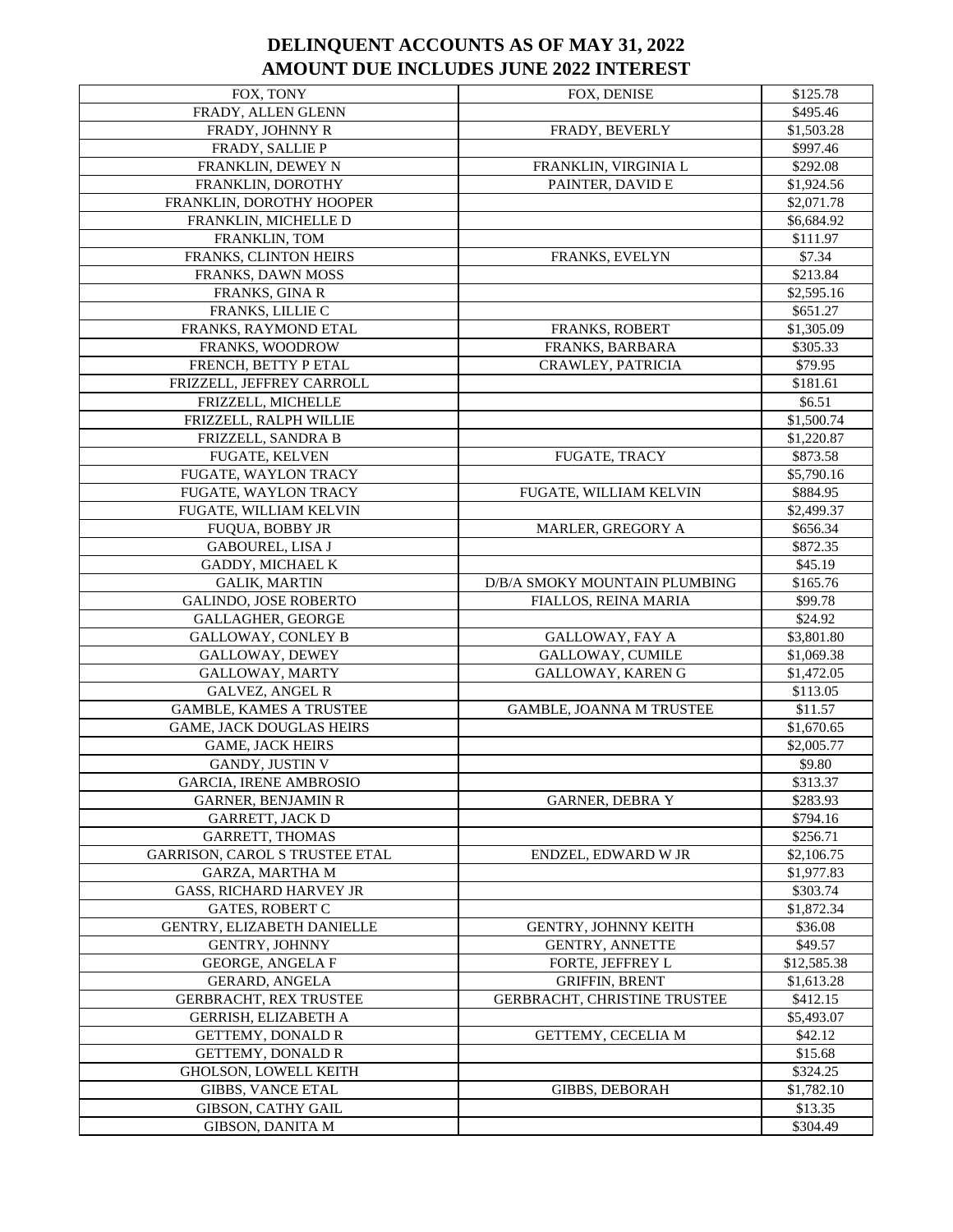| GIBSON, MICHAEL L                 | <b>GIBSON, HEATHER N</b>   | \$973.43   |
|-----------------------------------|----------------------------|------------|
| <b>GIGLIOTTI, MARK</b>            |                            | \$625.36   |
| GILDERSLEEVE, WALTER E HEIRS      | GILDERSLEEVE, RUTH C HEIRS | \$213.49   |
| GINMC NC LLC                      |                            | \$4,488.27 |
| <b>GLANCE, STACIE LEE</b>         | SMITH, STACIE LEE          | \$233.39   |
| <b>GLASPY, JIMMY J JR ETAL</b>    | <b>GLASPY, BARBARA JO</b>  | \$2,415.77 |
| GLOBAL PROPERTIES LAUREL KNOB LLC |                            | \$755.63   |
| GOFORTH, INEZ                     |                            | \$3,264.10 |
| <b>GOLD CITY PROPERTIES INC</b>   |                            | \$3,137.74 |
| GOMEZ, LUIS ALBERTO CRUZ          |                            | \$113.05   |
| GONZALEZ, CRISTINA                | GONZALEZ, JEROME           | \$5,493.07 |
| <b>GONZALEZ, JULI R</b>           |                            | \$786.76   |
| <b>GONZALEZ, JULIO JR</b>         | <b>GONZALEZ, SARAH</b>     | \$2,166.38 |
| GOODSELL, LILY TONG               |                            | \$5,493.07 |
| <b>GORMAN, LEON R</b>             | <b>GORMAN, CLEO K</b>      | \$6.44     |
| <b>GRANT, JERRY RAYMOND HEIRS</b> | WARD, MARY D               | \$51.79    |
| GRASA, LAZARO                     |                            | \$106.17   |
| GRATTAN, WILLIAM J JR HEIRS       | ROOTH, SCOTT K             | \$1,008.34 |
| <b>GRAY WOLF LOG HOMES INC</b>    | PHILLIPS, LARRY S          | \$363.72   |
| <b>GREEN, RICHARD A</b>           |                            | \$257.82   |
| <b>GREENE, BOBBY ETAL</b>         | <b>GREENE, BARBARA P</b>   | \$326.37   |
| GREENE, CARL R JR ETAL            | <b>GREENE, GARY M</b>      | \$67.51    |
| <b>GREENE, GORDON L</b>           |                            | \$129.08   |
| <b>GREENE, JANILLA</b>            |                            | \$1,079.92 |
| GREENE, JOHN C                    | <b>GREENE, SARAH M</b>     | \$10.38    |
| GREENSPAN, MICHAEL L              |                            | \$1,907.31 |
| <b>GREGORY, ROSIE B</b>           |                            | \$2,210.69 |
| GRIFFIN, CHARLES L ETAL           | REDOUTEY, MARTHA ANN       | \$2,020.37 |
| <b>GRIFFIN, SARA I</b>            |                            | \$112.10   |
| <b>GROEN, PAMELA</b>              |                            | \$587.42   |
| <b>GROSS, JAMISON</b>             |                            | \$546.07   |
| GTLS&A CO LLC                     |                            | \$4,177.91 |
| GUENTHER, RICHARD ALLEN HEIRS     |                            | \$2,669.39 |
| <b>GUERRERO, EDITH M</b>          |                            | \$561.19   |
| <b>GUERRERO, SELENA</b>           | AMBROCIO, RIGOBERTO        | \$554.19   |
| <b>GUNNELS, ROBIN JOE</b>         |                            | \$16.65    |
| <b>GUNTER, FREDA DILLS</b>        |                            | \$603.77   |
| GUSMAN, OSWALDO                   |                            | \$171.10   |
| <b>GUY, BEVERLEY H</b>            |                            | \$1,703.35 |
| <b>GUYER, LUCILLE</b>             | <b>GUYER, LYNN</b>         | \$432.55   |
| GUZMAN, OSWALDO OSORIO            |                            | \$109.04   |
| <b>GV ASSOCIATES LLC</b>          |                            | \$4,407.44 |
| H & R BLOCK                       |                            | \$29.31    |
| HA1040 OF CASHIERS LLC            |                            | \$1,806.75 |
| HAGBERG, TAMMY AMMONS             |                            | \$543.68   |
| HAIGLER, STEPHEN K                | HAIGLER, FERRELL           | \$7.04     |
| <b>HAINES, MARTIN L</b>           |                            | \$55.51    |
| HAIR, JOSHUA H                    | HAIR, BRITTANY G           | \$292.60   |
| HALL, D M SR MRS                  |                            | \$34.49    |
| HALL, FREDA A                     |                            | \$418.64   |
| HALL, HAROLD JR                   |                            | \$3,779.94 |
| HALL, KIM                         | TOTALLY TAN                | \$150.64   |
| HALL, LOGAN                       |                            | \$8.40     |
| HALL, MICHAEL LAWRENCE HEIRS      |                            | \$425.64   |
| HALL, POLLY                       |                            | \$397.88   |
| HALL, REBECCA NICOLE              |                            | \$187.00   |
| HAMILTON, TRAVIS                  |                            | \$1,877.65 |
| HAMMOND, JOHN ROGER               |                            | \$353.52   |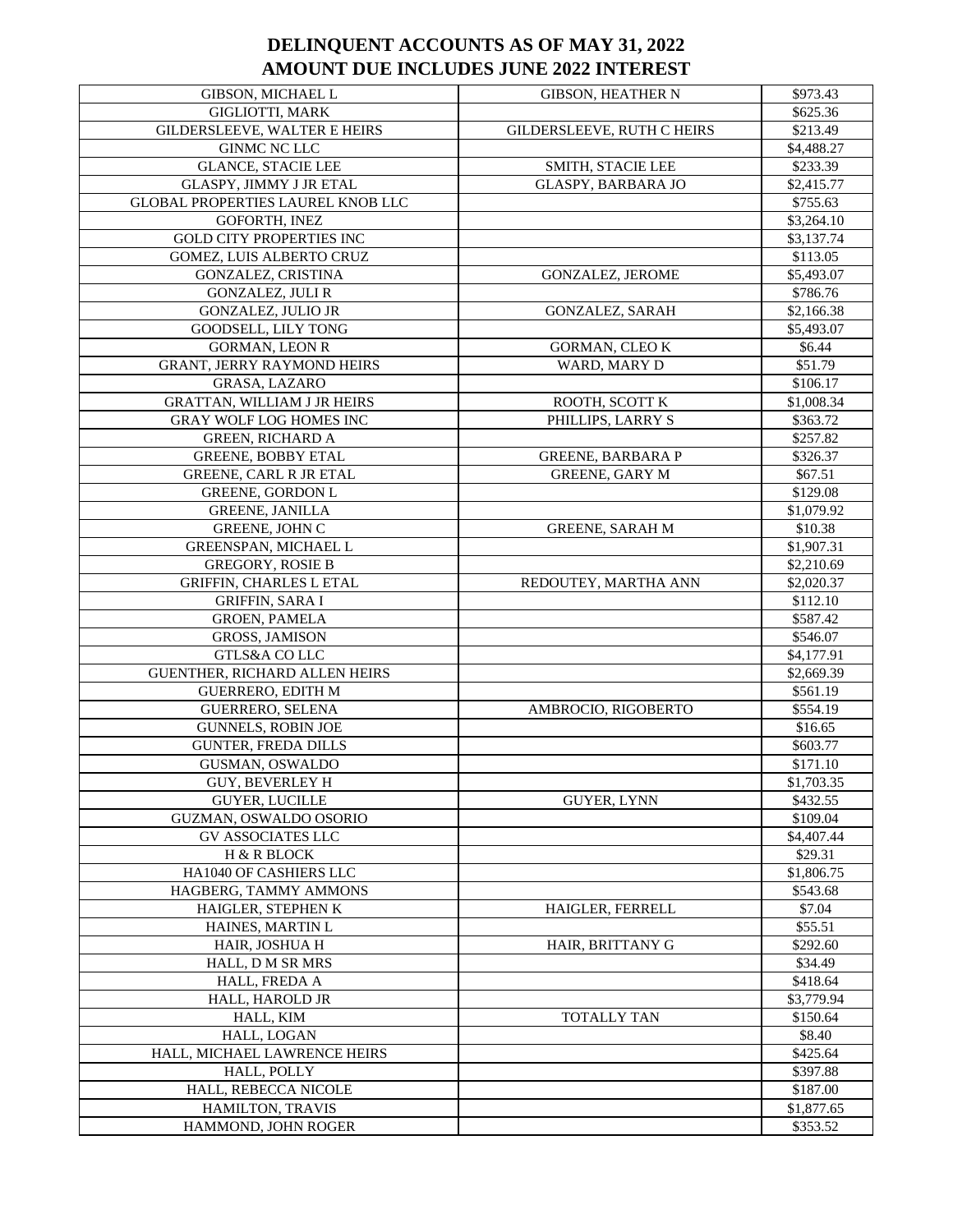| HAMPTON GLEN PARTNERS LLC    |                                 | \$7,409.39 |
|------------------------------|---------------------------------|------------|
| HAMPTON, RICHARD C JR        | HAMPTON, DEBORAH A              | \$817.45   |
| HANCOCK, MAXWELL             |                                 | \$187.28   |
| HANLEY, JESSIE M             | HANLEY, HENRY                   | \$750.07   |
| <b>HANNACOLES</b>            | FISHER, MISTY N DILLARD         | \$1,547.27 |
| HANSEN, EDITH                |                                 | \$53.44    |
| HARBISON, HUBERT O           |                                 | \$1,226.79 |
| HARRIS CUSTOM BUILDERS LLC   | HARRIS, GEORGE BENJAMIN         | \$441.05   |
| HARRIS, BARBARA J HEIRS      |                                 | \$804.37   |
| HARRIS, BENJAMIN KELLY       |                                 | \$599.12   |
| HARRIS, DANIEL E             |                                 | \$6.27     |
| HARRIS, GEORGE B             | HARRIS, ELIZABETH A             | \$830.98   |
| HARRIS, HELEN T              | HARRIS, ROBERT M                | \$482.66   |
| HARRIS, MARIAN B             |                                 | \$375.44   |
| HART, GENE MARSHALL JR       |                                 | \$155.28   |
| HATCHER, TAMMY MICHELLE      |                                 | \$335.81   |
| HAWKINS, CARLETON R          | HAWKINS, THELMA                 | \$280.05   |
| HAYNES BUILDERS INC          | HAYNES, MICHAEL                 | \$366.52   |
| HEBRON HOLDINGS LLC          |                                 | \$3,967.65 |
| HEGG, RICHARD O              | HEGG, BETSY                     | \$5.78     |
| HEINO, OLGA TRUSTEE          |                                 | \$5,100.39 |
| HELEN OCONNELL INC           | D/B/A MICAS RESTAURANT          | \$216.52   |
| HENDERSON, BRADLEY E         | HENDERSON, HEIDI J              | \$185.48   |
| HENRY, BARBARA HEIRS         |                                 | \$134.06   |
| HENRY, JOHNNY CLAY           | HENRY, KAREN M                  | \$1,637.01 |
| HENRY, LAVERNE               |                                 | \$100.28   |
| HENRY, ROBERT                |                                 | \$954.90   |
| HENRY, ROBERT                |                                 | \$255.21   |
| HENSLEY, EFFIE P             |                                 | \$1,268.10 |
| HENSLEY, FRANKLIN D          |                                 | \$33.53    |
| HENSLEY, HELEN JOYCE HEIRS   |                                 | \$1,657.08 |
| HENSLEY, WILLIAM J HEIRS     |                                 | \$326.58   |
| HENSON, CHARLES E JR         |                                 | \$2,061.34 |
| HERBERT, MARJORIE S          | LOVE, CLARENCE JR               | \$1,533.39 |
| HERBERT, MARJORIE SMITH      |                                 | \$2,971.53 |
| HERMAN, BRUCE TRUSTEE        | HERMAN, PETER TRUSTEE           | \$55.51    |
| HERMES, KRISTI K ETAL        | HILL, LINDA                     | \$1,550.01 |
| HEROLD, KATHY                | D/B/A WHISTLE STOP INN          | \$394.57   |
| HERRON, JAMES T              | HERRON, PATTY LOU               | \$1,302.83 |
| HH <sub>2</sub> 0 LLC        |                                 | \$257.00   |
| HIGDON, CAROLYN J            |                                 | \$8,869.19 |
| HIGGINS, DARLENE C           |                                 | \$348.68   |
| HIGHLANDS DEVELOPMENT CO INC |                                 | \$505.44   |
| HIGHWOODS PARTNERS LLC       |                                 | \$1,757.60 |
| HILL, JIMMY LEE              |                                 | \$1,717.44 |
| HINNANT, SARA LEE            |                                 | \$239.82   |
| HINTON, LYDIA ANN            |                                 | \$309.87   |
| HOLDER, DAVID R              |                                 |            |
|                              |                                 | \$5.81     |
| HOLLAND, C TIMOTHY           |                                 | \$534.07   |
| HOLLAND, JOAN M              |                                 | \$1,029.88 |
| HOLLAND, MACK E              | HOLLAND, JESSIE L               | \$7,411.81 |
| HOLLAND, REGINALD B JR       | HOLLAND, TAMARA B               | \$2,662.27 |
| HOLLAND, RICKY               |                                 | \$8,073.80 |
| HOLMES, GARY                 | DBA BRYSON FLOORING             | \$34.00    |
| HOME & LAND MAINTENANCE INC  | <b>CASHIERS CARPET CLEANERS</b> | \$192.47   |
| HOMOLKA, AMBER A TRUSTEE     | <b>TREETOPS FAMILY TRUST</b>    | \$1,462.85 |
| HOOD, PAUL K HEIRS           |                                 | \$587.42   |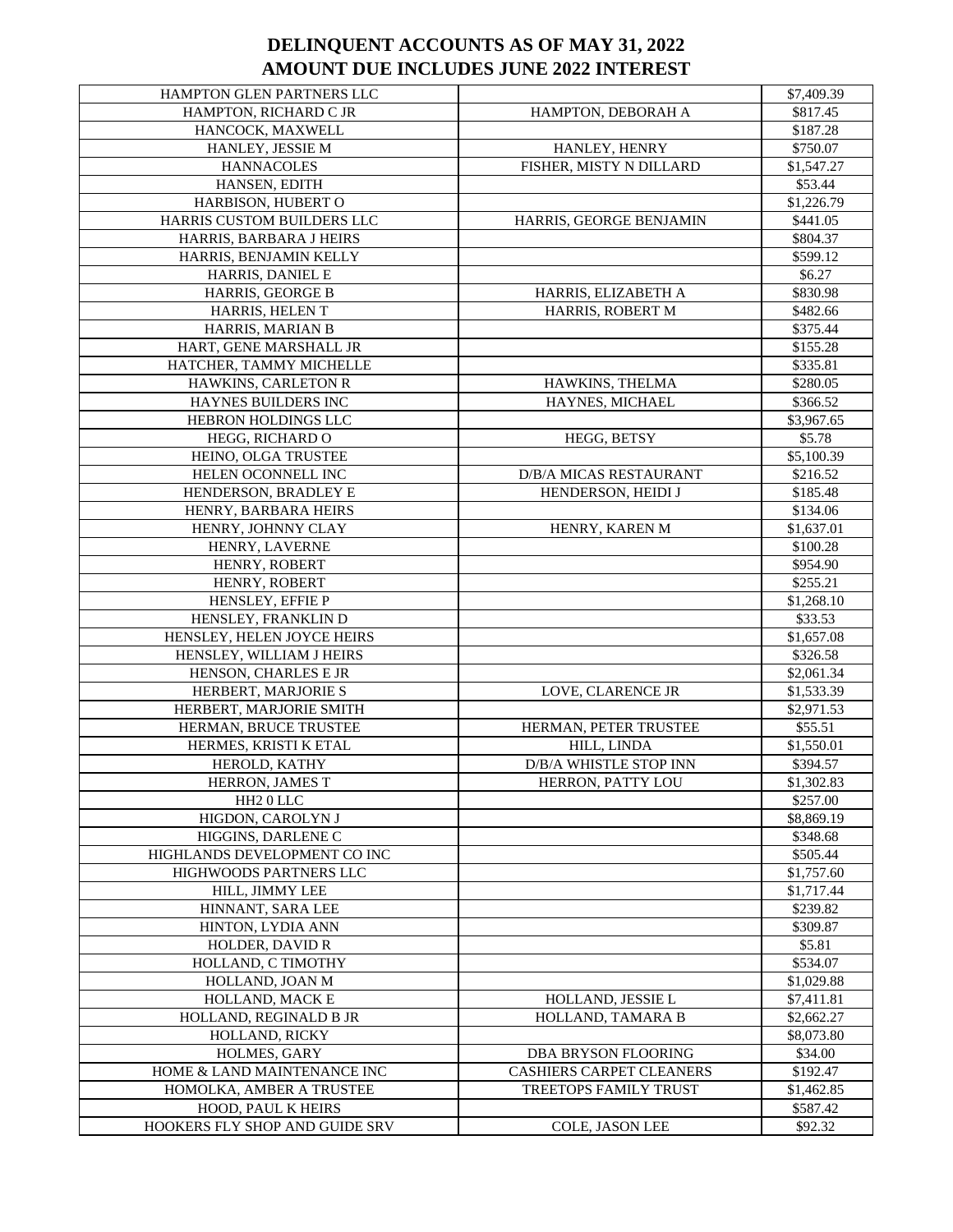| <b>HOOPBUR LLC</b>                        |                                     | \$242.23    |
|-------------------------------------------|-------------------------------------|-------------|
| HOOPER, ANA M                             | CALESS, ROBERT M HEIRS              | \$2,420.85  |
| HOOPER, DAVID W                           | HOOPER, ANN N                       | \$1,744.19  |
| HOOPER, E CARL                            |                                     | \$146.34    |
| HOOPER, ELMER CARL                        | HOOPER, CONNIE MCCREADY             | \$542.78    |
| HOOPER, JENNY LYNN                        |                                     | \$7,184.17  |
| HOOPER, JENNY LYNN                        |                                     | \$4,465.93  |
| HOOPER, JENNY LYNN                        |                                     | \$1,766.32  |
| HOOPER, MARY LEE HEIRS                    |                                     | \$972.84    |
| HOOPER, ROBERT W                          |                                     | \$380.48    |
| HOOPER, SHEILA                            |                                     | \$1,266.75  |
| HOOPER, SHEILA ETAL                       | FISH, BONNIE                        | \$2,251.64  |
| HOOPER, WARREN                            | HOOPER, ANN                         | \$19,044.20 |
| HOOWEL INC                                | D/B/A SUBWAY OF DILLSBORO           | \$372.36    |
| HOPKINS, DAVID                            |                                     | \$6,296.08  |
| HOPKINS, JUDITH                           |                                     | \$5,486.58  |
| HORNBUCKLE, STEPHANIE L                   | HORNBUCKLE, BRITTNEY G              | \$3,556.22  |
| HORNE, GAY J                              |                                     | \$827.61    |
| HOSPITALITY FOOD SERVICE LLC              | <b>D/B/A HUDDLE HOUSE</b>           | \$61.32     |
| HOUG, EDITH                               |                                     | \$301.44    |
| HOUSTON, FELICIA LYNETT                   |                                     | \$339.83    |
| HOWARD, JANNA MAY                         |                                     | \$139.57    |
| HOWARD, LUCILLE                           |                                     | \$721.41    |
| HOWELL, DAVID GEORGE                      |                                     | \$3,259.01  |
| HOWELL, HARVEY HEIRS                      | <b>HOWELL, PEARL HEIRS</b>          | \$2,663.78  |
| HOWELL, HESTER MRS                        |                                     | \$10.05     |
| HOWELL, ROBERT H                          |                                     | \$401.09    |
| HOXIT, DONNIE R                           | HOXIT, GLENDA                       | \$480.66    |
| HOXIT, LESLIE LYNN                        | HOXIT, GAYLIA COGDILL               | \$157.72    |
| HOYLE, BARBARA L                          |                                     | \$420.28    |
| HOYLE, LUCIOUS SAMUEL                     |                                     | \$23.24     |
| HOYLE, MICHAEL                            |                                     | \$278.31    |
| HOYLE, SAM L                              |                                     | \$1,156.83  |
| HOYLE, SAMUEL L HEIRS                     |                                     | \$628.35    |
| HOYLE, WAYNE JASPER                       |                                     | \$387.52    |
| HUGHES, ANGELA R                          |                                     | \$914.01    |
| HUGHES, NATHAN L                          |                                     | \$6,484.18  |
| HUMES, ROBERT J                           | HUMES, MARTHA                       | \$4,069.77  |
| HUSKEY, DUSTY W                           | HUSKEY, SHAWN                       | \$2,691.76  |
| HUSKEY, ELIZABETH ANN                     |                                     | \$824.88    |
| <b>IIDE, DAISUKI</b>                      | <b>IIDE, DONNA</b>                  | \$328.41    |
| ILHARDT, RICHARD                          | ILHARDT, LONDA                      | \$3,126.60  |
| INDUSTRIAL CLIMATE CONTROLLED STORAGE LLC |                                     | \$1,291.42  |
| IRBY, JOYCE                               |                                     | \$28.17     |
| ISGETT, MICHELE L                         | ISGETT, CHRISTOPHER L               | \$346.54    |
| <b>IVEY, HAYWARD</b>                      |                                     | \$193.02    |
| IVIN, DAVID THOMAS TRUSTEE                | <b>IVIN, SALLIE MAXWELL TRUSTEE</b> | \$56.34     |
| JACK IN THE BOX INC                       | SMITH, WAYNE                        | \$157.68    |
| JACK IN THE BOX INC CONSTRUCT             | <b>JBC</b>                          | \$1,046.93  |
| JACKSON HOSPITALITY I LLC                 | D/B/A HOLIDAY INN DILLSBORO         | \$767.15    |
| JACKSON HOSPITALITY II LLC                | D/B/A SYLVA INN                     | \$502.84    |
| JACKSON, DENNIE                           | DAVIS, MARSHA                       | \$152.53    |
| JACKSON, JAMES F                          |                                     | \$2,277.38  |
| JACOBS, CANDY ANN                         |                                     | \$301.68    |
| JADICK, RICHARD                           | JADICK, MELISSA                     | \$6.49      |
| JAL VISTA LLC                             |                                     | \$2,123.16  |
| <b>JAL VISTA LLC</b>                      |                                     | \$58.27     |
| <b>JAMISON, ANDREW S</b>                  | JAMISON, TERESA L                   | \$2,111.74  |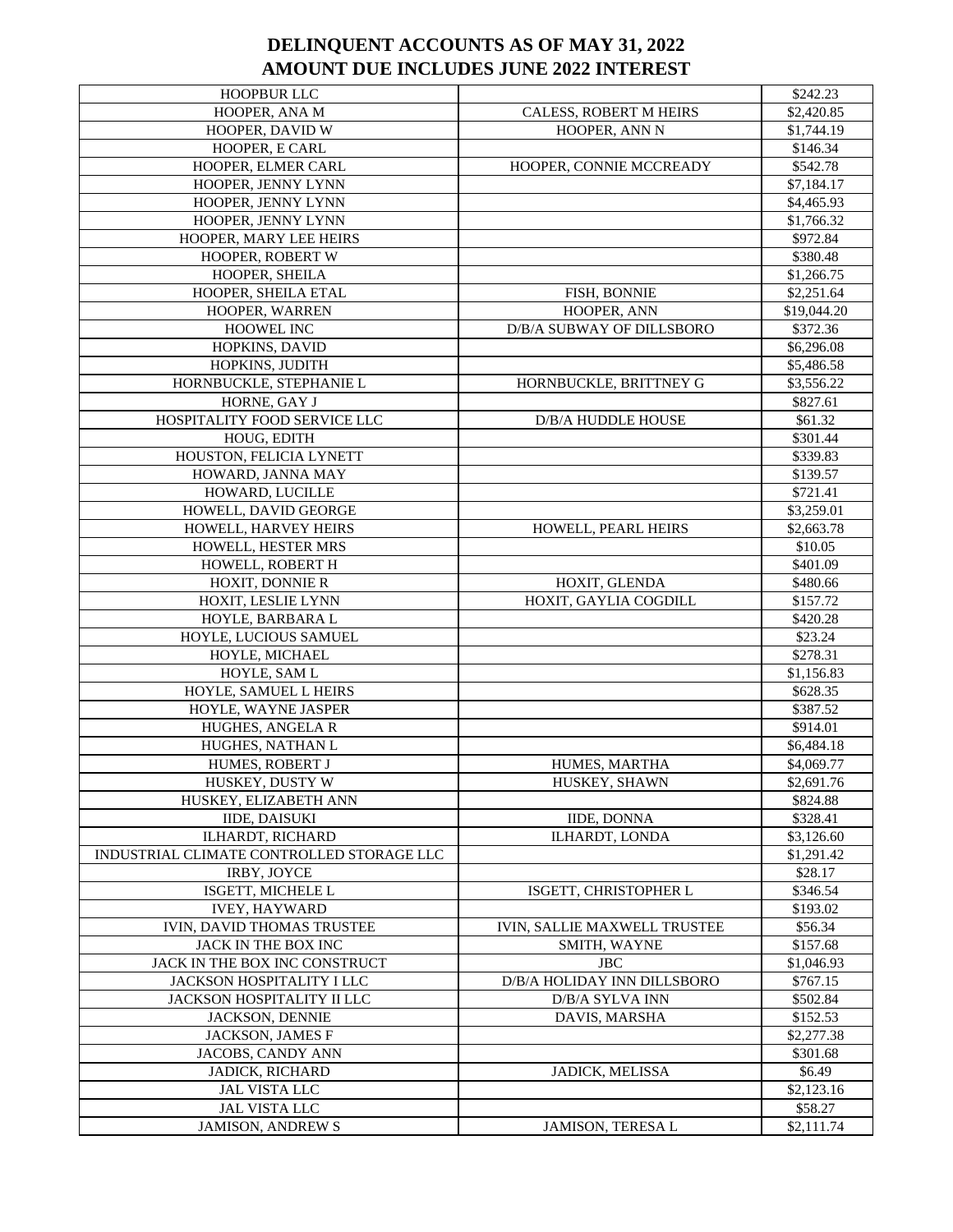| <b>JAMISON, LARRY B HEIRS</b> |                                  | \$1,937.83   |
|-------------------------------|----------------------------------|--------------|
| JAMISON, WILLIAM E            |                                  | \$834.83     |
| JAROSZ, KATHLEEN A            |                                  | \$339.18     |
| <b>JARRETT PROPERTIES LLC</b> |                                  | \$5.68       |
| <b>JCNC LAND TRUST</b>        |                                  | \$6,470.30   |
| JENKINS, CHRISTINA            |                                  | \$2.47       |
| JENKINS, CHRISTINE W          |                                  | \$661.54     |
| JENNINGS, MICHAEL M TRUSTEE   |                                  | \$287.97     |
| JENNINGS, MICHAEL MARVIN      |                                  | \$1,625.98   |
| JENNINGS, SAMUEL GLENN        | JENNINGS, SANDY                  | \$9.98       |
| JENSEN, ERIC ANTON            |                                  | \$278.94     |
| JIMENEZ, HORACIO L            | BENITEZ, ARACELI G               | \$43.15      |
| JOEL AND JACKIE INC           | DBA JJS CONVENIENCE STORE AND FF | \$140.50     |
| JOHNS, RACHAEL SUTTON HEIRS   |                                  | \$1,390.27   |
| JOHNSON, AMOS                 |                                  | \$1,375.32   |
| JOHNSON, ANITA                | D/B/A ANITAS CERAMIC SHOP        | \$18.25      |
| JOHNSON, BEN                  |                                  | \$1,545.70   |
| JOHNSON, BETSY                | <b>DBA SHEAR SENSATIONS</b>      | \$328.92     |
| JOHNSON, JAMES R HEIRS        |                                  | \$1,840.64   |
| JOHNSON, TRAVIS               | JOHNSON, TONYA                   | \$37.97      |
| JOHNSON, TYLER J TRUSTEE      |                                  | \$1,171.57   |
| JOLLY, JASON W                | <b>JOLLY, LAURAK</b>             | \$865.47     |
| JONES, BEVERLY C              |                                  | \$26.50      |
| JONES, CHARLIE N              | JONES, DONNA K                   | \$1,860.70   |
| <b>JONES, DEBORAH</b>         |                                  | \$574.58     |
| JONES, DONNA GAIL             |                                  | \$2,558.64   |
| JONES, FRED JR                | <b>JONES, BERNITA</b>            | \$23.26      |
| JONES, GENERAL J              |                                  | \$281.41     |
| JONES, JAMES R                |                                  | \$750.59     |
| JONES, JOHN HOWARD JR         |                                  | \$1,227.51   |
| JONES, KATHY P                | <b>JONES, RONALD E</b>           | \$5.66       |
| JONES, MELISSA LEE            | <b>JONES, ANDREW KEITH</b>       | \$1,849.92   |
| JONES, REBECCA                |                                  | \$1,441.10   |
| JONES, RONALD DEAN            |                                  | \$19,083.48  |
| JONES, TRAVIS LEE             |                                  | \$4,053.22   |
| JONES, VIRGIL SR              | <b>JONES, PATRICIA</b>           | \$440.32     |
| JORDAN, KENNETH HEIRS         | JORDAN, JOHN ETAL                | \$954.64     |
| JORGE, JORGE D                |                                  | \$91.36      |
| JTC PROPERTIES LLC            |                                  | \$1,568.31   |
| <b>JTL CASHIERS LLC</b>       |                                  | \$88.65      |
| <b>JULIANO, ANTHONY</b>       | <b>JULIANO, SANDRA</b>           | \$116.60     |
| <b>JUSTICE, BETTY C</b>       |                                  | \$821.03     |
| <b>JUSTICE, BETTY LOU</b>     |                                  | \$305.72     |
| K & M EXPRESS SHRIMP LLC      | HENDERSHOTT, KENNETH             | \$356.54     |
| KAMET CONSTRUCTION LLC        |                                  | \$79.52      |
| KAMET HOLDINGS LLC            |                                  | \$143,842.01 |
| KANE, JOHN ETAL               | KANE, NELL                       | \$282.33     |
| KAUNATH, KURT M               | KAUNATH, TAMMIE                  | \$159.36     |
| KAY, FRANKIE E                | KAY, JAMES EDWARD                | \$839.24     |
| <b>KEEFER, CHARLES</b>        |                                  | \$701.00     |
| KEENER, GEORGE B JR           |                                  | \$1.83       |
| KEENER, GEORGE JR             | KEENER, GEORGE SR TRUSTEE        | \$6.31       |
| <b>KEHN, DALE R</b>           | KEHN, PHYLLIS A                  | \$823.16     |
| KELECO LLC                    |                                  | \$2,479.36   |
| KELLEHER, CHARLES W           | <b>KELLEHER, ALLISON</b>         | \$360.52     |
| KELLEY, EVAN NELSON JR        |                                  | \$1,247.16   |
| KELLY, CALEB RONNIE           |                                  | \$568.25     |
| KENT, KENNETH W               | KENT, GLORIA                     | \$371.34     |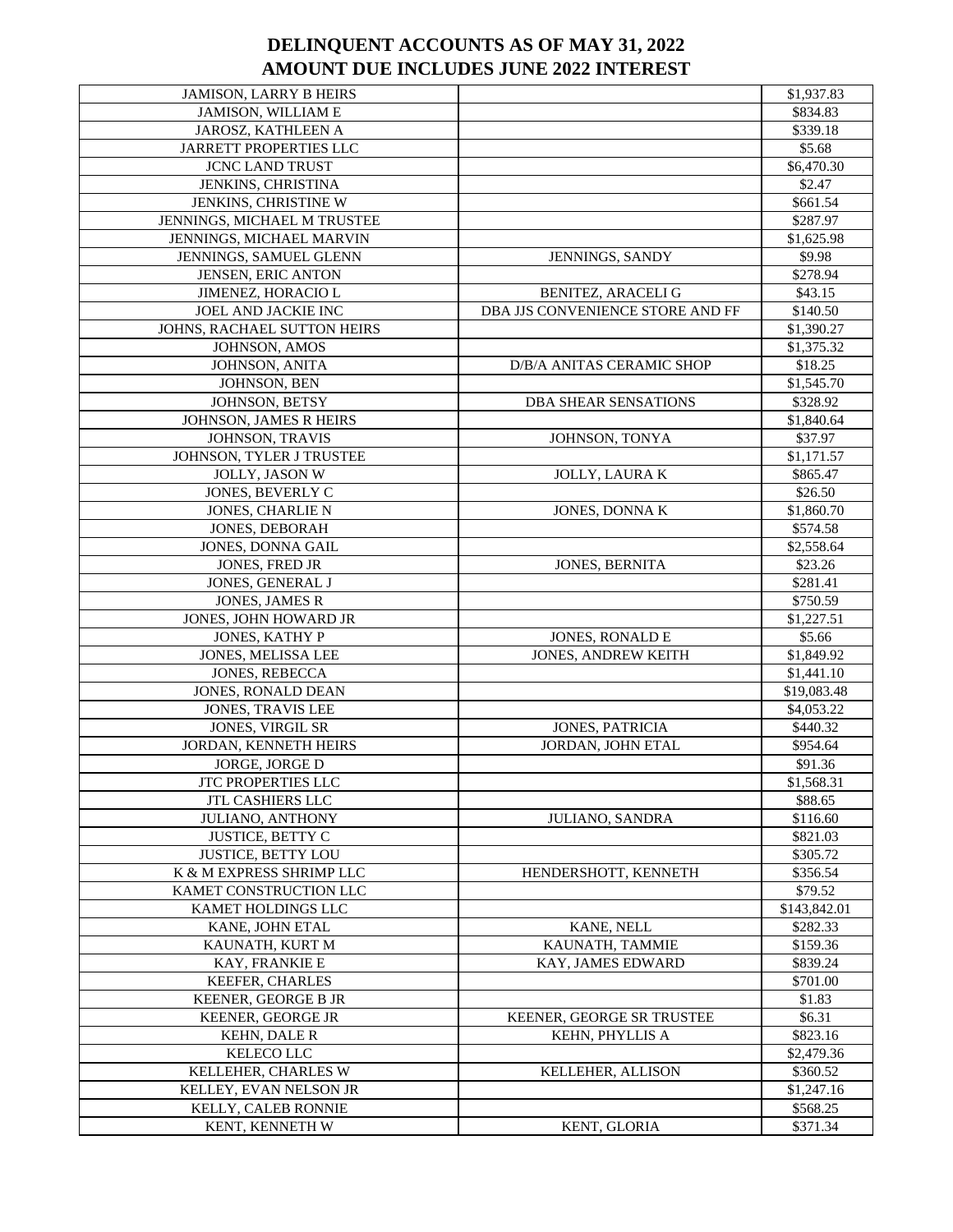| KESTER, ROBERT L IV             |                               | \$148.91   |
|---------------------------------|-------------------------------|------------|
| KEYS, ELIZABETH HEIRS           | KEYS, STEPHANIE               | \$113.59   |
| KEYS, ELIZABETH HEIRS           | LUCY & CARL LLC               | \$399.78   |
| KIDD, LEE                       |                               | \$10.47    |
| KILBRIDE, ADRIAN K              | KILBRIDE, PEGGY               | \$236.81   |
| KIM, INSOON                     |                               | \$121.85   |
| KING, KATHRYN J HEIRS           |                               | \$96.69    |
| KING, LEVA MAE                  | DAVIS, BIRDEEN C              | \$1,295.56 |
| KINKAID, JAIME C                |                               | \$184.88   |
| KINKAID, ROBERT EDWARD          |                               | \$7,117.16 |
| KINSEY, VALDAREA SHARIN         |                               | \$195.83   |
| KINSEY, WAYNE D HEIRS           |                               | \$1,604.92 |
| KIRKLAND, VANCE N               |                               | \$141.51   |
| KITCHENS, TONY                  |                               | \$10.47    |
| KITTRELL, DANIEL BROOKS JR      | KITTRELL, NATASHA A           | \$46.92    |
| KLEINBRETELER, ANDRE            |                               | \$990.06   |
| KNELLINGER, MILTON E HEIRS      | KNELLINGER, ERNISTINE M HEIRS | \$1,636.99 |
| KNOX, RICHARD C TRUSTEE         |                               | \$184.94   |
| KOON, ROBERT                    |                               | \$9.10     |
| KREMER, SEAN                    |                               | \$103.07   |
| KRIS V WILLIAMS ATTORNEY PLLC   |                               | \$233.06   |
| KRISTENSEN, BRETT               | KRISTENSEN, TINA              | \$364.29   |
| KW ELECTRIC COMPANY             | WILSON, KEVIN                 | \$266.34   |
| LACKEY, WILLIAM ALFRED HEIRS    |                               | \$2,583.31 |
| LACROIX, CHRISTOPHER E          | LACROIX, MAXINE K             | \$64.36    |
| LAKEY, TIMMY GLENN              |                               | \$5,174.95 |
| LANEY, JUDY                     |                               | \$9.52     |
| LANGLEY, BRENT                  |                               | \$784.37   |
| <b>LANTZ, JAMES P</b>           |                               | \$1.62     |
| LARSON, NANCY J                 | LARSON, JEFF                  | \$876.72   |
| LASSEK, ARTHUR M III            |                               | \$2,423.06 |
| LASSITER, TONY                  |                               | \$10.47    |
| LAWS, SHIRLEY C                 |                               | \$931.57   |
| LAY, WILL HEIRS                 |                               | \$1,375.69 |
| <b>LEADBETTER LIMITED</b>       |                               | \$1.98     |
| LEDFORD, INEZ B                 |                               | \$1,205.63 |
| LEE, DAVID B                    | LEE, JOY G                    | \$5.81     |
| LEGACY HOME BUILDERS OF WNC INC | BERGEN, BENJAMIN KYLE         | \$1,585.65 |
| LEGASUS OF NORTH CAROLINA ETAL  | COWARD, ORVILLE JR TRUSTEE    | \$2,305.14 |
| LESTER, CHARLES D               | LESTER, KATHLEEN              | \$734.67   |
| LEVY, HARRY ETAL                | LEVY, FLORENCE                | \$14.33    |
| LEWIS, BILL                     |                               | \$113.05   |
| LEWIS, TERRY L                  | LEWIS, MELODIE K              | \$55.51    |
| LEWIS, WILLIAM                  |                               | \$1.93     |
| LICA, MICHAEL BERNARD           | LICA, CHERYL                  | \$744.80   |
| LIETCH, PHILLIP PRESTON         | LIETCH, LINDSEY               | \$800.05   |
| LIFE INFORMATION SERVICES LLC   |                               | \$1,262.17 |
| LINEBERRY, GENEVAR              |                               | \$577.48   |
| LINKOGLE, HEATH                 |                               | \$87.78    |
| LINVILLE, BRUCE S               | LINVILLE, CYNTHIA             | \$709.52   |
| LIONGATE LLC                    |                               | \$2,978.41 |
| LISTON, BRIDGET E               |                               | \$658.91   |
| LITTLE, JULIA K                 | LITTLE, NELSON R              | \$1,038.83 |
| LITTLEFIELD, LUCRETIA BYRD      |                               | \$417.08   |
| LITTLEJOHN, ANGELA M            |                               | \$969.78   |
| LLOYD, TYLER                    |                               | \$383.07   |
| LOFTIS, MAE CHRISTINE           |                               | \$1,409.67 |
| LOMAS, JOSEPH WILLIAM           |                               | \$905.52   |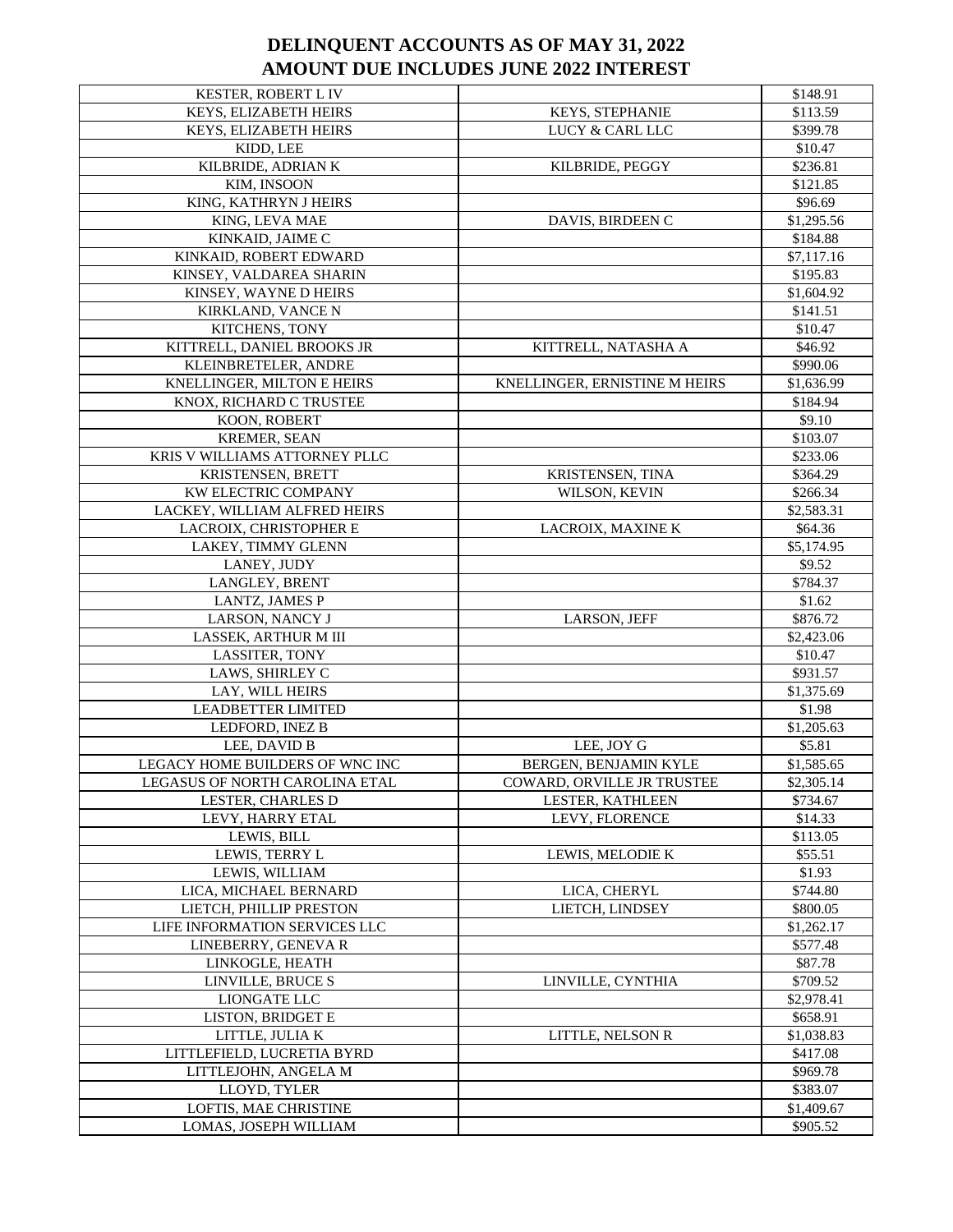| LONG, HEATHER MELISSA            |                             | \$373.65    |
|----------------------------------|-----------------------------|-------------|
| LONG, MAJOR L                    |                             | \$24.62     |
| LONG, SHIRLEY J                  |                             | \$361.21    |
| LOPEZ, EDELBERTO                 |                             | \$5,493.07  |
| LOT 7 CEDAR HILL LLC             |                             | \$1,033.51  |
| LOVIN, CLIFFORD R                | LOVIN, BARBARA K            | \$507.06    |
| LUBECKE, JUNE H                  | LUBECKE, GILBERT H          | \$1,720.33  |
| LUCAS, YVONNE M TRUSTEE          |                             | \$1,686.15  |
| LUCKADOO, PAULA A ETAL           | ASHE, PERRY LEE             | \$279.77    |
| LUKAS, GEORGE C ETAL             | LUKAS, JOANNE E             | \$449.26    |
| LUKER, BOYCE M                   |                             | \$172.11    |
| LUKER, JAMES ALLEN               |                             | \$489.52    |
| LUKER, JAMES LEROY               |                             | \$711.95    |
| LUKER, PEGGY                     |                             | \$492.70    |
| LUSK, ROY A                      |                             | \$1,277.17  |
| LY, BENJAMIN C                   | ENG, LAURA                  | \$13.81     |
| LYONS, JIM TRUSTEE               | MCGOVERN, COLLEEN M TRUSTEE | \$21.44     |
| M SQUARED MANAGEMENT INC         |                             | \$102.54    |
| <b>M2 INNOVATIONS LLC</b>        |                             | \$117.78    |
| MACAULAY, CAROL A                | MACAULAY, DONALD G          | \$528.82    |
| MACE, REBECCA M                  |                             | \$471.05    |
| MACKEY, JOYCE A                  | MACKEY, SAMUEL              | \$157.63    |
| <b>MAKASH GROUP LLC</b>          |                             | \$10.00     |
| MANN, MICHAEL                    |                             | \$184.94    |
| MANOUS, J A HEIRS                |                             | \$5,289.43  |
| MANOUS, TROY                     |                             | \$1,582.55  |
| MARABLE, ALLEGRA ETAL            | DAVIS, LEONA                | \$52.00     |
| MARCLAUD ENTERPRISE LLC          |                             | \$73.71     |
| MARKHAM, EUGENE H                | MARKHAM, JOHANNA K          | \$5.51      |
| <b>MARKOPULOS, ZISIMOS HEIRS</b> |                             | \$22,100.02 |
| <b>MARKS AUTOMOTIVE INC</b>      | PARRIS, MARK                | \$1,826.57  |
| MARQUA, CHRISTOPHER JAMES        |                             | \$709.52    |
| MARTIN, KEVIN LEE                |                             | \$481.51    |
| <b>MARTIN, LEE</b>               | HEENAN, GLYNIS              | \$147.08    |
| MARTIN, RALPH                    |                             | \$10.47     |
| MARTIN, THOMAS JOSEPH            | MARTIN, STARR LYNN          | \$1,820.86  |
| MARTIN, WILLIAM                  |                             | \$161.25    |
| MARTIN, WILLIAM R                |                             | \$201.91    |
| MARTINEZ, MAGGIE A               |                             | \$1,341.42  |
| MARTINEZ, MARIA ELENA TRUSTEE    |                             | \$184.12    |
| MARTINEZ, NOE                    | MARTINEZ, CARMEN            | \$13,774.07 |
| MARX, CARLE A JR                 | MARX, BETTY ANN             | \$565.21    |
| MARXCO INC                       | ROSE, MARK JOSEPH           | \$29.66     |
| <b>MASON, JACQUELINE B</b>       |                             | \$1,585.97  |
| MASSIE, TRISTAN D                |                             | \$182.08    |
| MASSINGALE, REBEKAH              |                             | \$105.24    |
| MASTERS, NILES C                 | <b>MASTERS, TASSIE</b>      | \$252.00    |
| <b>MATHIS, BILLY JOE</b>         |                             | \$3,222.56  |
| MATHIS, BRANDON C                | MATHIS, STEPHANIE L         | \$308.81    |
| MATHIS, CARL                     |                             | \$405.08    |
| MATHIS, DEBORAH K                |                             | \$314.15    |
| MATHIS, DEBRA PAYNE              |                             | \$98.76     |
| MATHIS, ERIC CLIFTON             |                             | \$3,080.13  |
| MATHIS, EVELYN M                 |                             | \$922.74    |
| MATHIS, HARMON THOMAS ETAL       | MATHIS, CHARLIE HEIRS       | \$874.85    |
| MATHIS, JOHNNIE MITCHUM          |                             | \$279.76    |
| <b>MATHIS, LEE</b>               |                             | \$2,875.02  |
| MATHIS, LUCILLE                  |                             | \$119.20    |
|                                  |                             |             |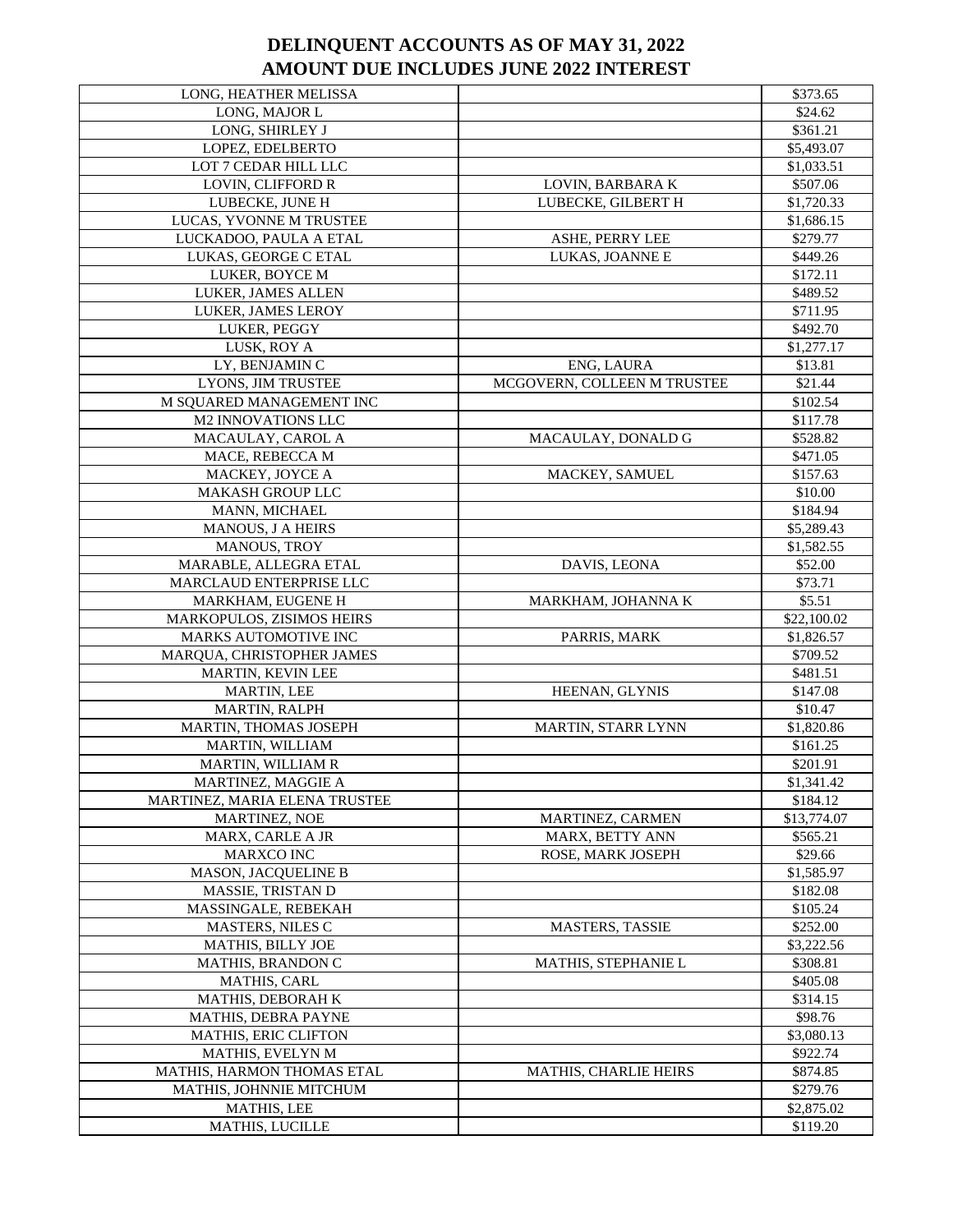| MATHIS, PATRICIA IRENE           |                                  | \$27.52    |
|----------------------------------|----------------------------------|------------|
| <b>MATHIS, ROSE CINDY</b>        |                                  | \$619.37   |
| <b>MATHIS, TRAVIS</b>            |                                  | \$86.42    |
| <b>MATHIS, VANESSA</b>           |                                  | \$500.23   |
| MATIAS, TERESA L HINOTE          | D/B/A MATIAS TRUCKING INC        | \$2,855.09 |
| <b>MATTHEWS, DANA L</b>          |                                  | \$198.44   |
| MBW25 GROUP LLC                  | DBA GRAND OLD LADY INN HOTEL     | \$448.75   |
| MCCALL BROTHERS SERVICE CO       |                                  | \$243.12   |
| MCCALL, DONNA K                  |                                  | \$310.93   |
| MCCALL, GRIFFIN L                |                                  | \$1,561.31 |
| MCCALL, JAMES                    | MCCALL, NANCY F                  | \$906.76   |
| MCCALL, VICKIE LYNN              |                                  | \$9.72     |
| MCCALL, WILLIAM W                |                                  | \$1,173.49 |
| MCCALL, WILLIAM WALKER           |                                  | \$1,090.50 |
| MCCALLA, LAWRENCE E              |                                  | \$5.62     |
| MCCAULEY, IAN M                  | MCCAULEY, JESSICA L              | \$261.32   |
| MCCOY, HERBERT N HEIRS           |                                  | \$72.53    |
| MCCOY, SYLVIA LYNN               |                                  | \$509.76   |
| MCDONALD, LESLIE P               |                                  | \$1,464.07 |
| MCDOWELL, BRENDA K               | <b>SMITH, DAVID R</b>            | \$791.33   |
| MCDOWELL, DANNETTE               |                                  | \$21.58    |
| MCFALLS, CHARLES E               | <b>MCFALLS, FELONA</b>           | \$2,747.50 |
| MCFARLAND, JASON E               |                                  | \$1,391.41 |
| MCGRATH, JOANNE C                |                                  | \$1,160.47 |
| MCKEE, WILLIAM D JR TRUSTEE ETAL | CARSON, PHILIP G TRUSTEE         | \$1,411.23 |
| MCKNIGHT, CINDY                  |                                  | \$5.56     |
| MCLEAN, KEITH                    | MCLEAN, COURTNEY                 | \$22.00    |
| MCMAHAN, MELISSA DAWN            |                                  | \$2,045.72 |
| MCMAHAN, SOYREITIA               |                                  | \$117.40   |
| MCMAHAN, STEPHEN H               | MCMAHAN, MELISSA                 | \$550.58   |
| MCMAHAN, TEDDY J                 | CAREY, SONYA M                   | \$185.59   |
| MCNAMARA, ERIC                   |                                  | \$69.09    |
| MCNEELY, AL H                    | MCNEELY, LINDA G                 | \$612.13   |
| MCTALL, CHRISTA                  |                                  | \$2,278.32 |
| MEADOWS, BRANDON L               |                                  | \$665.47   |
| MEDLIN, FRANKIE                  |                                  | \$339.22   |
| MEDLIN, FRANKIE G                | <b>MEDLIN, ROBERT</b>            | \$1,401.81 |
| MEDLIN, ROBERT EDWARD            |                                  | \$1,694.91 |
| MEDURI, LORENE M TRUSTEE         |                                  | \$230.52   |
| MEISELS, LLOYD S                 |                                  | \$883.03   |
| MELTON, DIANE S                  |                                  | \$883.21   |
| MELTON, MARGARET ROSE            |                                  | \$60.54    |
| MEREDITH, KADIE                  |                                  | \$9.52     |
| MERIDIAN DRAFTING & DESIGN LLC   | ROTH, JASON                      | \$10.50    |
| MESSER, DANNY                    | D/B/A OUT ON A LIMB TREE SERVICE | \$1,886.43 |
| MESSER, LORENA                   |                                  | \$483.49   |
| MESSER, LORENA DONAV             |                                  | \$3,109.49 |
| MICHAEL JAMES STUDIO             |                                  | \$21.37    |
| MICROTEL INN & SUITES            |                                  | \$8,627.95 |
| MIDDLETON, GINGER                |                                  | \$60.00    |
| MIELKE, SEAN EDWARD              |                                  | \$13.76    |
| MILL STREET BABY                 |                                  | \$15.28    |
| MILLER, JAMES                    | <b>MILLER, HAZEL</b>             | \$1,032.82 |
| MILLER, JOSEPH B ETAL            | HALE, ASHELY D                   | \$16.94    |
| MILLING, R CLAY                  | MILLING, JAYNE ANN               | \$216.24   |
| MILLS, DEBORAH ANN TRUSTEE       | WARD, TAYLOR D TRUSTEE           | \$1,047.01 |
| MILLS, L W HEIRS ETAL            | SNYDER, HELEN S                  | \$6,520.87 |
| MILLS, LILLIE V HEIRS            |                                  | \$297.87   |
|                                  |                                  |            |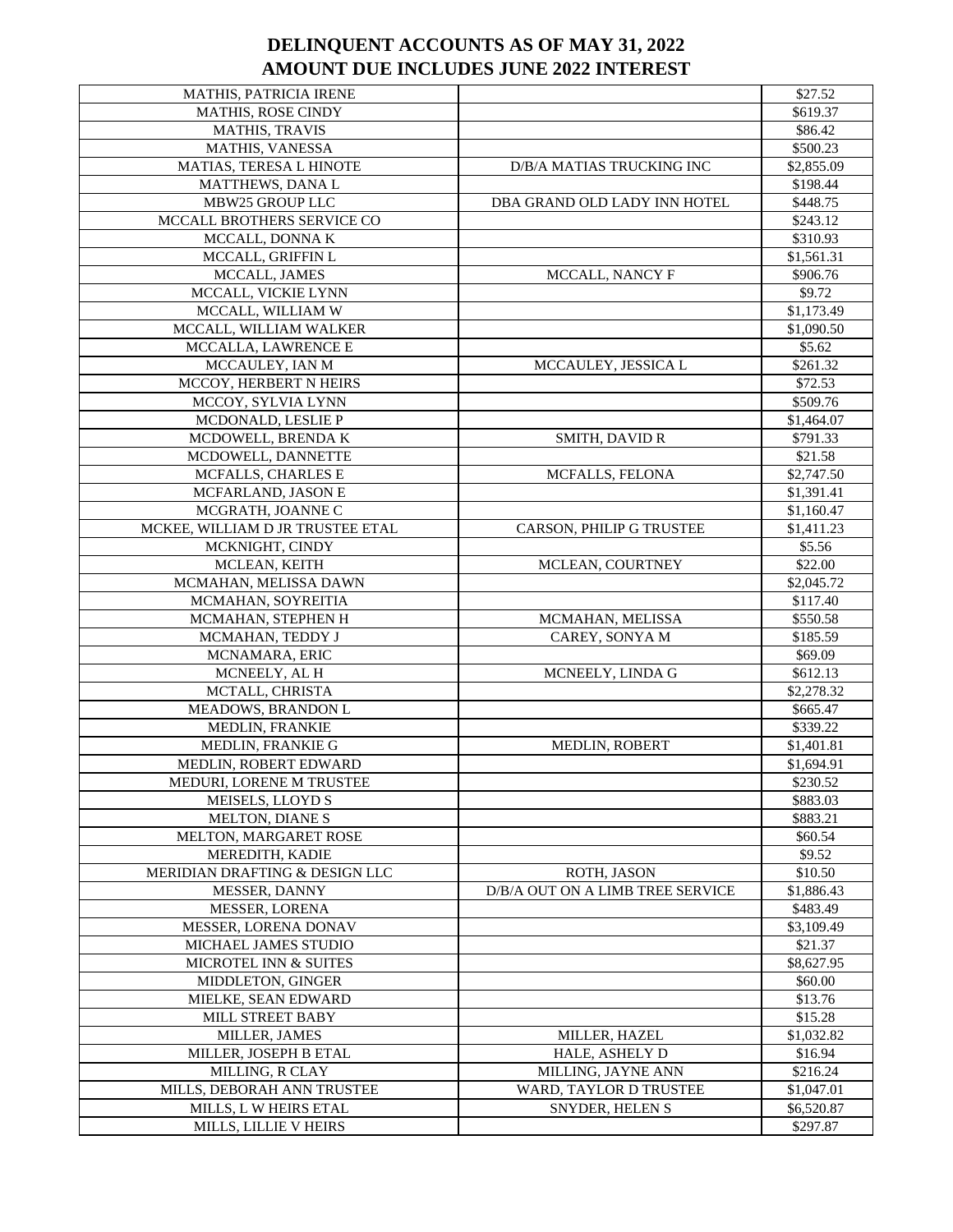| <b>MILLS, OPAL</b>            |                             | \$187.31    |
|-------------------------------|-----------------------------|-------------|
| MILLS, RICHARD                |                             | \$2,077.52  |
| MILLS, RUSSELL L              | MILLS, DEBORAH              | \$2,245.67  |
| MIRRO, CHRISTOPHER S          |                             | \$5.52      |
| MITCHELL, AARON RICHARD       |                             | \$139.31    |
| MITTEN LANE HOLDINGS LLC      |                             | \$2,729.68  |
| MIXON, BRENDA DAVIS           |                             | \$1,558.28  |
| MOCTEZUMA, JOSE JAIME ANDRADE |                             | \$113.05    |
| MONTEITH, ALAN RICHARD        |                             | \$2,946.95  |
| MONTEITH, CLAUDE EDMOND       |                             | \$1,219.78  |
| MONTEITH, J A HEIRS           |                             | \$706.61    |
| MOODY, JIM HEIRS              |                             | \$135.03    |
| MOODY, SARAH W HEIRS          | WARREN, PAUL F              | \$1,505.60  |
| MOORE, MICHAEL                | STILLWELL, J H HEIRS        | \$79.37     |
| MOORE, MICHAEL JOE            | DBA MOORES AUTO TRANSPORT   | \$278.07    |
| MOORE, STEVE CODY             | MOORE, BRANDI NICOLE        | \$22.41     |
| MOORE, VANCE R                |                             | \$977.87    |
| <b>MORALES, EFRAIN</b>        | SANCHEZ, YULIANA V          | \$818.00    |
| MORGAN, MARGARET L            | MORGAN, STEPHEN C           | \$6,715.53  |
| MORGAN, SARA B                |                             | \$716.94    |
| MORRELL GROUP INC             | MORRELL, RUDY               | \$944.00    |
| MORRISON, MELVIN              |                             | \$1,832.52  |
| MORT, RANDALL                 | MORT, JOYCE                 | \$351.37    |
| MOSS, DENNIE L                |                             | \$1,808.51  |
| MOSS, ELDON                   | D/B/A ELDON MOSS FARMING    | \$134.14    |
| MOSS, JAMES JR                | MOSS, GLENDA A              | \$875.77    |
| MOSS, JOHN H                  | <b>MOSS, DIANE</b>          | \$930.56    |
| MOUNTAIN BROOK LODGE COTTAGES |                             | \$44.02     |
| MOUNTAIN CLUB AT CASHIERS LLC |                             | \$41,006.34 |
| MOUNTAIN GAP INVESTMENTS LLC  |                             | \$455.54    |
| MOUNTAIN HOME AND LAWN INC    | <b>FULLER, WALTER</b>       | \$181.27    |
| MOUNTAIN LEASING LLC          |                             | \$875.33    |
| MOUNTAIN MOTOR COACH LLC      | TAYLOR, TODD ANTHONY        | \$20.42     |
| MOUNTAIN STREAM BUILDERS INC  | <b>ROUGHTON, STEVE</b>      | \$70.05     |
| <b>MOUNTAIN TAN LLC</b>       |                             | \$115.43    |
| MOUNTAIN VILLAGES LLC         |                             | \$209.18    |
| MOWERY, TAMMY EDWARDS         |                             | \$20.94     |
| MPZ MANAGEMENT LLC            |                             | \$1,731.48  |
| MULL, HERBERT D               | MULL, MARY E                | \$43.24     |
| <b>MULLEN, WAYNE R</b>        | ENDTER, SUSAN L             | \$133.47    |
| MURRAY, SUSAN                 |                             | \$108.38    |
| MYRON, REGINA LEIGH C         |                             | \$16.44     |
| NAPIER, RILEY F               | NAPIER, BETTY B             | \$209.78    |
| NATIONS, BETTY ETAL           | <b>LANNING, LEWIS HEIRS</b> | \$3,495.24  |
| NATIONS, WANDA JO             |                             | \$1,241.77  |
| NAVE, SHAFTER                 |                             | \$19.02     |
| NC DEPT OF TRANSPORTATION     |                             | \$304.04    |
| NCHA LLC                      |                             | \$404.40    |
| NEAL, CYNTHIA                 |                             | \$677.05    |
| NEELY, KRISTA                 | KINSEY, TRAVIS              | \$391.17    |
| NEIMAN, DAVID J HEIRS         |                             | \$723.73    |
| NELSON, WILMA S               | NELSON, HERBERT T           | \$1,730.80  |
| NESLEN, GEORGE QUAYLE JR      |                             | \$21.70     |
| NEW GENERATION LLC            | D/B/A MOUNTAIN MEADOW APTS  | \$1,025.51  |
| NEWMAN, JOHN W                | NEWMAN, LINDA P             | \$1,466.66  |
| NEWTON, MICHAEL E             | NEWTON, ANGELA R            | \$117.78    |
| NICHOLSON, AMY M              |                             | \$69.68     |
| NICHOLSON, CHRISTOPHER TRACY  |                             | \$701.16    |
|                               |                             |             |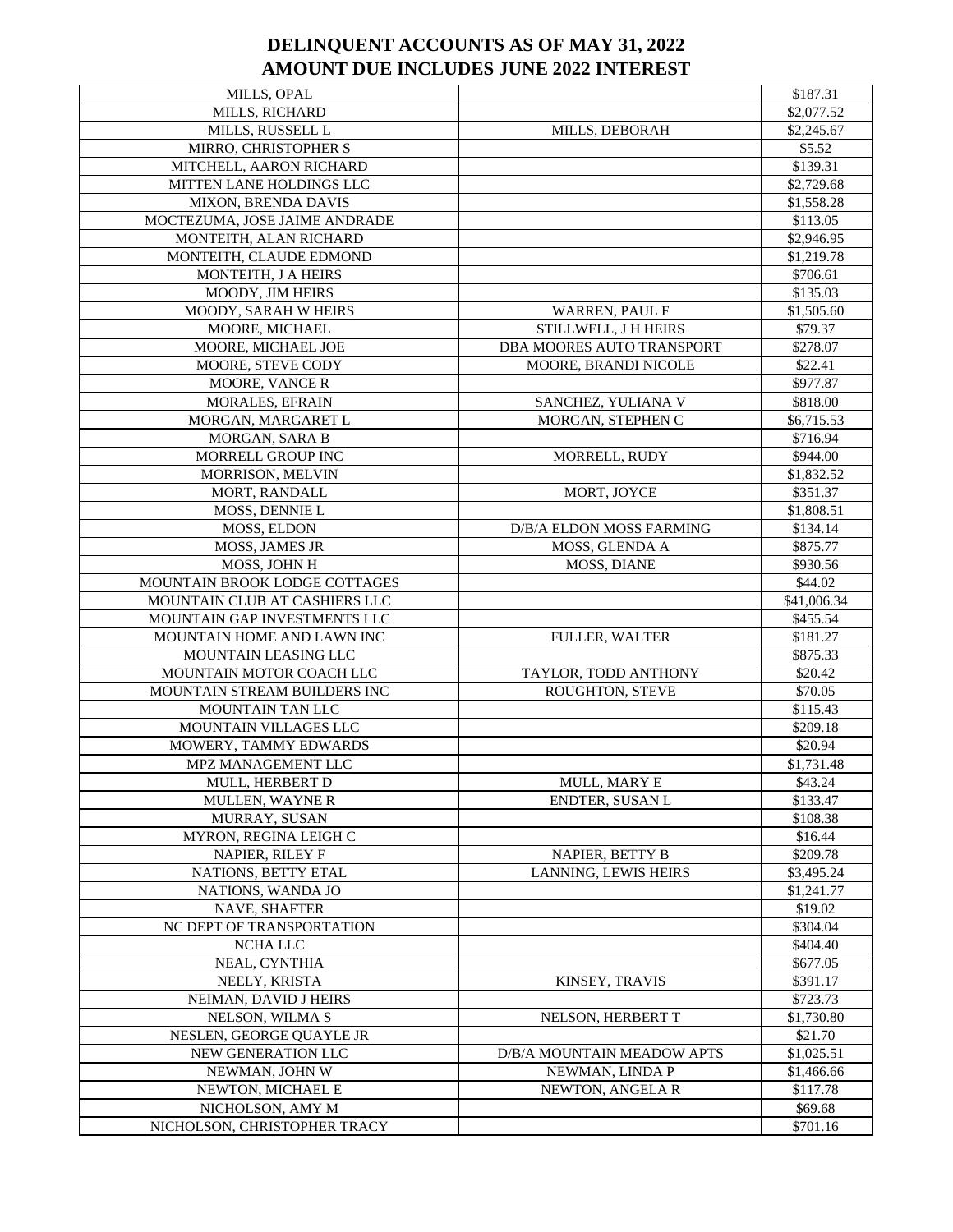| NICHOLSON, JOHNNY               | NICHOLSON, JOANNA              | \$1,010.53  |
|---------------------------------|--------------------------------|-------------|
| NICHOLSON, KENNETH H            |                                | \$1,098.67  |
| NIX, ROBERT S                   |                                | \$332.18    |
| NO NAME SPORTS PUB LLC          | SEWALL, SCOTT                  | \$509.62    |
| NOCERO, MICHAEL A JR TRUSTEE    |                                | \$1,177.93  |
| NOE, LINDA HEIRS                |                                | \$10,654.58 |
| NOLAN, JAMES                    | LEQUERICA, REGINA              | \$153.53    |
| NOONE, GARY MARTIN              |                                | \$459.80    |
| <b>NU WAVE</b>                  | MADILL, JAMES                  | \$130.38    |
| ODDS & ENDS HANDYMAN SERVICES   | HORSTMAN PRESSURE WASH         | \$150.10    |
| OLE CAMP CREEK CABIN RENTALSLLC |                                | \$2,922.07  |
| OLE CAMP CREEK RENTALS LLC      |                                | \$111.24    |
| OLIVEIRA, MILDRED               | <b>BORING, ROSE MARIE</b>      | \$55.51     |
| OLVERA, JOSE MIGUEL             |                                | \$113.05    |
| ORR, KELLY C                    | ORR, DAINA G                   | \$1,105.07  |
| ORR, RODNEY C JR                | ORR, KELLEY C                  | \$1,077.84  |
| ORTIZ, JONATHAN                 |                                | \$113.05    |
| OSTRANDER, BRUCE TRUSTEE        | MICHAELOVA, SVETLANA V TRUSTEE | \$723.74    |
| OTT, JOSEPH R HEIRS             | OTT, STELLA C HEIRS            | \$3,926.57  |
| OWEN CONTRACTING LLC            |                                | \$1,876.62  |
| OWEN, GAYNELLE                  |                                | \$3,589.23  |
| OWEN, JERELENE MCCALL           |                                | \$266.46    |
| OWEN, R DARRYL                  | OWEN, ANNABEL PRADO            | \$2,211.57  |
| OWEN, RICHARD LEWIS             |                                | \$2,325.56  |
| OWEN, SHEILA ETAL               | STEPHENS, VICKIE M             | \$1,006.97  |
| OWEN, STEVEN J                  | OWEN, GARY CJR                 | \$319.68    |
| OWEN, TERESA A                  |                                | \$696.57    |
| OWEN, WANDA M                   |                                | \$2,933.44  |
| OWENBY, JANETTE C               |                                | \$284.13    |
| OWENSBY, VICKI L                | MCCALL, ONEAL                  | \$50.24     |
| OWNER, UNKNOWN                  |                                | \$6,893.76  |
| PALMER, JAMES A                 | PALMER, BARBARA                | \$2,275.34  |
| PALMER, WILLIAM W               | PALMER, ARVELLA B              | \$1,982.18  |
| PANNELL, TIMOTHY HAROLD         |                                | \$199.76    |
| PARAMOUNT HOMES INC             |                                | \$106.36    |
| PARKER, AMY L WATKINS           |                                | \$6.38      |
| PARKER, FRED C                  |                                | \$202.68    |
| PARKER, JOHN                    |                                | \$23.14     |
| PARKER, LARRY                   | PARKER, COLLEEN                | \$833.42    |
| PARKER, ROBERT L                | PARKER, HELEN                  | \$693.29    |
| PARRIS, FLOYD D                 |                                | \$781.81    |
| PARRIS, LARRY LEE               | PARRIS, JUDY MULL              | \$6,168.85  |
| PARRIS, MARK A                  |                                | \$987.86    |
| PARRIS, MARK ALLEN              |                                | \$2,689.58  |
| PARRIS, WILLIAM T               | PAYNE, MISTY                   | \$288.29    |
| PARRIS, WILLIAM T               | PARRIS, JAMES                  | \$584.08    |
| PARTON, TRISTON                 |                                | \$243.95    |
| PASSMORE, JERRY                 |                                | \$455.38    |
| PASSMORE, JERRY E ETAL          | PASSMORE, SONNY J              | \$273.80    |
| PASTORIUS, TIMOTHY S            |                                | \$339.72    |
| PATEL, BHUPATBHAI CHHAGANBHAI   |                                | \$1,066.76  |
| PATTERSON, AARON                |                                | \$12.88     |
| PATTERSON, MARK                 |                                | \$10.47     |
| PATTERSON, MARTHA               | MARTHAS COUNTRY BEAUTY SHOP    | \$91.19     |
| PEEK, BILLY L ETAL              | PEEK, DIANE J                  | \$7.01      |
| PEIFFER, SHERMAN, L JR          | PEIFFER, MARTHA                | \$855.09    |
| PENA, LISA ANN                  |                                | \$131.17    |
| PENARANDA, LINSEY B             |                                | \$292.28    |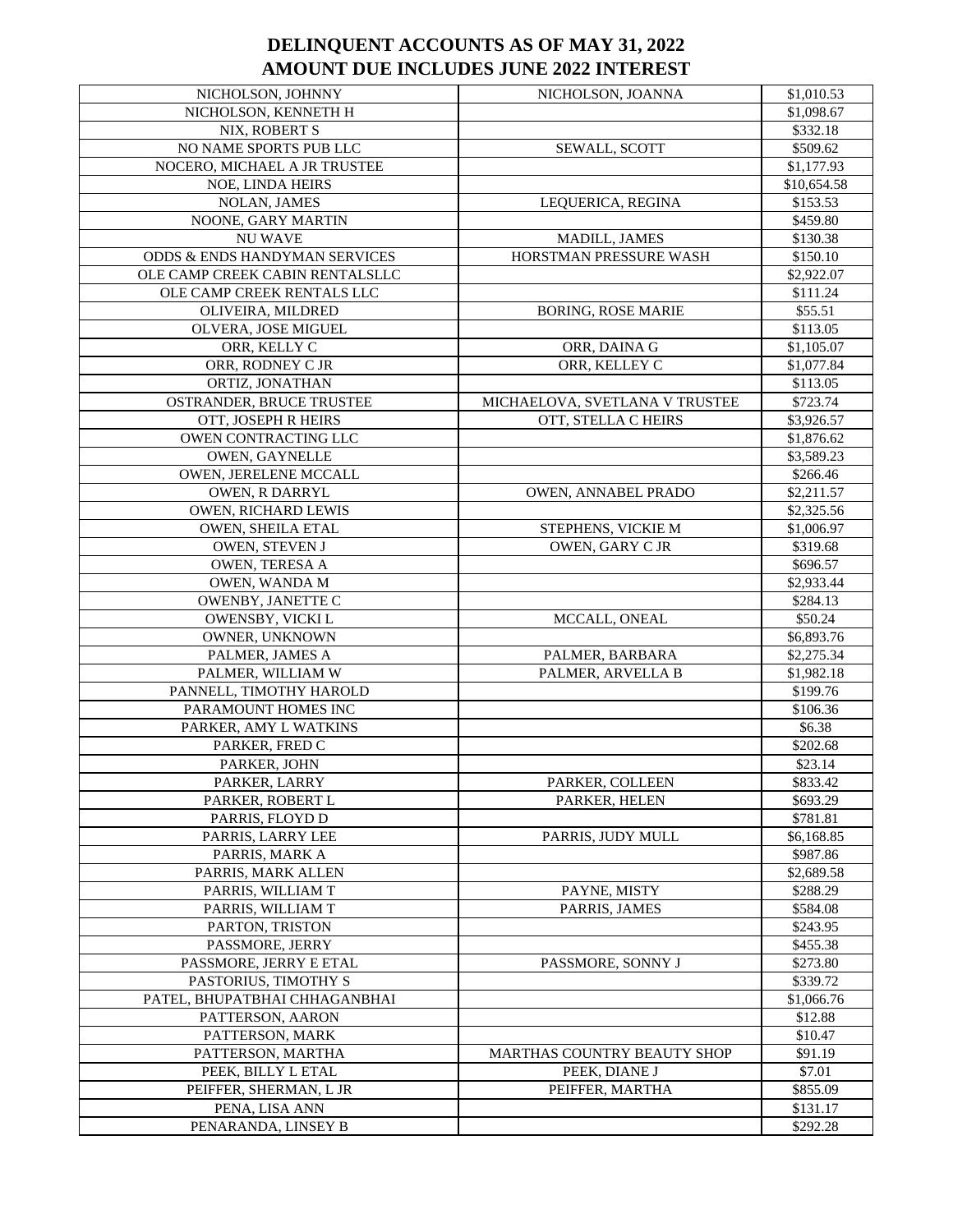| PENROD, RICHARD ALLEN           |                                 | \$21.26     |
|---------------------------------|---------------------------------|-------------|
| PEPPER, ERNESTINE MULL          |                                 | \$14.26     |
| PERETTI, DONNA                  |                                 | \$541.94    |
| PEREZ, EMMA                     |                                 | \$492.64    |
| PERLIS, ISAAC D                 | PERLIS, PIPER                   | \$3,447.82  |
| PETERS, NANCY G                 |                                 | \$53.14     |
| PETERSON, LLOYD                 | PETERSON, REBECCA               | \$324.44    |
| PETIT, JEFFREY S                | PETIT, TINA R                   | \$1,023.67  |
| PHIEL, HARRY S                  | PHIEL, DEBRA A                  | \$98.02     |
| PHILLIPS, FRANK W JR            |                                 | \$3,369.61  |
| PHILLIPS, JOHN F ETAL           | WAMPLER, MARIE A PHILLIPS HEIRS | \$1,257.72  |
| PHILLIPS, LAWRENCE S JR         | PHILLIPS, PATSY L               | \$1,320.18  |
| PHILLIPS, RETHA                 |                                 | \$306.43    |
| PHILLIPS, ROGER                 |                                 | \$69.71     |
| PHILLIPS, ROGER DALE            |                                 | \$1,159.77  |
| PHILLIPS, SHERWIN D             |                                 | \$2,934.89  |
| PIKE, JOHN R JR                 | PIKE, CHRISTINE                 | \$709.52    |
| PINE CREEK INC                  |                                 | \$18.80     |
| PINO, VIVIAN                    |                                 | \$360.00    |
| PLEMMONS, RICKEY DAVID          |                                 | \$7.87      |
| PLTP HOLDINGS LLC               |                                 | \$561.19    |
| POLLARD, JOHN F JR HEIRS        |                                 | \$203.86    |
| POLSON, CURTIS D                |                                 | \$413.02    |
| POPE, JOHN HEIRS                | POPE, DOROTHY                   | \$1,727.65  |
| PORCH 40 LLC                    |                                 | \$41.11     |
| PORTER, JOHN                    |                                 | \$10.47     |
| PORTER, LINWOOD                 |                                 | \$25.25     |
| POTTS, CLARENCE A               | POTTS, JANICE                   | \$2,171.83  |
| POTTS, HERBERT                  | DBA SMOKEY MTN PET SERVICES     | \$6.59      |
| POTTS, NORMA S                  |                                 | \$827.32    |
| POWELL, CORNELIA                |                                 | \$5,719.79  |
| PRESSLEY'S LAWN CARE AND        | MAINTENANCE INC                 | \$633.28    |
| PRESSLEY, CHRISTOPHER           | KELLEY, JENNIFER PRESSLEY       | \$81.46     |
| PREWITT, WILLIAM GLENN          |                                 | \$118.41    |
| PRICE, ICELENE HEIRS            |                                 | \$331.17    |
| PRICE, LEE                      |                                 | \$10.47     |
| PRIMUS, THEODORE R              | PRIMUS, JULIA M                 | \$696.90    |
| PROGRESSIVE HAITIAN AMERICAN OR |                                 | \$2,997.51  |
| PRUETT, STEVE R                 | PRUETT, SHELLY                  | \$798.85    |
| PSA INVESTORS LLC               |                                 | \$673.94    |
| PUCKETT, SANDY RICHARD HEIRS    |                                 | \$119.57    |
| PULLIUM, PAULA A                |                                 | \$220.08    |
| PUSKARICH, NICHOLAS III         | PUSKARICH, ELIZABETH            | \$50.28     |
| QUEEN, BERNICE SAUNDERS         |                                 | \$27.95     |
| QUEEN, CRYSTAL LEE              |                                 | \$2.38      |
| QUEEN, DOUGLAS ETAL             | <b>OUEEN, JACK</b>              | \$865.12    |
| <b>OUEEN, JASON B</b>           |                                 | \$970.97    |
| QUEEN, JOEL                     | <b>OUEEN, KELLY S</b>           | \$2,067.80  |
| <b>QUEEN, R C HEIRS</b>         |                                 | \$592.96    |
| <b>RABOIN, KIP N</b>            |                                 | \$1,094.91  |
| RABUFFO, DOMENICO               |                                 | \$13,774.07 |
| RABY, JAMES                     | RABY, PAISLEE                   | \$44.48     |
| RAGAN, GEORGE HEIRS             |                                 | \$401.10    |
| RAINEY, DAVID R                 |                                 | \$923.10    |
| RAINS, JOYCE                    |                                 | \$113.05    |
| RALEIGH DOUBLE COUSINS PROP LLC |                                 | \$6,310.82  |
| RALEIGH, TODD A                 | RALEIGH, STEPHANIE D            | \$993.42    |
| RALEIGH, TODD A                 |                                 | \$2,142.33  |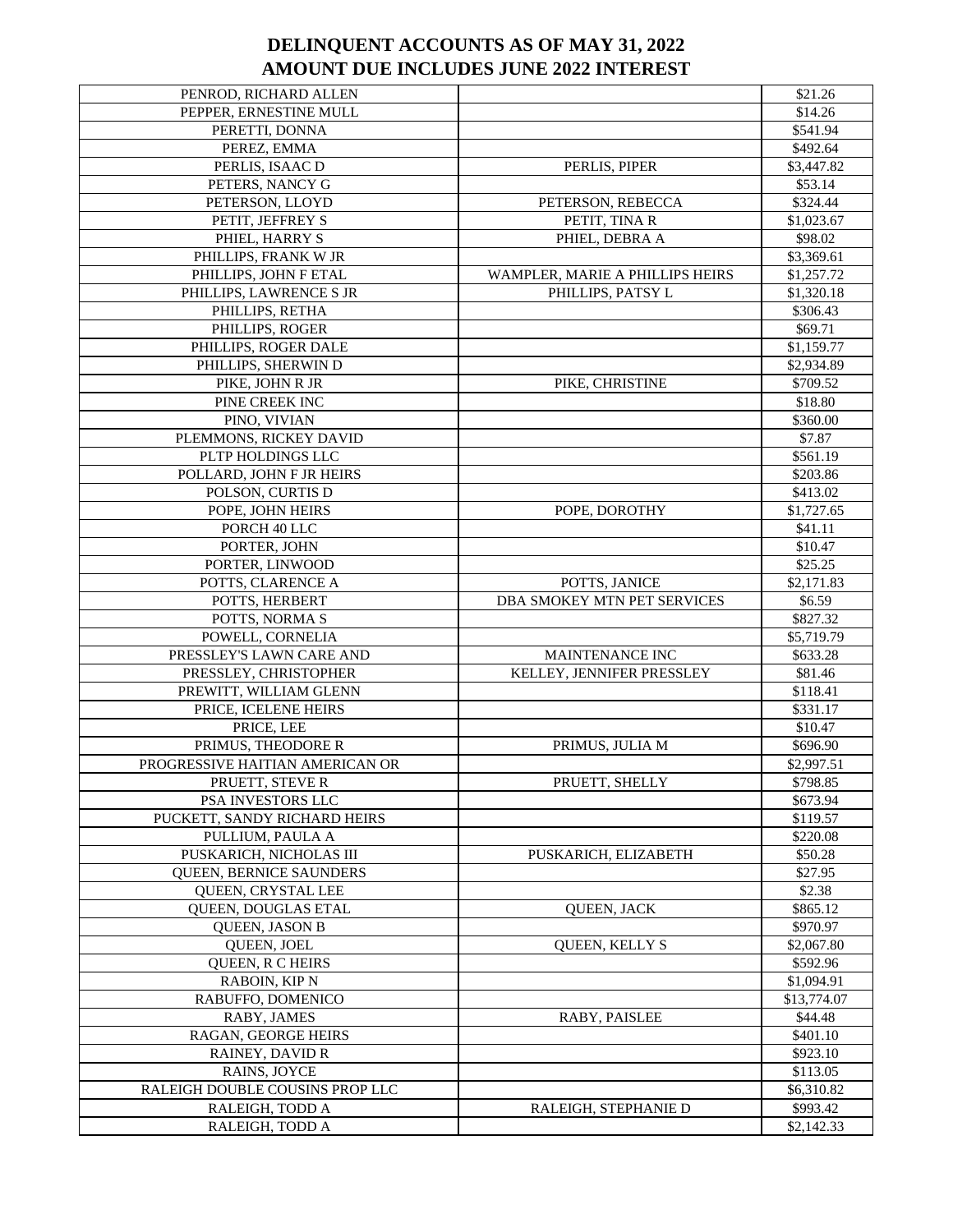| RAM OWNERSHIP NC LLC           |                                 | \$533.19    |
|--------------------------------|---------------------------------|-------------|
| RAMSEY, TONY                   |                                 | \$270.84    |
| RATHBONE, DAVID                |                                 | \$10.47     |
| RAUCH, MICHAEL                 | RAUCH, VICKI                    | \$2,808.96  |
| RAY FERGUSON TRUCKING INC      | <b>FERGUSON, RAY</b>            | \$534.45    |
| RAYBON, DONNA LYNN             |                                 | \$252.15    |
| REARICK, RUTH E                |                                 | \$809.45    |
| REBMAN, JACK                   |                                 | \$276.42    |
| RED BIRD PROPERTIES INC        |                                 | \$3,582.02  |
| REED, JOHN                     |                                 | \$170.14    |
| REED, JOHN ADAM                | REED, JONAH                     | \$140.85    |
| REED, ROBERT                   | REED, LESLEY                    | \$191.32    |
| REED, ROBERT L                 |                                 | \$162.10    |
| REES, WAYNE                    |                                 | \$42.02     |
| <b>REGIONS BANK</b>            |                                 | \$27,239.12 |
| REI44E INC                     |                                 | \$425.34    |
| REINHART, LINDA KOONS          |                                 | \$5,653.99  |
| REITZEL, MELANIE               |                                 | \$1,514.68  |
| REITZEL, MELANIE               |                                 | \$1,001.78  |
| REITZEL, ROBERT NEWELL         | DBA REITZEL WORKWEAR EMBROIDERY | \$15.84     |
| REMELIUS, MARY F               |                                 | \$301.09    |
| REPETTO, HORACIO               |                                 | \$3,403.58  |
| <b>REVIS, JOE DOUGLAS</b>      | REPETTO, SHAUNA                 |             |
|                                |                                 | \$447.41    |
| REVIS, MILLARD B TRUSTEE HEIRS |                                 | \$2,653.54  |
| RHINEHART, JIMMY L             | RHINEHART, JOANN L              | \$6,160.16  |
| RHINEHART, JODY LEWIS          |                                 | \$4,922.42  |
| RHINEHART, NETTIE              |                                 | \$761.04    |
| RHOADS EXCAVATING INC          |                                 | \$1,524.02  |
| RHOADS, FREDERICK L III        |                                 | \$3,012.19  |
| RHOADS, FREDERICK L III        |                                 | \$2,607.66  |
| RHOADS, VILMA M                |                                 | \$45.41     |
| RHODES, NANCY J                |                                 | \$1,184.77  |
| RHYNES, CRISTAL                |                                 | \$150.54    |
| RICE, BRENDA RHINEHART         |                                 | \$195.01    |
| RICE, FREEMAN DENVER           | <b>RICE, DORIS</b>              | \$266.10    |
| RICKY COOK EXCAVATING CO INC   |                                 | \$8,775.04  |
| RIDGETOP PROP AND INVESTMENTS  |                                 | \$1,500.80  |
| RILEY, DONNA                   |                                 | \$3,000.45  |
| RISH CONSTRUCTION & PROPERTY   | MAINTENANCE LLC                 | \$9.78      |
| RISH, JEREMIAH D               |                                 | \$224.52    |
| RISH, JEREMIAH D               | RISH, SARAH W                   | \$228.24    |
| <b>RIVER AND RAILS LLC</b>     |                                 | \$2,366.29  |
| RIVES, DEWAYNE R               | RIVES, CAROLYN A                | \$908.44    |
| ROBBINS, LARRY                 |                                 | \$46.29     |
| <b>ROBERTS, HEATHER</b>        |                                 | \$408.82    |
| ROBERTS, YVONNE                |                                 | \$223.08    |
| ROBEY, LYNDA RAE               | ROBEY, RAE                      | \$125.95    |
| ROBINSON, DARREN NICK          |                                 | \$989.46    |
| ROBINSON, GUSTINA              |                                 | \$117.40    |
| ROBINSON, JEREMY               |                                 | \$55.51     |
| ROBINSON, KELLY JEAN           |                                 | \$1,491.53  |
| ROBINSON, KYELEEN              |                                 | \$710.50    |
| ROBINSON, TERESA JONES         |                                 | \$246.09    |
| ROCHESTER, JOHNNY LEE          |                                 | \$823.39    |
| ROCK, MARY M                   |                                 | \$515.48    |
| RODGERS, RODNEY                | DORTON, JANET                   | \$1,563.31  |
| ROGERS, CECELIA ETAL           |                                 | \$29,811.76 |
| ROGERS, CLEO S                 |                                 | \$1,738.57  |
|                                |                                 |             |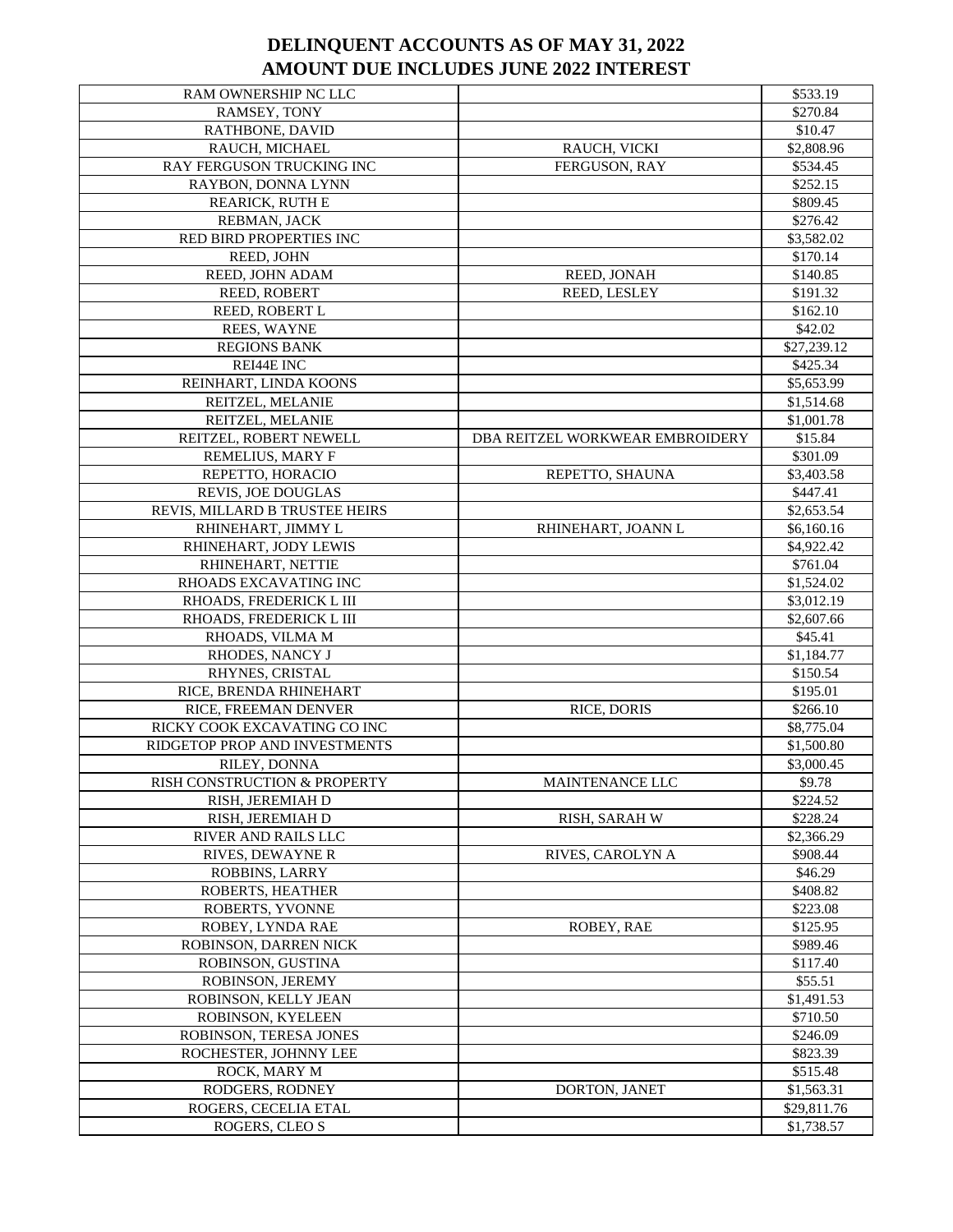| ROGERS, FLOYD S ETAL            | WEST, CYNTHIA              | \$1,776.55 |
|---------------------------------|----------------------------|------------|
| ROGERS, HOWARD                  | ROGERS, BARBARA J          | \$5,245.45 |
| ROGERS, JUDY LEE                |                            | \$812.26   |
| ROGERS, LINDA S                 |                            | \$3,369.27 |
| ROGERS, MARY ANN                | ROGERS, JACK               | \$821.46   |
| ROGERS, RICHARD B               | ROGERS, ROBERT G           | \$168.42   |
| ROGERS, WALTER EUGENE           |                            | \$1,144.45 |
| ROGERS, WILL H                  | ROGERS, CECILIA            | \$994.52   |
| ROMINE, JESSICA                 |                            | \$10.47    |
| ROPER, MIKAYLA                  |                            | \$542.84   |
| ROSILLO, CARMEN                 |                            | \$325.76   |
| ROSILLO, J REFUGIO ETAL         | ROSILLO, CARMEN            | \$1,659.26 |
| ROTEN, D                        | DEITZ, D ETAL              | \$1,005.75 |
| ROTEN, RUBY                     |                            | \$22.46    |
| ROWE, CELENIE                   |                            | \$10.47    |
| ROWLAND, HEATH                  | ROWLAND, JAMIE             | \$228.07   |
| RSI INVESTMENTS                 | DBA OMALLEYS BAR AND GRILL | \$1,170.61 |
| RUIZ, JOSE W                    | RUIZ, CYNTHIA M            | \$4,695.34 |
| <b>SABOURI, BRIAN S</b>         |                            | \$605.78   |
| SALTER, RUSSELL                 | SALTER, TRACY C            | \$210.97   |
| SALVO, ALBERTO ETAL             | SALVO, MARY                | \$132.38   |
| SAMPAYO, BARBARA J              |                            | \$124.31   |
| SAPPHIRE COMMERCIAL LLC         |                            | \$2,611.28 |
| SAPPHIRE COMMERCIAL LLC         |                            | \$1,901.12 |
| SAPPHIRE MANAGEMENT CO INC      | WOOD, DARRELL              | \$76.99    |
| SARGE & BETTY REVIS HAULING LLC | REVIS, JAMES ERASTUS       | \$582.59   |
| SARGENT, DALE                   |                            | \$124.82   |
| SARGENT, DALE                   |                            | \$16.09    |
| SATELLITE DIRECT INC            | <b>ESR SATELLITE SALES</b> | \$109.80   |
| <b>SAULS, PATSY W</b>           |                            | \$306.11   |
| SAUNDERS, JUSTIN DAVIS          | SAUNDERS, JAMES DAVIS      | \$560.24   |
| SAVANNAH FARMS NURSERY INC      | DEVANE, JENNY LYNN HOOPER  | \$121.30   |
| SAWYER, LINDA C                 |                            | \$241.41   |
| <b>SCHAEFFER, ROBERT H</b>      |                            | \$1,762.57 |
| SCHEXSNAYDER, LORRIE            | SCHEXSNAYDER, STEPHEN      | \$98.50    |
| SCHMITT BUILDING CONTRACTORS IN |                            | \$3,585.57 |
| SCHNAKE, GEOFFREY B             | SCHNAKE, CHERYL B          | \$63.95    |
| SCHUETZ, PAUL J                 | SCHUETZ, MICHELYNNE        | \$5,493.07 |
| SEAGO, JERRY R                  | SEAGO, BARBARA             | \$475.55   |
| <b>SEAGO, PATRICIA A</b>        |                            | \$566.97   |
| SEAY CONTRACTING INC            | SEAY, JAMES THOMAS         | \$68.53    |
| SEAY, GINGER C ETAL             | CABE, DAVID C              | \$4.41     |
| SEICO CAROLINA CORP ETAL        | FISHER, LEWIS S            | \$210.13   |
| SELLERS, MARGARET ANNE          |                            | \$779.02   |
| SELLERS, RONALD L               | SELLERS, ELLA L            | \$215.24   |
| SENBEL, SYLVIA B                |                            | \$8.59     |
| SEQUOYAH, ANNETTE               |                            | \$610.38   |
| SEQUOYAH, TENNIE                |                            | \$123.86   |
| SERENCI, CHRISTINE              |                            | \$404.95   |
| SETVIN, MICHAEL W               | <b>SETVIN, DEBI</b>        | \$896.23   |
| <b>SHALHUB, GEORGE</b>          |                            | \$412.15   |
| SHANKLAND, DARYL B              |                            | \$15.03    |
| SHARPSBURG ADVISORS LLC         |                            | \$2,632.18 |
| <b>SHAWNEE MICA MINES</b>       |                            | \$8,778.85 |
| SHEALY, EMMA P                  |                            | \$146.64   |
| SHEARER, PENNY                  |                            | \$2.77     |
| SHEDD, CLIFFORD                 | SHEDD, JEAN                | \$584.10   |
| SHELTON, CARLIN J               |                            | \$223.54   |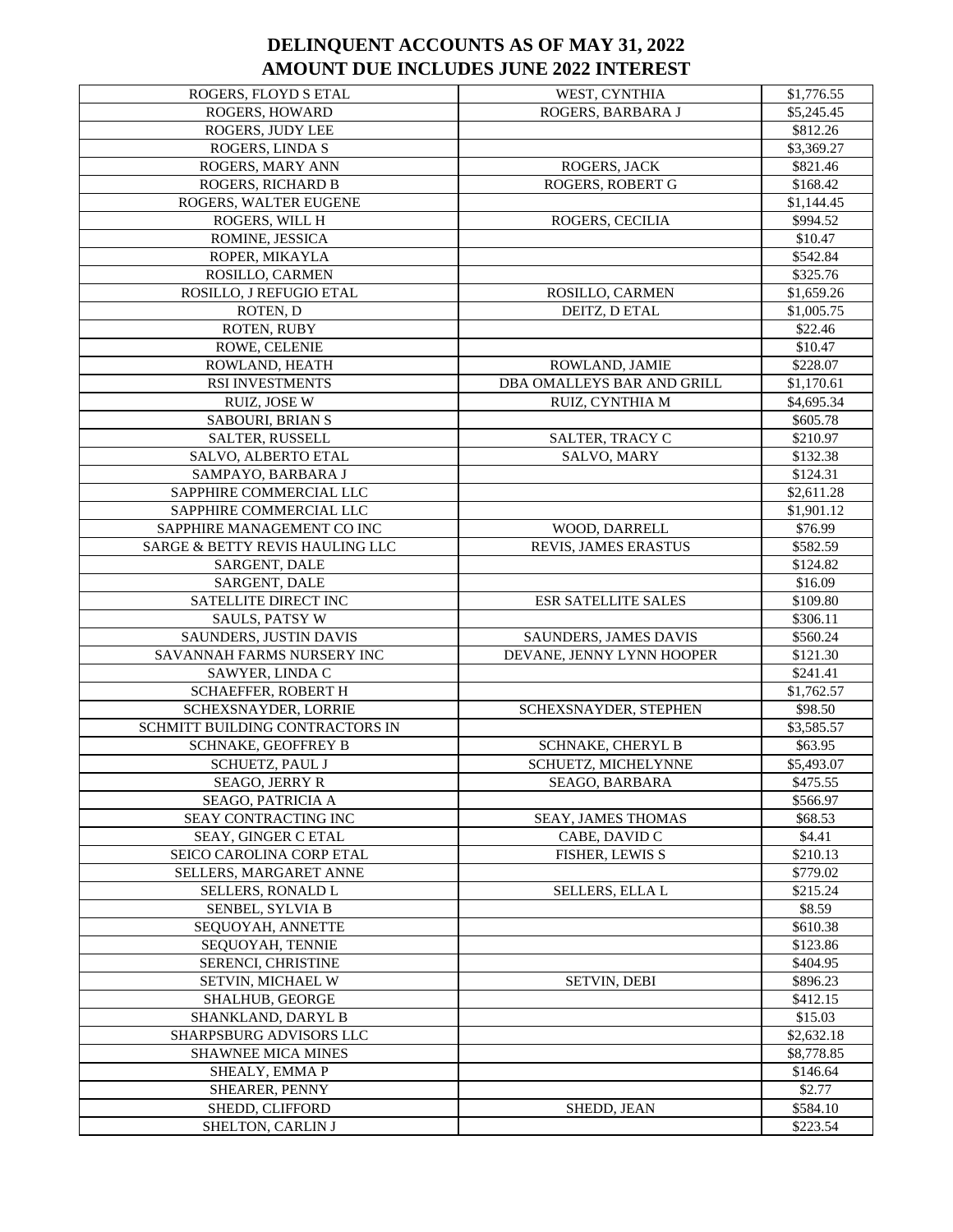| SHELTON, JOHN W                  |                                  | \$5,273.18  |
|----------------------------------|----------------------------------|-------------|
| SHELTON, RONALD C                |                                  | \$185.36    |
| SHENKLAND LLC                    |                                  | \$3,626.51  |
| SHERRILL, CHRISTINA LYNN         |                                  | \$3,496.25  |
| SHERRILL, JACK DAVID             |                                  | \$915.12    |
| SHORT, JIMMY E II                |                                  | \$453.00    |
| SHULAR, LILLIE MAE HEIRS         |                                  | \$1,820.02  |
| SHULER BROTHERS INVESTMENTS LLC  |                                  | \$1,818.25  |
| SHULER, BRITTNEY LYNN            |                                  | \$269.29    |
| SHULER, CRYSTAL HELENIA          |                                  | \$667.66    |
| SHULER, ELIZABETH ESTATE         |                                  | \$4,108.59  |
| SHULER, HOMER PRELO              |                                  | \$1,391.17  |
|                                  |                                  | \$117.78    |
| <b>SHULER, JAMES W</b>           |                                  |             |
| SHULER, MICHAEL D                |                                  | \$328.69    |
| SILICON UNIVERSITY               |                                  | \$106.20    |
| SILVA, LEANDER                   |                                  | \$366.20    |
| SILVA, OSCAR HERNANDEZ JR        |                                  | \$509.89    |
| SILVER BULLET EXPRESS INC        | HANEY, DONALD                    | \$7.88      |
| SIMMERS, WILLIAM E               |                                  | \$55.51     |
| SIMMONS, KELLY D                 | SIMMONS, BRANDI C                | \$633.55    |
| SIMPSON, ANGIE                   |                                  | \$385.72    |
| SIMPSON, CATHY J                 |                                  | \$233.58    |
| SIMS, MARIANNE                   |                                  | \$361.29    |
| SINGLETON, DONALD                | SINGLETON, JIMISUE               | \$1,718.11  |
| SISTARE, JAMES ANDREW HEIRS      |                                  | \$1,540.28  |
| SKINNER, JOEL C HEIRS            | <b>SKINNER, BILLIE HEIRS</b>     | \$55.51     |
| SKYLAND PROPERTIES OF WNC INC    |                                  | \$9,374.37  |
| SLOPESIDE TAVERN INC             | KENYON, NICOLLE C                | \$78.82     |
| SLUDER, RICHARD D                | SLUDER, BRENDA K                 | \$607.73    |
| SMATHERS, WILLIAM M TRUSTEE ETAL | <b>SMATHERS, TAMMY S TRUSTEE</b> | \$297.34    |
| SMILEY FACE PLAYHOUSE INC        | THOMAS, SOPHIA                   | \$962.25    |
| SMITH, ALAN                      | SMITH, ANGELA CONNER             | \$1,315.56  |
| SMITH, BD                        |                                  | \$911.18    |
| SMITH, BILLY W                   |                                  | \$4,823.38  |
| SMITH, DANE M                    | SMITH, JUDI                      | \$1,842.40  |
| SMITH, DAVID NEIL                |                                  | \$126.78    |
|                                  |                                  | \$840.21    |
| SMITH, GARY CRAWFORD             |                                  |             |
| SMITH, JAMES ALLEN               | <b>BLANKENSHIP, BRITTANY</b>     | \$314.49    |
| SMITH, JEFFERY                   |                                  | \$10.47     |
| SMITH, KATHERINE K               | <b>SMITH, RACHAEL</b>            | \$143.94    |
| <b>SMITH, LOUISE A</b>           |                                  | \$86.03     |
| <b>SMITH. ROBERT C HEIRS</b>     |                                  | \$814.69    |
| <b>SMITH, THOMAS LEWIS</b>       | <b>SMITH. MELVINA BROOKS</b>     | \$39.64     |
| SMITH, WAYNE                     |                                  | \$465.89    |
| SMITH, WAYNE                     |                                  | \$2,977.71  |
| SMOKY MOUNTAIN COURT INC         |                                  | \$398.53    |
| SMOOKE, BRIAN G TRUSTEE          |                                  | \$4,256.97  |
| SNODGRASS, MARIAH C DERICO       | SNODGRASS, JOSHUA A              | \$335.98    |
| SOKOLEWICZ, EUGENE               | SOKOLEWICZ, ANNA                 | \$107.34    |
| SORRELLS, ALBERTA                |                                  | \$2,640.89  |
| SPEARPOINT LLC                   |                                  | \$1,256.95  |
| <b>SPEIGHTS, LANIE</b>           |                                  | \$409.39    |
| SPEIGHTS, LANIE L                |                                  | \$286.90    |
| SPENCER, PATRICIA C              | COCHRAN, PAULA C                 | \$72.24     |
| SPIVEY, JAMES M                  | BOURISSEAU, VIRGINIA M           | \$145.96    |
| SPOKEN WORD INC                  | MATCHAR, BENJAMIN J              | \$29.63     |
| <b>SPRING MOUNTAIN ESTATES</b>   |                                  | \$348.38    |
| SPRING RIDGE ESTATES INC         |                                  | \$12,668.80 |
|                                  |                                  |             |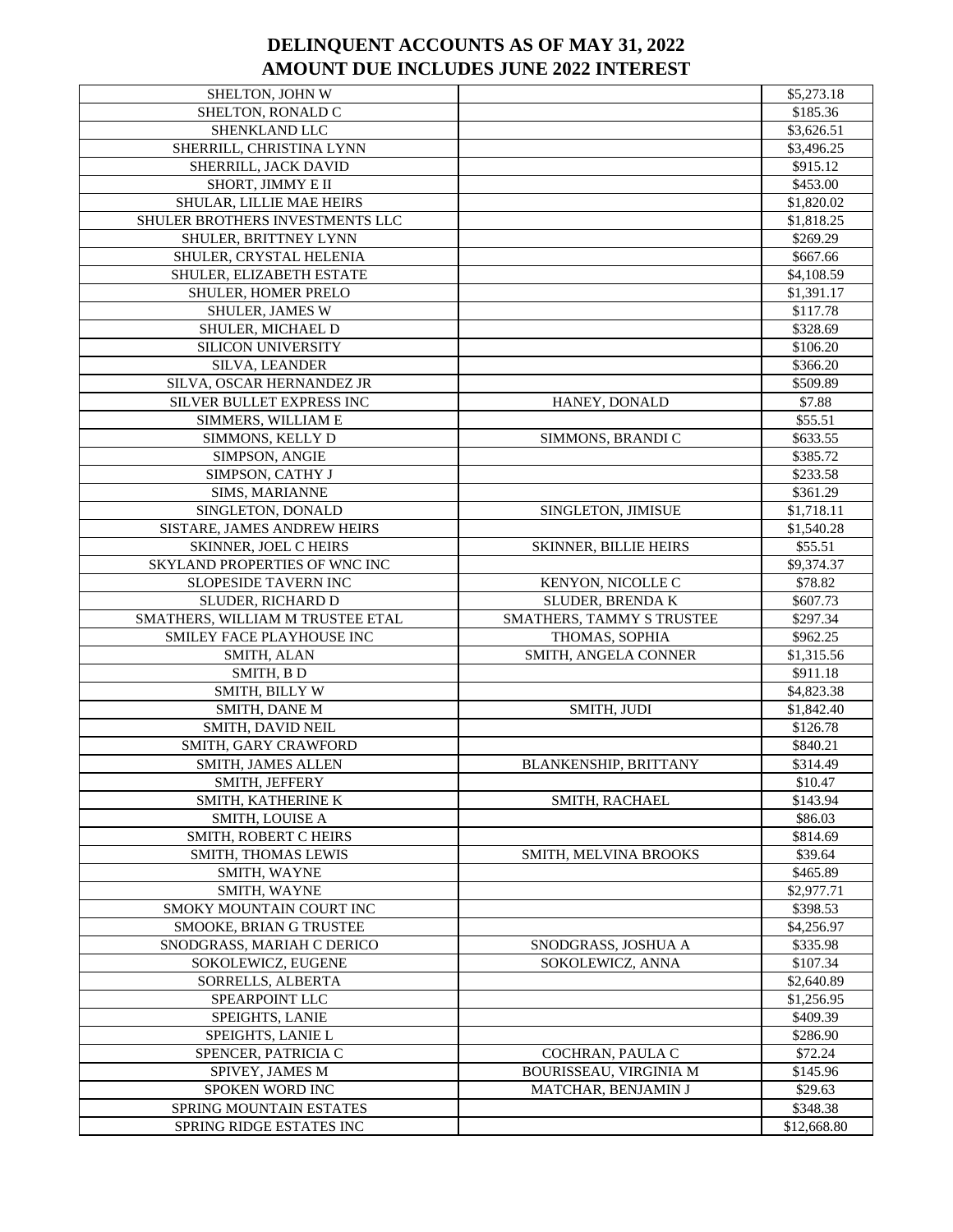| <b>SPRINKLE, KEITH</b>            | SPRINKLE, HAZEL              | \$615.96    |
|-----------------------------------|------------------------------|-------------|
| SPURLOCK, SAMUEL J                | SPURLOCK, SUSAN W            | \$1,248.77  |
| STACY, ROBERTA A                  | STACY, CARL                  | \$463.63    |
| STAMEY, MARELLA R                 |                              | \$935.81    |
| STANSBURY, PAUL TRUSTEE           |                              | \$561.11    |
| STANSELL, DOYLE H                 |                              | \$328.86    |
| STANTON & STANTON INC             |                              | \$1,184.83  |
| STARNES, HELEN                    |                              | \$136.84    |
| STARNES, HELEN ETAL               |                              | \$163.05    |
| STATON, L A                       |                              | \$7.34      |
| STATON, LAMAR                     |                              | \$19.50     |
| STEINHARDT, RICHARD               | STEINHARDT, VALERIE          | \$266.95    |
| STEPANEK, DAVID L HEIRS           | STEPANEK, CARMAN HEIRS       | \$82.80     |
| STEPHENS, ANTHONY D ETAL          | PAYNE, APRIL D               | \$532.42    |
| STEPHENS, DANNY                   |                              | \$705.38    |
| STEPHENS, DANNY L                 | STEPHENS, BEVERLY K          | \$151.93    |
| STEPHENS, DOYLE EDWARD C          | STEPHENS, TAMMY              | \$21.89     |
| STEPHENS, MARK E ETAL             | STEPHENS, THOMAS W JR        | \$744.08    |
| STEPHENS, TRACEY J                | STEPHENS, TROY               | \$522.34    |
| STEVENS, SCOTT A                  |                              | \$232.26    |
|                                   |                              |             |
| STEVENSON, ROBERT                 |                              | \$24.92     |
| STEWART, CECILIA L                |                              | \$1,096.70  |
| STEWART, JEFFREY                  |                              | \$511.94    |
| STEWART, WILLIAM N                |                              | \$281.81    |
| STIGLER, OTIS S ETAL              | <b>MARTIN, EDWARD</b>        | \$553.74    |
| STILES, DONALD E                  | STILES, LOIS W               | \$296.42    |
| STILLWELL, RICKY                  | D/B/A COPE CREEK ENTERPRISES | \$83.41     |
| STOCKMAN, TYLER                   | STOCKMAN, LYNN               | \$1,536.98  |
| STONE CK AT COLE MTN LLC          |                              | \$1,029.35  |
| STONE, MICHAEL J                  | HUGHES, LAURIE J             | \$239.06    |
| STONECROP FALLS CORP              |                              | \$1,249.20  |
| STOVALL, JACK C                   | STOVALL, SHARON D            | \$1,427.61  |
| STRATTON, JOYCE A ETAL            | <b>AUSTIN, KELDON E</b>      | \$1,395.36  |
| STREATER, GARNELL ROGERS          |                              | \$174.99    |
| STREETT, MELANIE KANDLE           |                              | \$1.48      |
| SUBWAY #38142                     | WELCH, SCOTT                 | \$1,143.40  |
| <b>SUBWAY OF CULLOWHEE</b>        | WELCH, SCOTT                 | \$738.90    |
| SUBWAY OF CULLOWHEE INC           | WELCH, SCOTT                 | \$941.27    |
| SUDDERTH, OTYLIA                  |                              | \$538.09    |
| <b>SUGAR CLOUD BAKING COMPANY</b> | <b>OWEN, SERENA</b>          | \$261.48    |
| <b>SULPHUR, HEAVEN</b>            |                              | \$260.32    |
| SUMMERHAYS, SHAUN C               | MOONEY, EDWARD F             | \$668.24    |
| <b>SUMMERLIN, LEE</b>             |                              | \$10.47     |
| <b>SUNBELT LEASING</b>            |                              | \$45.03     |
| SUNCOAST MOLDERS INC              |                              | \$890.85    |
| SUNDERLAND, STEVEN W              | SUNDERLAND, JUSTINA D        | \$55.51     |
| SUNDERLAND, STEVEN W              | SUNDERLAND, DONNA R          | \$1,699.21  |
| <b>SUTTLES, JAMES HOWIE</b>       |                              | \$674.88    |
| <b>SUTTLES, JAMES HOWIE</b>       |                              | \$9,910.24  |
| SUTTON TELEPHONE CONTRACTORS      |                              | \$1,045.82  |
| SUTTON, BETTY D                   |                              | \$468.42    |
| <b>SUTTON, JOHN T</b>             |                              | \$1,123.29  |
| <b>SUTTON, MARGIE HEIRS</b>       |                              | \$10,245.18 |
| SUTTON, WAYNE N ETAL              | <b>SUTTON, DALLAS</b>        | \$2,261.24  |
| SWINK, CAROL                      |                              | \$256.46    |
| SYLVAN HOLDINGS LLC               |                              | \$332.18    |
| <b>SYNAPSE SAROS INC</b>          | DBA BRADLEYS GENERAL STORE   | \$570.52    |
| TALLENT, LEE                      | TALLENT, KAY                 | \$557.68    |
|                                   |                              |             |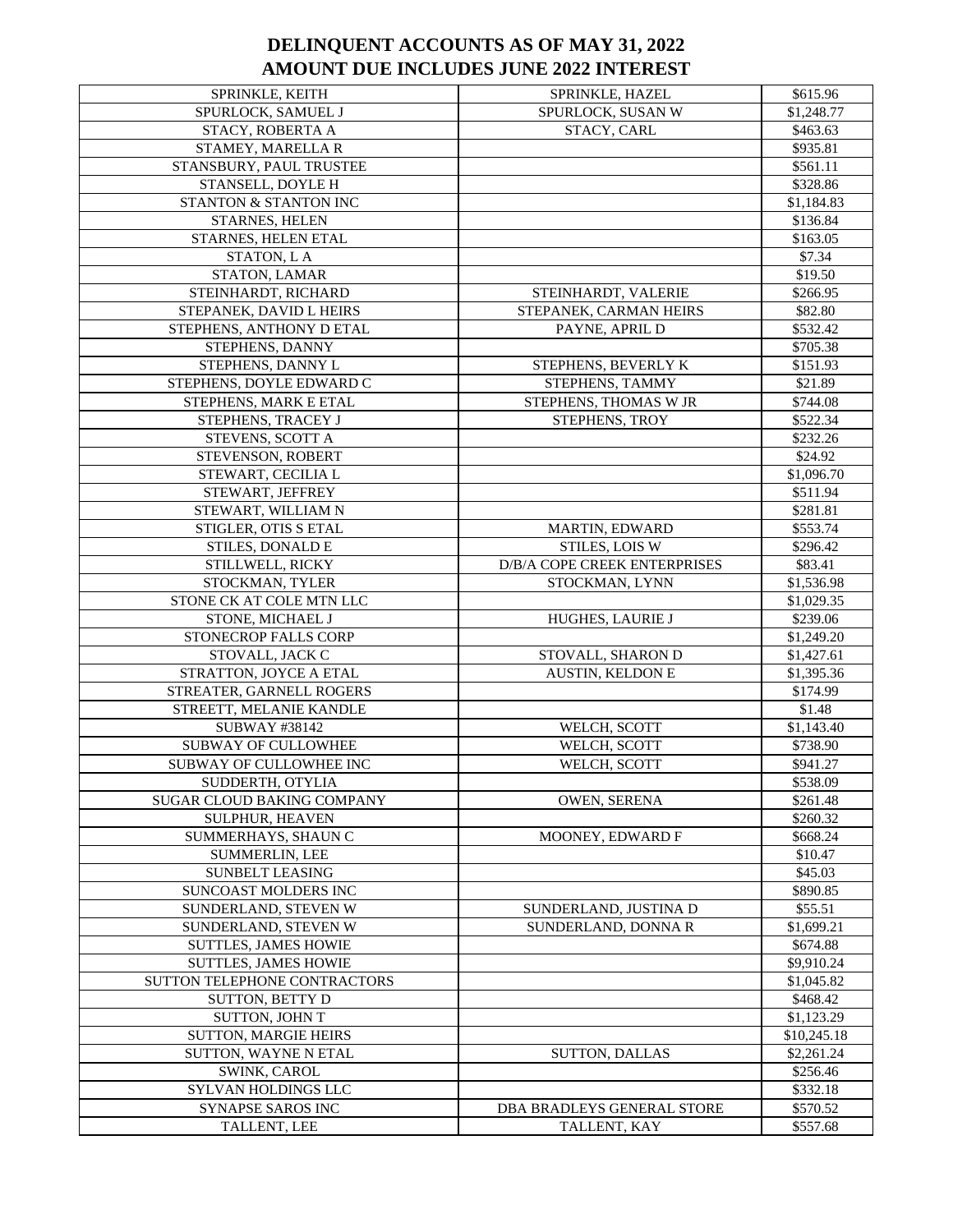| TALLENT, WAYNE                  |                                 | \$417.48              |
|---------------------------------|---------------------------------|-----------------------|
| TATE, MILLARD HEIRS             | <b>CASEY, ANNIE F HEIRS</b>     | \$109.91              |
| TAYLOR, JOHN MARK               |                                 | \$466.95              |
| TAYLOR, LORI MESSER             |                                 | \$383.62              |
| TAYLOR, MELINDA STRICKLAND      | TAYLOR, WILLIAM HARRELL JR      | \$676.33              |
| TAYLOR, RICHARD M               | HARBIN, MADELEINE C             | \$753.71              |
| TAYLOR, SUYAPA C GRUNBERG       | GIRON, GABRIELA D J ALVAREZ     | \$1,852.51            |
| TEDIO, RITA                     |                                 | \$338.54              |
| TEEL, ROBERT W JR HEIRS         | TEEL, TERRY J                   | \$867.00              |
| TEJERIZO, ALEXIS                |                                 | \$10,986.14           |
| TERRY, RAY                      | TERRY, KATHLEEN                 | \$14.33               |
| THARP, CHARLES L                | THARP, FRANCES T                | \$1.30                |
| THE LAW FIRM OF DIANE SHERRILL  | SHERRILL, DIANE                 | \$85.20               |
| THOMAS, HOY                     |                                 | \$671.60              |
| THOMAS, MICHAEL                 | THOMAS, MARIA                   | \$15.26               |
| THOMAS, MICHAEL                 |                                 | \$221.43              |
| THOMAS, ROBERT W                | THOMAS, SOPHIA K                | \$1,526.62            |
| THOMAS, ROBERT WAYNE JR         |                                 | \$2,531.47            |
| THOMAS, W ANDREW                |                                 | \$381.03              |
| THOMASSON, ADAM T               | THOMASSON, TOMMY W JR           | \$1,227.70            |
| THOMPSON, DONALD EDWARD         |                                 | \$2,308.55            |
| THORP, GLENN S                  | THORP, DEBORAH L                | \$55.51               |
| THORP, JERRY A                  | THORP, THOMAS B JR              | \$5,931.93            |
| THREE OAKS MINISTRIES INC       | <b>DBA INSPIRATIONS</b>         | \$89.73               |
| TINSEL TOWN INC                 |                                 | \$31,690.22           |
| TINSEL TOWN INC                 | DBA TUCKASEEGEE RV RESORT       | \$124.86              |
| TINY HOMES CASHIERS LLC         | SIKES, MAXINE                   | \$6,632.08            |
| TINY PROPERTIES LLC             |                                 | \$9,459.53            |
| TIPTON & YOUNG CONSTRUCTION INC |                                 | \$215.05              |
|                                 |                                 |                       |
| TISSUE, VALERIE                 | DBA TRIPLE THREAT PERF ARTS ACA | \$50.70               |
| TOLBERT, RICKY E                |                                 | \$1,388.32            |
| TOLLEY, ELSIE B                 | TOLLEY, CHARLES R               | \$124.63              |
| TOLLEY, ELSIE BURNS             |                                 | \$3,641.68            |
| TOLLEY, JUDY                    | TOLLEY, DANNY                   | \$1,896.80            |
| TORRES, OSCAR                   |                                 | \$119.20              |
| TORRONI, EDWARD A               | CZAPLA, PEGGY                   | \$152.27              |
| TRANTHAM, WAYNE LEWIS           | TRANTHAM, LANA ARLENE           | \$1,024.07            |
| TREADWELL, KYLE J               | TREADWELL, GABRIELLE            | \$54.78               |
| TRIAD BUILDING CO OF NC         |                                 | \$357.35              |
| TRIAD BUILDING COMPANY LLC      |                                 | \$20.65               |
| TRUESDELL, BARBARA ETAL         | MAIR, TISA                      | \$4,406.80            |
| TUCKER, DANIEL RAY              |                                 | \$336.89              |
| TUCKER, DONNA                   | <b>BRYSON, LYNNE</b>            | \$1,006.41            |
| TUCKER, ROY J HEIRS             |                                 | \$1,436.21            |
| <b>TULIN. LYDIA R</b>           |                                 | \$703.27              |
| TULIN, LYDIA R ETAL             | <b>NOLAN, BEVERLY</b>           | \$1,528.81            |
| TURPIN, IVA                     |                                 | \$625.61              |
| UNITED STATES OF AMERICA        |                                 | \$121.52              |
| UNIVERSITY INN PROPERTY LLC     |                                 | \$2,267.58            |
| UNVIRTUOUS ABBEY LLC            | D/B/A TUCKS TAP AND GRILLE      | \$3,472.94            |
| UPCHURCH, JOSEPH C              | <b>UPCHURCH, DORIS</b>          | \$117.78              |
| VALENCIA, ALEJANDRO             |                                 | \$55.51               |
| VALENTINE, KRISTA B             | <b>BRYSON, JOEL D</b>           | \$1,321.23            |
| VALENTINE, KRISTA BRYSON        |                                 | \$3,583.40            |
| VALSECCHI, WAYNE V              | VALSECCHI, SUSAN M              | \$608.79              |
| VANNOY, TONYA ELAINE            |                                 | \$237.82              |
| VARNADORE, KEVIN<br>VEGA, MARIA | HERNANDEZ, VICTOR               | \$10.47<br>\$3,864.43 |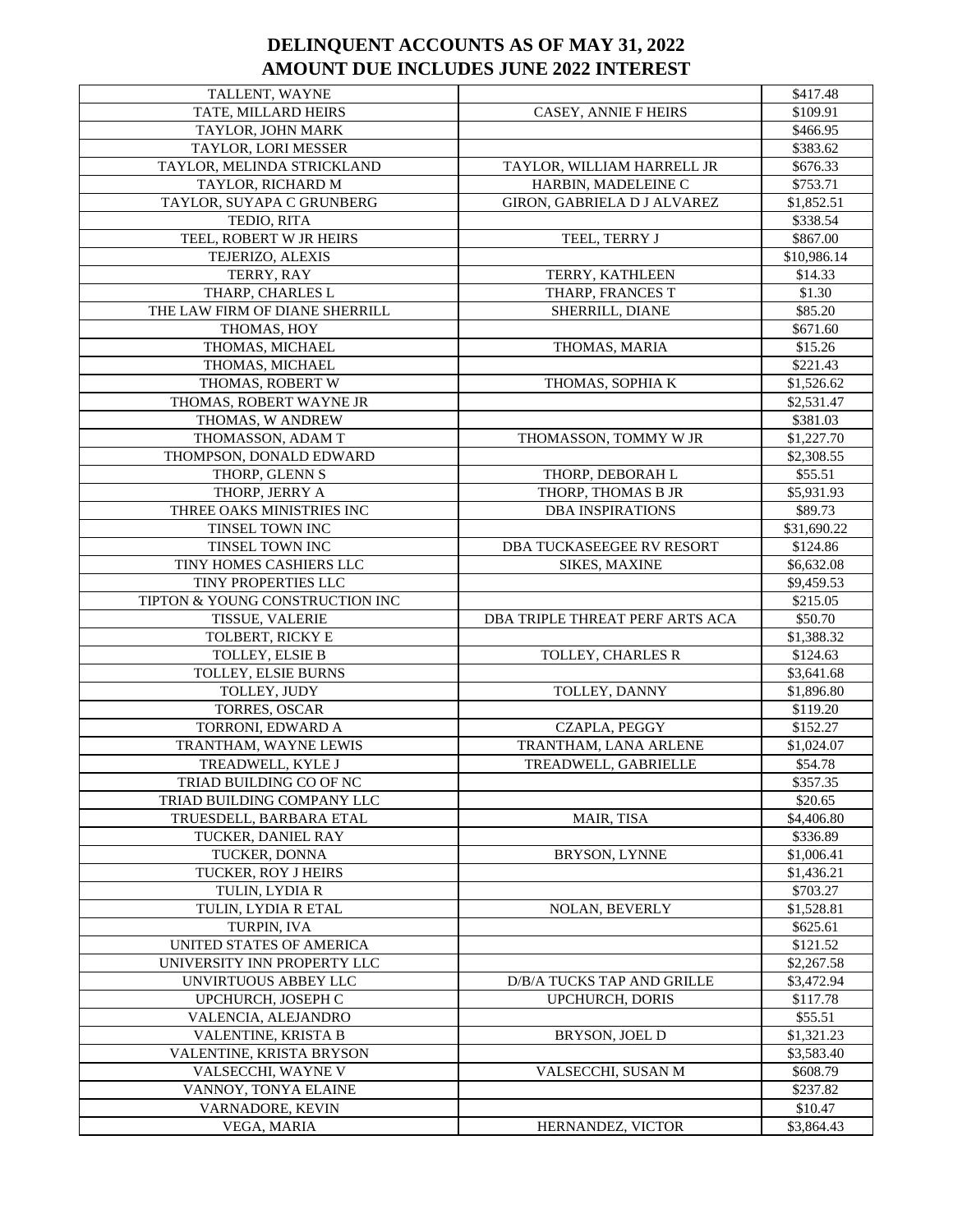| WACHTMAN, EDWARD L                                   | WACHTMAN, RUTH                  | \$388.54               |
|------------------------------------------------------|---------------------------------|------------------------|
| WALDEN, STANLEY                                      |                                 | \$187.63               |
| WALKINGSTICK, TIFFANY                                |                                 | \$369.31               |
| WALTER WILLIAMS & SONS INC                           |                                 | \$393.69               |
| WANDA S WOOD LLC                                     |                                 | \$2,659.66             |
| WARD, AMANDA JEAN                                    |                                 | \$821.22               |
| WARD, JOHN ROYCE HEIRS                               |                                 | \$857.17               |
| WARD, JOSEPH H JR                                    | WARD, MARY                      | \$241.51               |
| WARD, JOSEPH H JR                                    |                                 | \$160.80               |
| WARD, ROBERT B III                                   |                                 | \$191.85               |
| WARD, WESLEY L                                       |                                 | \$444.48               |
| WARD, WHITNEY                                        |                                 | \$230.61               |
| WARREN, GARY LYNN                                    |                                 | \$628.94               |
| WARREN, J C HEIRS                                    |                                 | \$873.36               |
| WARREN, PAUL FRANKLIN                                |                                 | \$829.33               |
| WASHY GAP ENTERPRISES INC                            | <b>MESSER, AARON</b>            | \$43.39                |
| <b>WATKINS, ARLYCES</b>                              |                                 | \$1,285.10             |
| WATSON, BERTHA E MULL                                |                                 | \$7,096.19             |
| WATSON, CLAIRE                                       | WATSON, CHRISTOPHER             | \$1,830.85             |
| WATSON, TINA N                                       |                                 | \$285.19               |
| WEBB, CHAD R L                                       |                                 | \$529.68               |
| WEBB, KIM                                            |                                 | \$459.26               |
| WEBB, ROBERT WINFIELD                                |                                 | \$526.56               |
| WEEKS, COLEEN MICHELE                                | WEBB, MISTI LEE                 | \$112.10               |
|                                                      |                                 |                        |
| WEEKS, JOSEPH D<br>WEINSTEIN, NATHAN I TRUSTEE HEIRS | WEEKS, HILARY L                 | \$17.28<br>\$731.57    |
|                                                      |                                 |                        |
| WESLOW, LENORE HEIRS                                 |                                 | \$1,540.18             |
| WESSINGER, MARY H                                    |                                 | \$999.80               |
| WEST, CATHY                                          |                                 | \$837.64               |
| WEST, NATHAN D ETAL                                  | WEST, JASON D                   | \$377.48               |
| WEST, RONALD                                         |                                 | \$21.37                |
| WESTERN CAROLINA TREE CARE LLC                       | POLSON, JEFF                    | \$349.23               |
| WHEATLEY, BOBBY                                      | <b>CULLOWHEE SERVICE CENTER</b> | \$18.72                |
| WHEATLEY, MICHAEL L SR                               |                                 | \$1,959.90             |
| WHEATLEY, ROBERT ETAL                                | WHEATLEY, JANNETTE              | \$83.87                |
| WHEELER, ELIZABETH KEYS HEIRS                        |                                 | \$79.08                |
| WHEELER, JUDY                                        |                                 | \$1,009.63             |
| WHIPPLE, MARY E                                      | WHIPPLE, WAYNE M                | \$220.88               |
| WHIPPLE, WAYNE M HEIRS                               | WHIPPLE, JOYCE                  | \$114.50               |
| WHITE, MARY ANN ETAL                                 | COWARD, MICHAEL                 | \$110.35               |
| WIKE, CLIFFORD RAY                                   | WIKE, PAT                       | \$795.97               |
| WILBERS, FRANCES                                     |                                 | \$13.08                |
| WILD, J B HEIRS                                      |                                 | \$234.25               |
| WILDE, DEVLIN                                        |                                 |                        |
|                                                      |                                 | \$494.31               |
| WILDE, DEVLIN S                                      |                                 | \$1,283.50             |
| WILKES, DELAINE HEIRS                                |                                 | \$457.54               |
| WILKEY, CARLA J                                      |                                 | \$374.21               |
| WILKNER, CHARLES H                                   | WILKNER, DOROTHY                | \$199.47               |
| WILLIAM RO MCCALL FAM LAND INC                       |                                 | \$5,022.93             |
| WILLIAMS, KRIS V                                     |                                 | \$1,210.59             |
| WILLIAMS, LINDA F                                    | WILLIAMS, STEVE O HEIRS         | \$257.00               |
| WILLIAMS, NANCY                                      |                                 | \$736.95               |
| WILLIAMS, ROGER L                                    | LAFON, TANYA J                  | \$654.90               |
| WILLIAMS, TOMMY W                                    | WILLIAMS, DEBRA J               | \$91.47                |
| WILSON BROTHERS LLC                                  |                                 | \$1,235.95             |
| WILSON, ERIC G                                       | WILSON, JENNIFER L              | \$2,193.34             |
| WILSON, GRANT<br>WILSON, GRANT                       |                                 | \$441.84<br>\$1,545.02 |